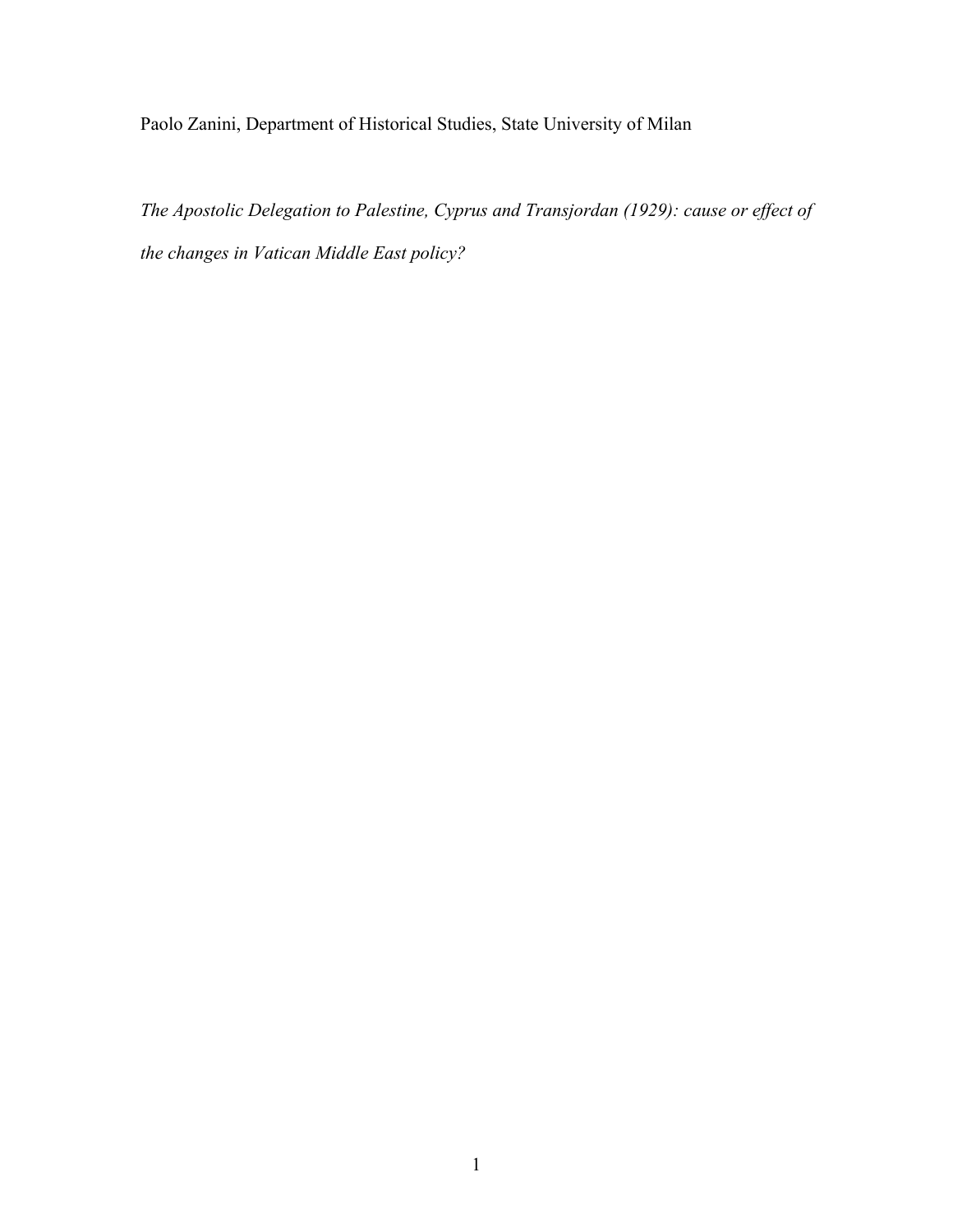#### *I. Introduction*

It is well known that the period of British Mandate in Palestine was central in the formation of the modern Middle East, with a profound influence on the following events. It was during that period that the Zionist movement became a real political force, developing its pre-State organization, and which also saw a rise in Arab nationalism, partly as a response to the growth of Zionism but also as an independent dynamic. At the same time the British administration and Jewish immigration brought about significant industrial and agricultural modernization of the region, profoundly changing the socioeconomic structure and ethnic mix of its population. At the beginning of the 1920s, from the British perspective, Palestine was considered a relatively quiet and peaceful corner of the Empire. Fifteen years on it had become a thorn in the side of the British administration, torn apart by interethnic conflict.

From a Catholic point of view, the period was beset with several challenges, primarily from the emergence of new adversaries and the re-emergence of older ones: the Greek Orthodox presence now backed, after the collapse of Imperial Russia, by the British government; Protestant proselytism, threatening for its links with the mandatory administration and the growth in the influence of the American missionary societies; and the Zionist movement and its drive to achieve Jewish sovereignty over the region or part thereof<sup>1</sup>. As a result, the Catholic Church was forced to reorganize its local structure and hierarchy in order to face the new political situation and equip itself with a modern approach on how to conduct its missionary activities in the local communities.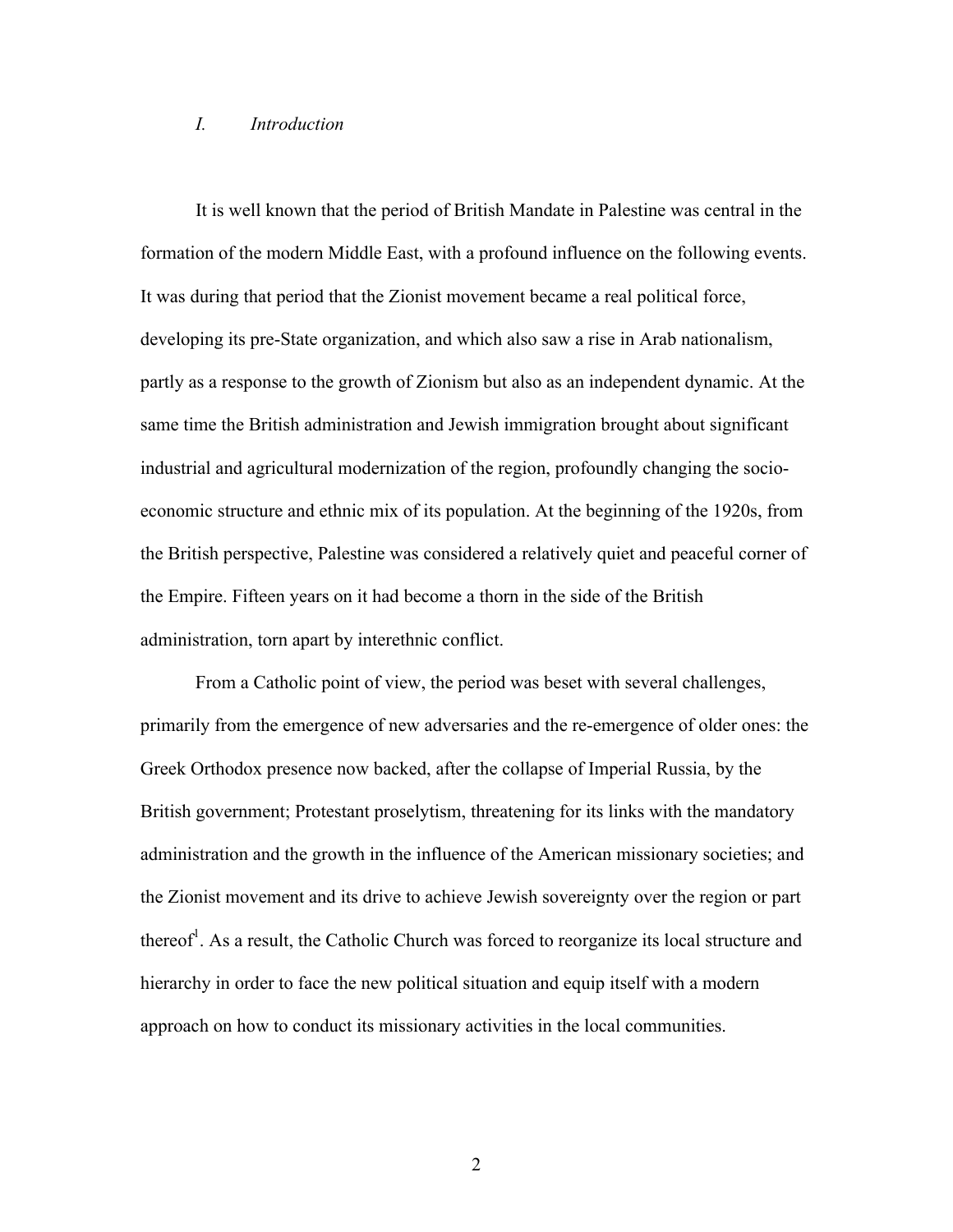From any standpoint, 1929 was a crucial year. The massacres in August marked a sudden worsening of the political situation in the region, intensifying the clash between Arab-Palestinian nationalism and Zionism and heralding the start of a most difficult decade, during which the British authorities had to face ever-increasing tension<sup>2</sup>. From a Catholic perspective, however, the turning point which the events of August 1929 represented can only be fully understood by considering the profound reorganization of Catholic institutions which the creation of the Apostolic Delegation in Jerusalem brought about between February and March<sup>3</sup>. Unlike the Apostolic Nunciature, which is a Vatican embassy in foreign countries that have official relations with the Holy See, an Apostolic Delegation doesn't generally play a proper diplomatic role, being the Vatican representative and responsible in a foreign country or region only to coordinate the whole Catholic activity. Despite this, it's easy to understand how this institution played also a collateral political role in a chaotic situation such as the Palestinian one of the Thirties.

The establishment of the Apostolic Delegation in Jerusalem had important consequences on the Vatican policy in the region and even on the Catholic perception of the Middle Eastern issue: for the first time the Holy See found itself with direct and permanent representation in the Holy Land where, until then, it had been obliged to go either through the offices of the main Catholic institutions present there – the Custody of the Holy Land and the Latin Patriarchate – or temporary envoys or the protection of consulates of the Catholic nations<sup>4</sup>.

From the establishment of the Apostolic Delegation through the mid-1930s, the attitude of the Holy See and the local Catholic authorities towards some aspects of the Palestine question changed markedly. Hostility toward Zionism remained unmodified,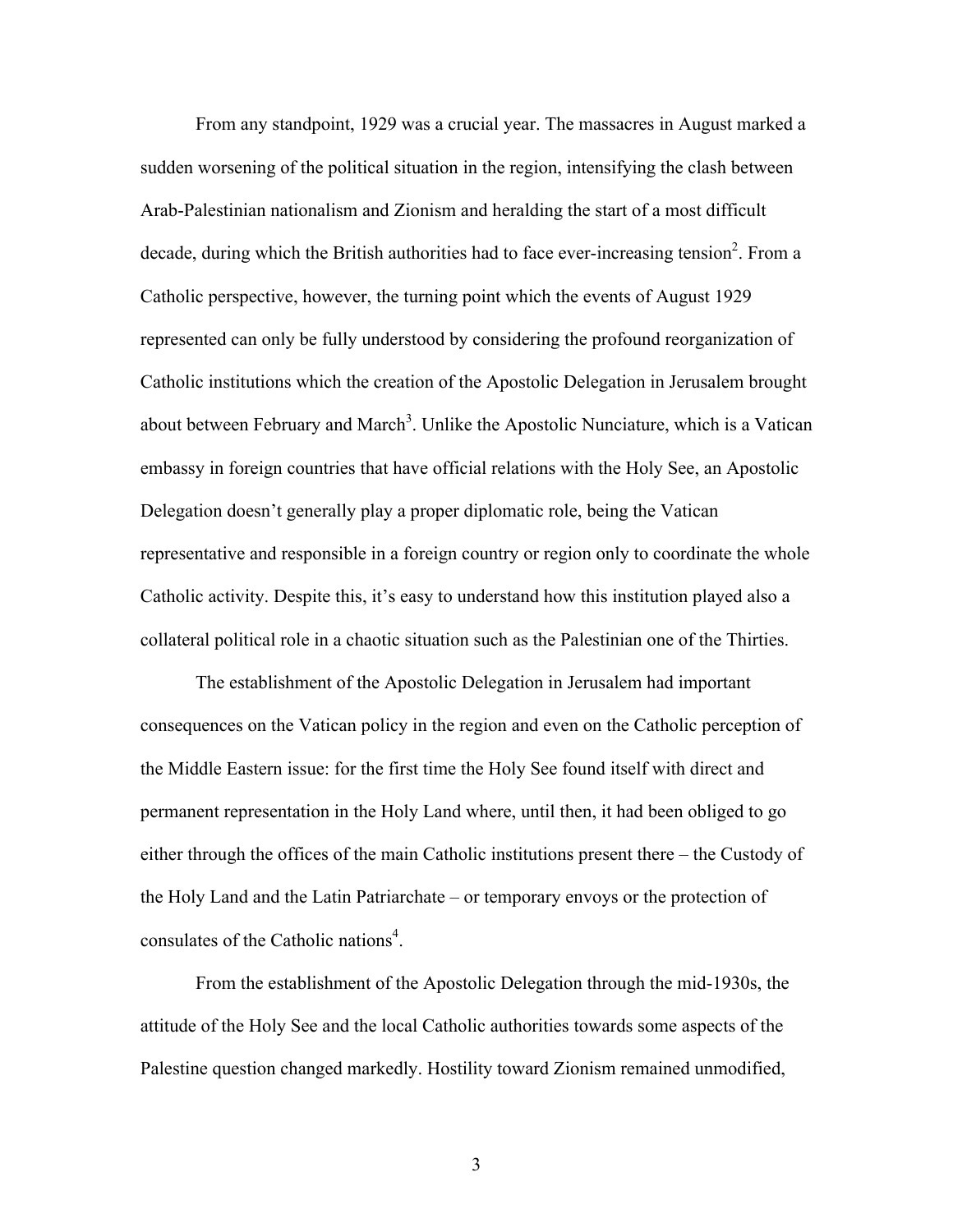and would become one of the enduring features of Catholic policy for the region. Perceptions about the Arab-Palestinian Nationalist movement, however, which had hitherto been regarded favorably by Palestinian Catholics and the Church authorities themselves, changed significantly<sup>5</sup>. Likewise, on the Vatican side there was a complete rethink about the role of the British in Palestine. The continual arguments gave ground to a growing appreciation for the Mandatory administration, a development which emerges clearly when considering the attitude of the Holy See to the presentation of the Peel Plan in July 1937. Faced with the hypothesis of an imminent partition of Palestine, which would have divided the Christian Holy Land between two non-Christian States, the Secretariat of State showed that it regarded the continuation of the British Mandate the best guarantee for Catholic interests in the region $6$ .

In light of these developments, the questions this paper seeks to answer concern the role of the Apostolic Delegation in Palestine, Cyprus and Transjordan. The following pages will inquire if its establishment contributed significantly in influencing the new attitude of the Holy See toward the Palestinian situation, or if the institution of the new Delegation was the first manifestation of a change in the policy hitherto adopted by the Vatican.

Parallel to these "political" questions were others concerning the relationship between the Catholic institutions in Palestine and the Vatican Congregations they answered to. These focused on the fractious dialogue which persisted in the Middle East and in particular in Palestine between the Latin Catholic institutions – led by the Congregation of Propaganda Fide – and those of the Eastern Catholic Churches, led by the Congregation for the Eastern Churches, established in 1917.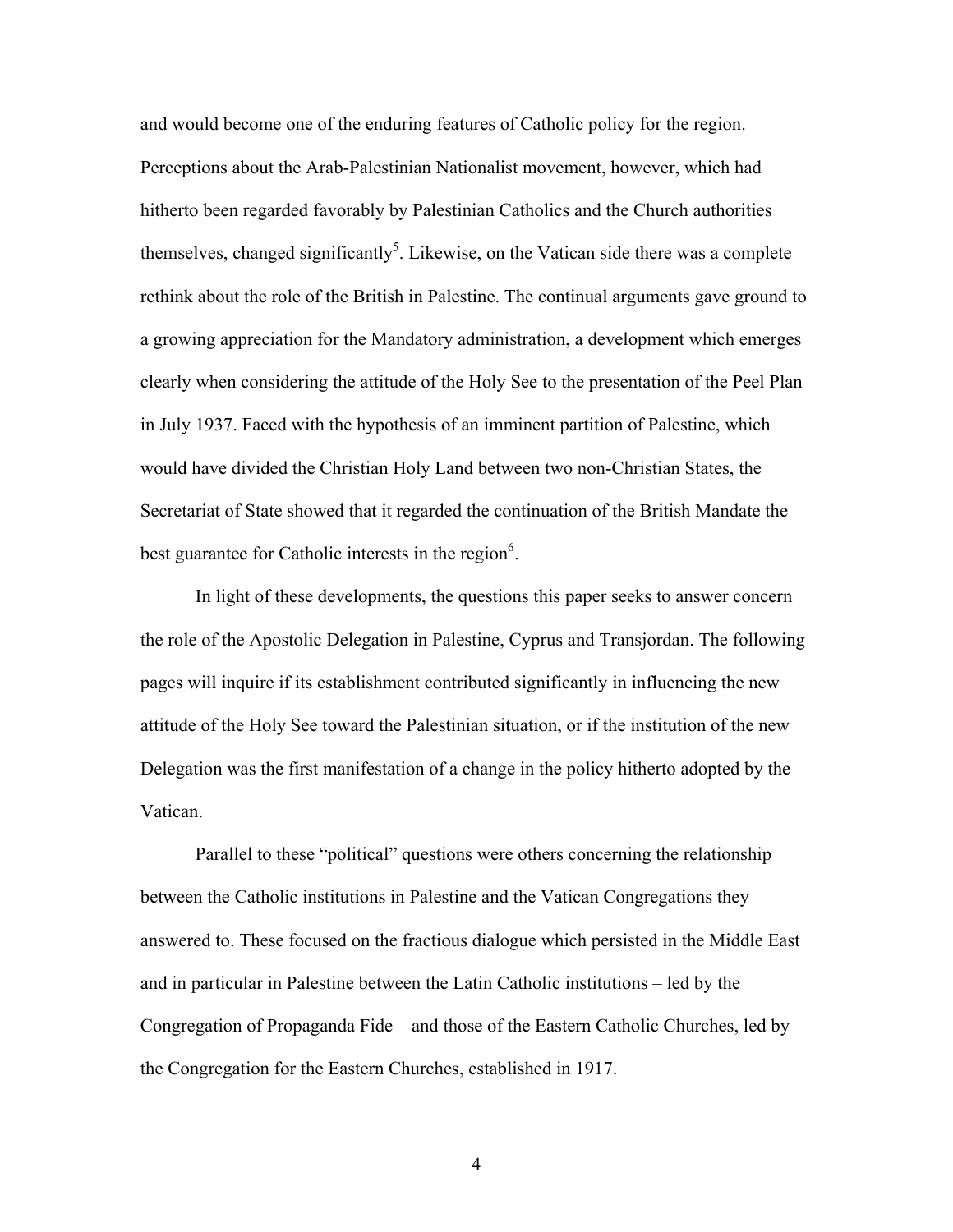Regarding these interactions, what was the significance of the creation of the Apostolic Delegation? And how did this influence the relations between the various elements of the well-established but fragmented Catholic minority in Palestine?

# *II. The Catholic Church and Palestine in the early 1920s: Institutional Questions and Political Problems*

To answer these questions, it is necessary to take a step back and trace how the Catholic presence in the Holy Land had reorganized itself in the period immediately after the First World War through the 1920s. The conquest of Jerusalem by the Allies was greeted with joy by the international Catholic community as well as Church institutions in the Holy Land<sup>7</sup>. The latter, in particular, welcomed this 'liberation' from Ottoman domination as this had become especially repressive for Christians during the war years $\delta$ . Catholics had had to endure the deportation of the Latin Patriarch Filippo Camassei to Nazareth, whilst the Custody, deprived of effective leadership and subject to the restrictions of the Ottoman military government, had lost most of its capacity for action<sup>9</sup>. Added to these difficulties was the structural problem posed by the fragmented nature of the Catholic presence in the Holy Land, divided as it was into the Latin rite, predominant in Jerusalem, and five different Eastern rites: Coptic, Armenian, Syriac, limited to just a few dozen believers, Maronite and Greek-Catholic or Melkite, rooted in Galilee<sup>10</sup>.

The reorganization of the Catholic Church's presence in Palestine began immediately after the liberation of Jerusalem, while the war was still being fought. In 1917 the new *Custos* of the Holy Land was nominated, Ferdinando Diotallevi, and a few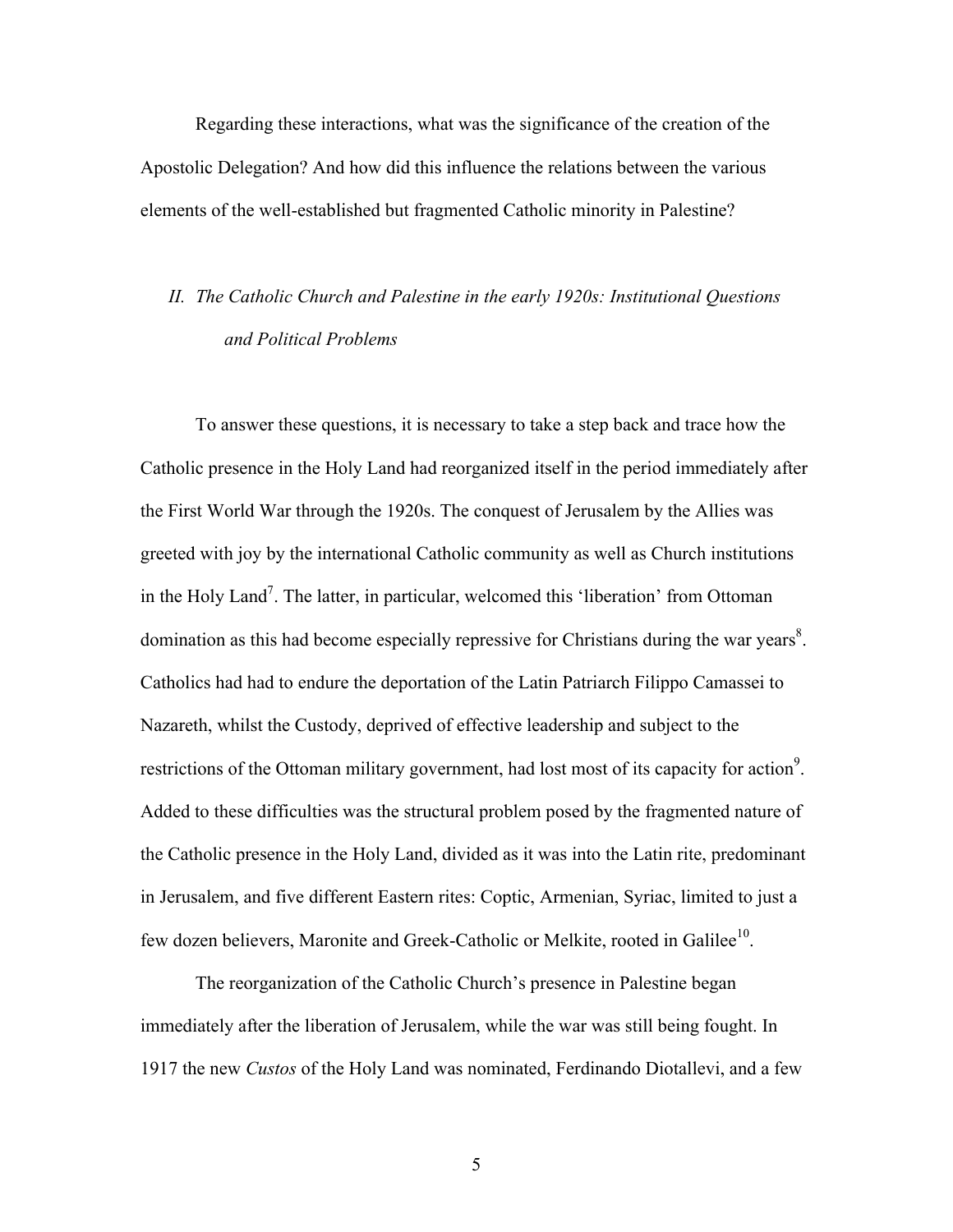months later, in August 1918, Mgr. Luigi Barlassina reached Jerusalem to take office as the Deputy for the old and prostrate Patriarch, Camassei<sup>11</sup>. The appointments of Diotallevi and Barlassina heralded the return of a competitive climate in the Holy Land between the two main Latin Catholic institutions in the region: the Custody of the Holy Land and the Latin Patriarchate.

Relations between the two offices had been stormy ever since the reestablishment of the Patriarchate in  $1847^{12}$ . During the first fifteen years of the twentieth century the situation had improved and an equilibrium had been found. The early post-war years, however, saw tensions return, and it was to become more acute when Barlassina was appointed Patriarch in March  $1920^{13}$ . This situation was brought about by the uncertainty about which responsibilities fell to the Custody – present for centuries in the Holy Land to preserve the sanctuaries and jealous of its ancient prerogative – and which to the Patriarchate. This was a younger institution, created in the Nineteenth century to counter growing Protestant activity, which had the canonic status of a normal diocese<sup>14</sup>. Indeed, the Patriarchate, despite being theoretically responsible for all Latin Catholics in Palestine, struggled to establish its primary role, which was obscured by the traditional importance of the Franciscans in that region.

To understand the difficulties that beset the Catholic Church in Palestine, alongside these ancient rivalries must be considered the rapidly changing geopolitical and ecclesiastical realities in the region. First and foremost, the war had left the Catholic Church in Palestine in a state of disorder, not least because of the difficulties in communicating with Europe. Things did not improve after the war ended. The preponderance of a power such as Great Britain, considered anti-Catholic,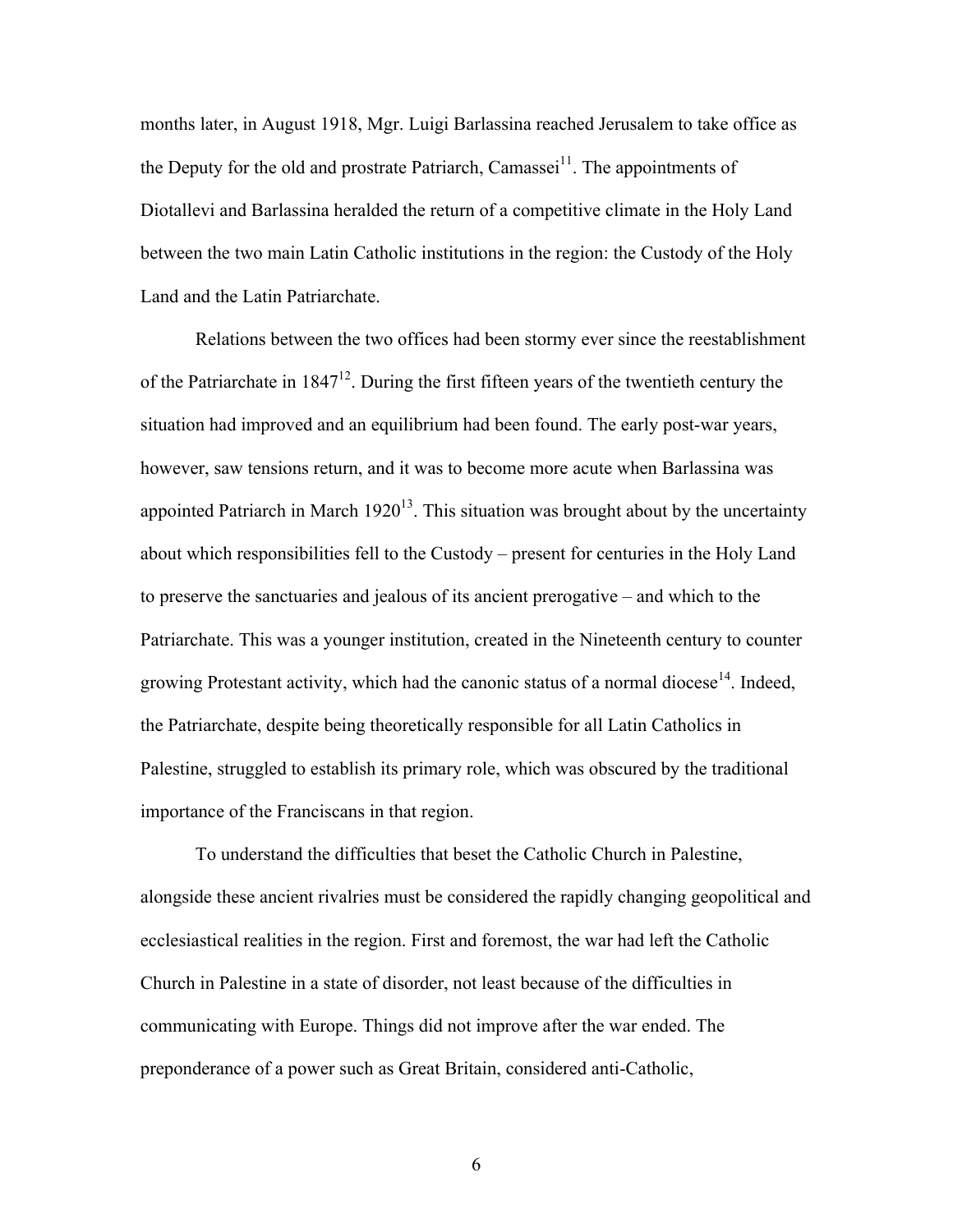notwithstanding the good formal relations held with the Holy See, raised fears of a reviving Protestant proselytism in the region. Lastly, of even greater concern was the growing of Zionism which seemed to enjoy full British support after the Balfour  $declaration<sup>15</sup>$ .

The Custody and the Patriarchate took differing views of these factors. The Patriarch Barlassina, despite his profound skepticism regarding Christian-Muslim relations, saw himself as a local actor and the only legitimate representative of the Arab-Catholic population in Palestine. He used harsh tones to talk about the Jewish presence, considered to blame for the decline in public morals and the spreading of materialistic lifestyles, dragging into its polemic the British administration, which he accused of anti-Catholic prejudice<sup>16</sup>. This political activism would lead Barlassina to look on the activities of Islamic-Christian associations with sympathy. These had been formed at the end of 1918 on a nationalist, anti-Zionist platform<sup>17</sup>. At the same time he tried on various occasions to limit the role traditionally played by the Catholic foreign powers such as France and Italy in the politics of the region, presenting the Patriarchate as the only representative of Catholic interests in the Holy Land<sup>18</sup>.

Diotallevi's position was different: whilst sharing the fear that the British predominance could turn out as advantageous for the Protestants and the Orthodox, the *Custos* tried to develop good relations with the British authorities. Moreover, he did not share the fear of Zionism that was spreading in some Catholic quarters, regarding this as a scare tactic used by the British and one that was destined to exhaust itself once the area had been pacified. Compared to Barlassina, Diotallevi displayed more appreciation for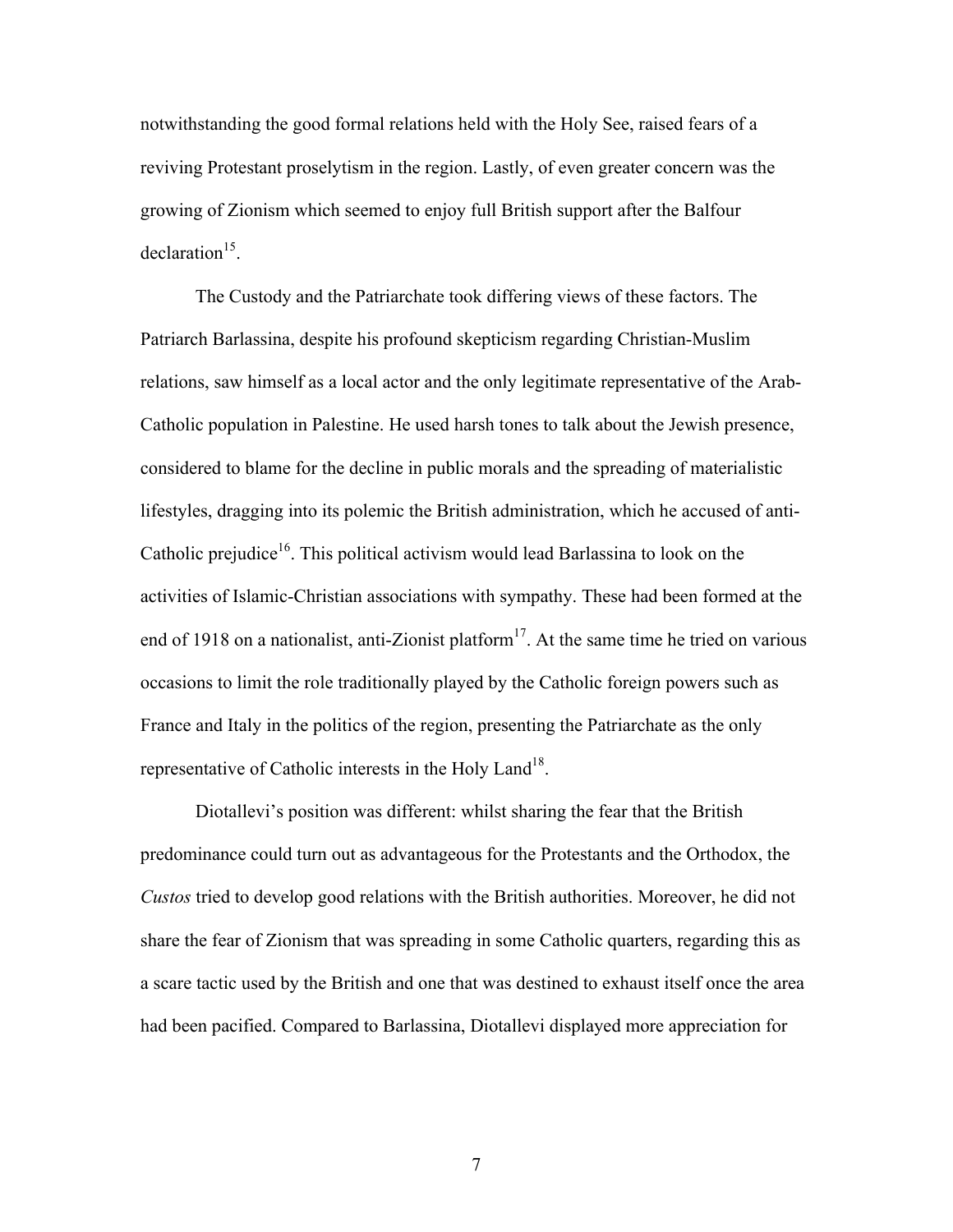the traditional role played by the Catholic powers, and he did not hide a complete skepticism about Arab nationalism $19$ .

One of the aspects that makes it interesting to analyze the counter-positioning between Patriarchate and Custody is the fact that this inserted itself into the general politics of the Vatican. Immediately after the end of the First World War the Holy See conducted a general re-evaluation of the role of native clerics and episcopates in the "mission lands". This policy, which became clear during Pius XI's papacy, was first revealed by Benedict XV's Apostolic Letter, *Maximud Illud*, in November 1919. There were various factors behind this, but a significant role was played by the perception of the negative effects of mixing politics and religion, and the desire to reduce these in a missionary context, where they were particularly marked. As a result, fixing the Church at the local level seemed the only way to avoid the complete identification of Catholicism with colonial power: a situation which appeared dangerous in an age where colonized peoples were starting to claim their independence<sup>20</sup>.

In the context of the Middle East, such developments would have led to a progressive reevaluation of Eastern Catholic rites, and in particular, the Melkites, more closely identifiable with the Arab nation<sup>21</sup>. In the period immediately following the war, however, the desire to hinge things on the local Church in the mission lands led to a significant strengthening of the Latin Patriarchate. Being able to call on both European and Arab personnel made this institution better suited to represent Palestine Catholicism than the religious orders, which were the hegemony of Italians, as was the case of the Salesians and Franciscans, or the French, in the case of the Assumptionists, Dominicans and White Fathers.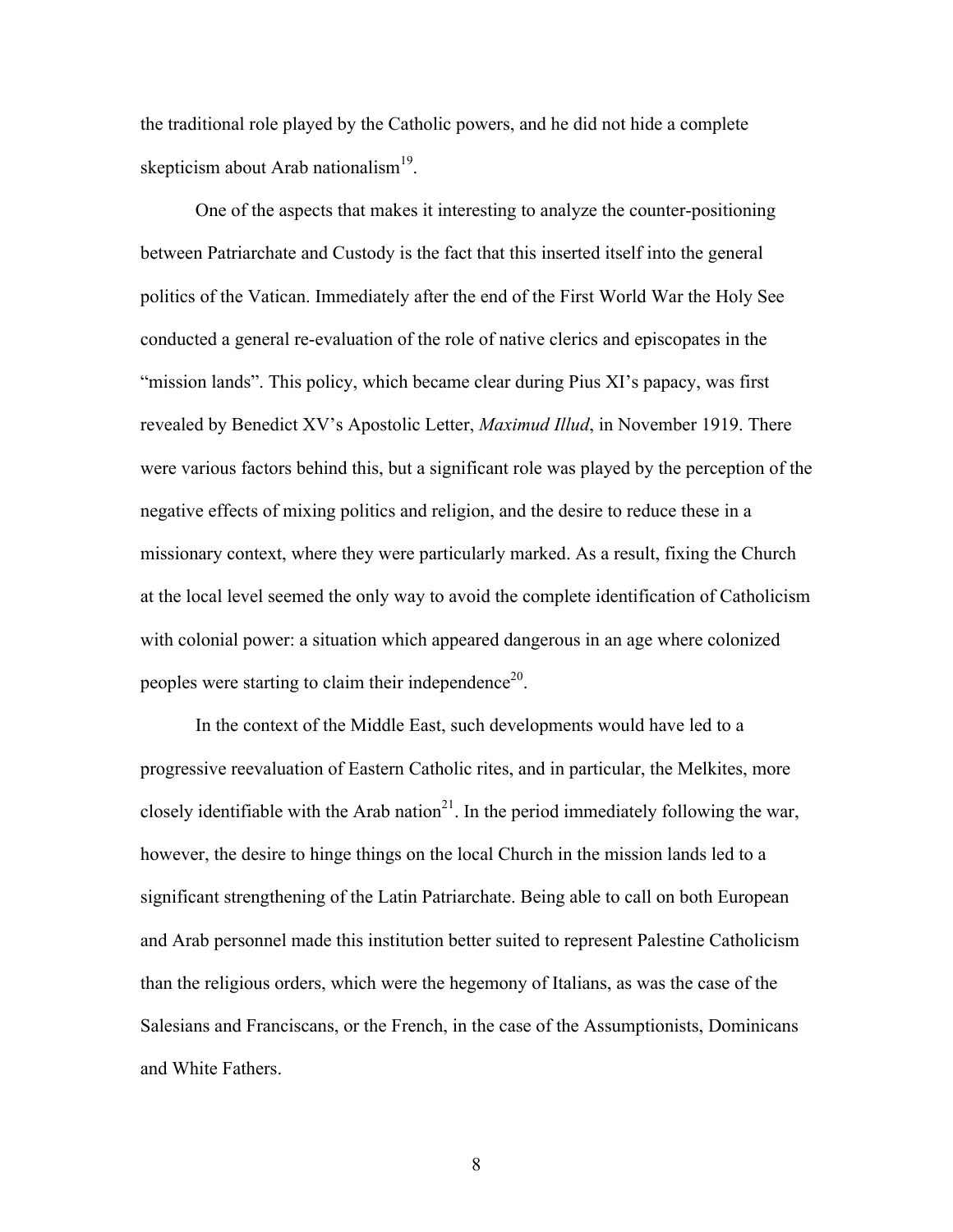The general situation and the personal assessments of Cardinal Willem Van Rossum, head of the Congregation of Propaganda Fide, which was responsible for the Latin institutions in Palestine, put Barlassina in a strong position, consolidated and defined in the *modus vivendi* of June 1920<sup>22</sup>. This document illustrated in detail the relationship between Patriarchate and Custody, attributing a coordination role to the Patriarch in the protection of the sanctuaries and indicating it as the Holy See's representative in the region<sup>23</sup>.

The pre-eminence established by Barlassina in 1920 was immediately challenged: primarily by the Custody, the main loser in the redefinition of the power struggle, but also by the Greek-Catholic episcopate and clergy, as well as some Latin Arab priests, who wanted the replacement of the Latin Patriarchate in Jerusalem by an Arab one<sup>24</sup>. This opposition did not manage to stop Barlassina from having considerable influence in the early 1920s, contributing to his steering of Vatican policy in the Middle East. The Patriarch sent very frequent reports to the Secretary of State, Cardinal Pietro Gasparri, painting an alarming picture of conditions in the region, subject to unjust British rule and threatened by the growing Jewish presence<sup>25</sup>.

In a period marked by much tension between the Holy See, Zionism and the British administration, Barlassina's activism must not have appeared excessive to the Vatican. In 1922, the first year of Pius XI's papacy and at a climactic moment in the Catholic-Zionist struggle, the Patriarch went on official missions to Rome and Britain during which he denounced the difficult conditions facing the Catholics in the Holy Land $^{26}$ .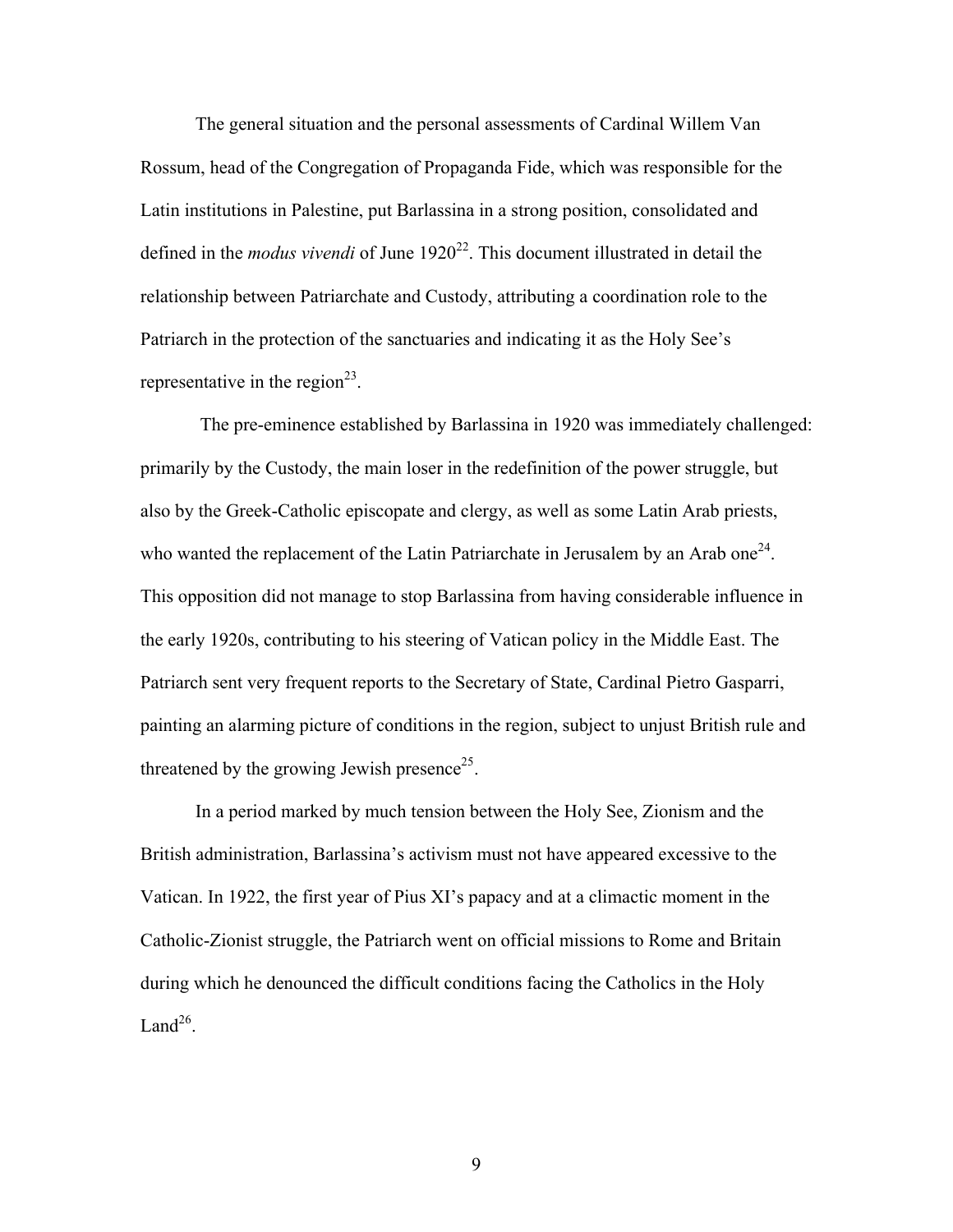The situation began to gradually change after that. Following ratification of the British Mandate for Palestine in 1922, Catholic opposition to Zionism and to the British lost much of its urgency. A clue to this is that Zionist observers, who in the early 1920s had indicated the Holy See as one of the most hostile power centers to their cause, starting from 1926 noted that Vatican diplomatic opposition was decreasing significantly<sup>27</sup>. With the prospect of the British being in power in Palestine for a long time, moreover, it became necessary to establish positive contacts with the Mandatory administration, a role that Barlassina was clearly unfit for, as was shown by the numerous British protests that reached the Vatican<sup>28</sup>.

Additionally, despite the Patriarch's efforts, the situation of the Jerusalem diocese was unsatisfactory even when just considering the religious aspect. The *modus vivendi* of 1920 had generated even greater hostility between the Patriarchate and the Custody, which believed itself to have been defrauded of its traditional function as guardian of the sanctuaries and found no help from Barlassina's actions. The relations of the Patriarch with the powerful French religious orders, who had at first been favorable toward him, had deteriorated rapidly, whilst those with the Greek-Catholics remained as tenuous as ever. In this situation, while in Jerusalem and European capitals rumors circulated about the Patriarch possibly being transferred, the Vatican decided to put the brakes on Barlassina's "political" activism.

During 1923 the decisions taken in June 1920 were rectified and the Custody got back many of its traditional prerogatives in a move that left the Patriarchate frustrated<sup>29</sup>. Lastly, in 1924, crowning a long diplomatic exchange between the Vatican Secretary of State and the British Foreign Office, the English priest Mgr. Godric Kean was nominated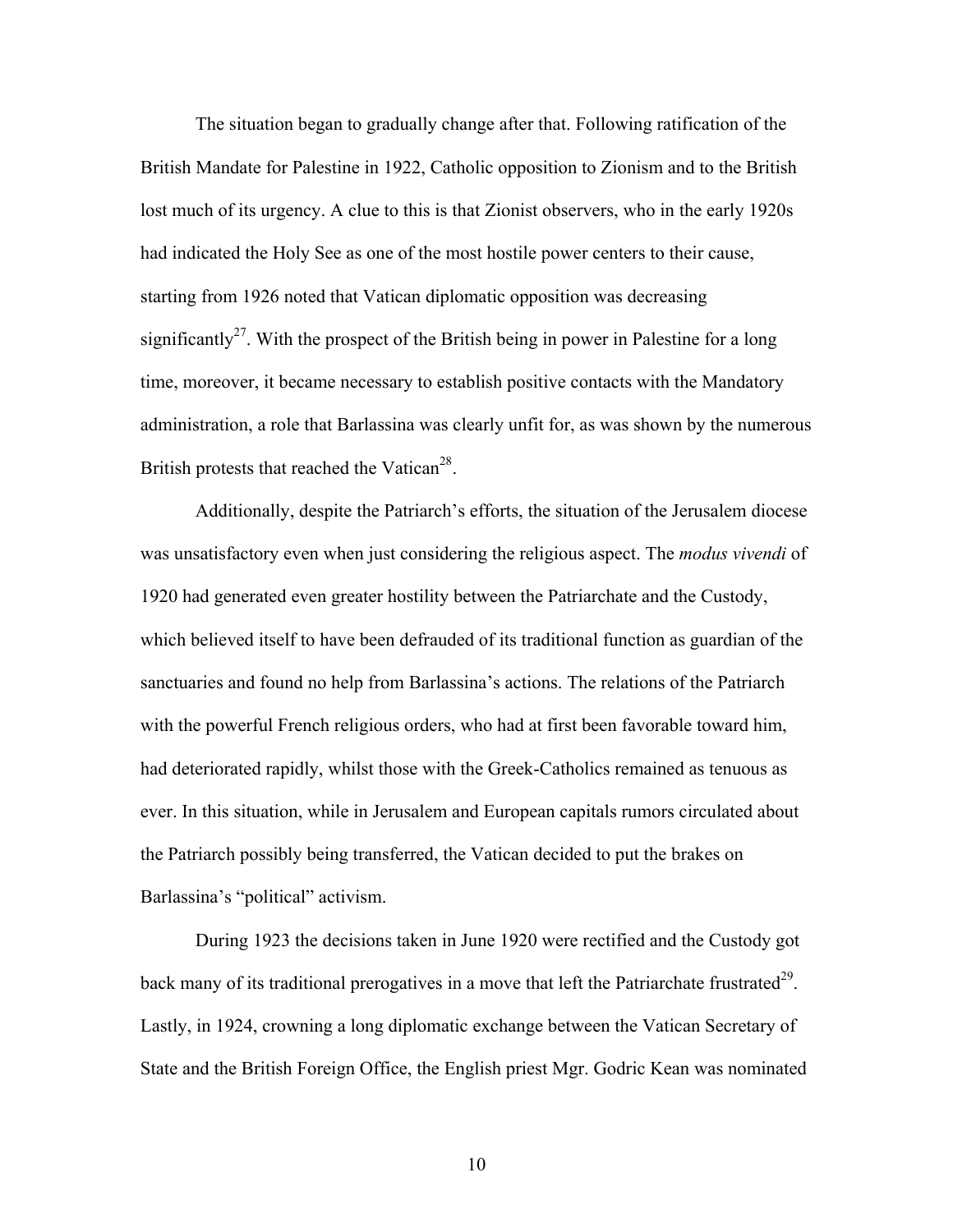Deputy to the Patriarch<sup>30</sup>. This choice did not entirely satisfy the British, who would have preferred the nomination of the Irish Franciscan Pascal Robinson<sup>31</sup>. Barlassina, on his part, staunchly opposed the appointment, which he believed would be just the first step in the appeasement to British interests in the region, and therefore also to Zionism<sup>32</sup>.

## *III. Father Robinson's pastoral visits: toward the institution of the Apostolic Delegation*

Notwithstanding the changes made over 1923-1924, the uncertainty about ecclesiastical jurisdictions reemerged clamorously in June 1924. It happened during the visit of the Italian Cardinal Oreste Giorgi who was in the Holy Land to oversee the consecration of the Franciscan basilicas on Mount Tabor and in Gethsemane. When he arrived in Haifa and during the celebrations, there were incidents regarding protocol between Barlassina and Mgr. Frediano Giannini, Apostolic Delegate in Beirut and former *Custos* of the Holy Land, because both believed they were entitled to the place of honor immediately behind the Cardinal. This episode, apparently trivial, actually was significant: it was caused by the fact that Giannini claimed that the Delegation which he headed, centered on Syria, also included Palestine in its scope, as it had until the breakup of the Ottoman Empire. On the contrary, Barlassina refused any such connection and supported his argument with a ream of documents demonstrating the total independence of the Latin Patriarchate from the Delegation in Beirut<sup>33</sup>.

Over and above the question in itself, this incident raised two more general issues: the need to clarify who represented the Holy See in a strategically important territory that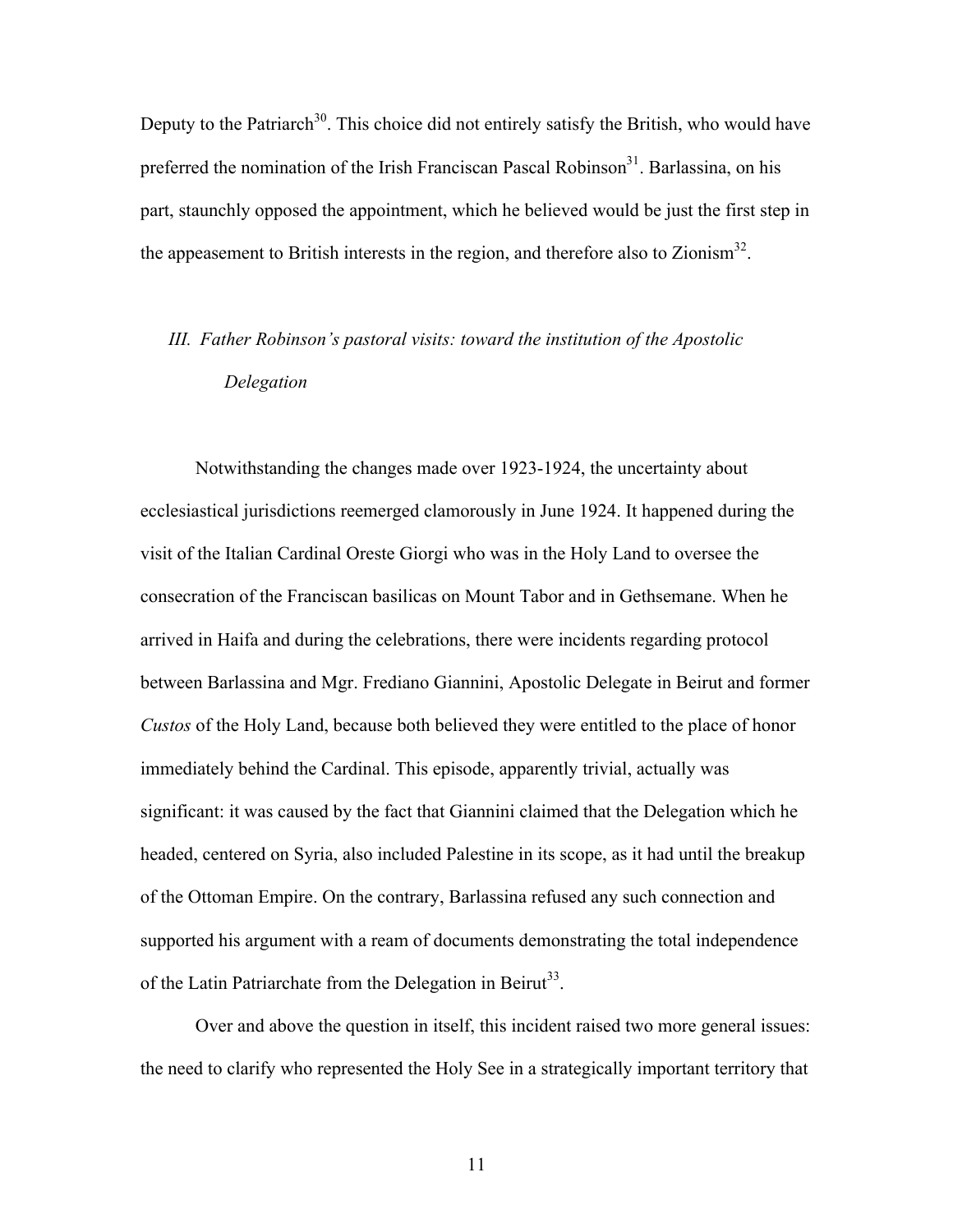was subject to rapid changes such as Palestine; the necessity to put an end to the rivalry between the various Catholic institutions, particularly since the Church's rivals in the region, be they Greek Orthodox, Protestant or Jews, seemed able to operate with far better effect. Both these needs were recognized by the Vatican Secretariat of State, which received unsettling reports about the situation, and in particular the inveterate bickering between Latin and Greek-Catholic clergy which made vain the efforts to encourage the conversion of Orthodox believers to Eastern Catholic rites.

All of these issues, and the need to find a solution, required the dispatch of an Apostolic Visitor<sup>34</sup> to Palestine who could report on the exact situation to Rome and seek to mediate between the various local claims, as an anonymous note by the Secretariat of State underlined:

a person who, free of the onus of governing any Diocese, being among but above all the complex, local movement, studies how to paralyze insofar as is possible the currents of evil, promotes and encourages good works, unites to a common purpose all Catholics, conciliating the differences which divide them, and rejoining any dissenters in the Union whilst keeping the Holy See truthfully informed of the situation in all things both general and specific $35$ .

For this delicate job the Vatican chose Father Robinson, proposed by the Congregation for the Eastern Churches<sup>36</sup>. The British had attempted to impose him as Patriarch on many occasions in place of Barlassina. He knew the Middle East well, and Palestine in particular, having been there various times. One which was especially important was in 1920, when he visited the region in an attempt to smooth things between Patriarchate and Custody and facilitate relations with the British. The last was early 1925, to investigate the feared collaboration between Anglicans and Greek Orthodox<sup>37</sup>.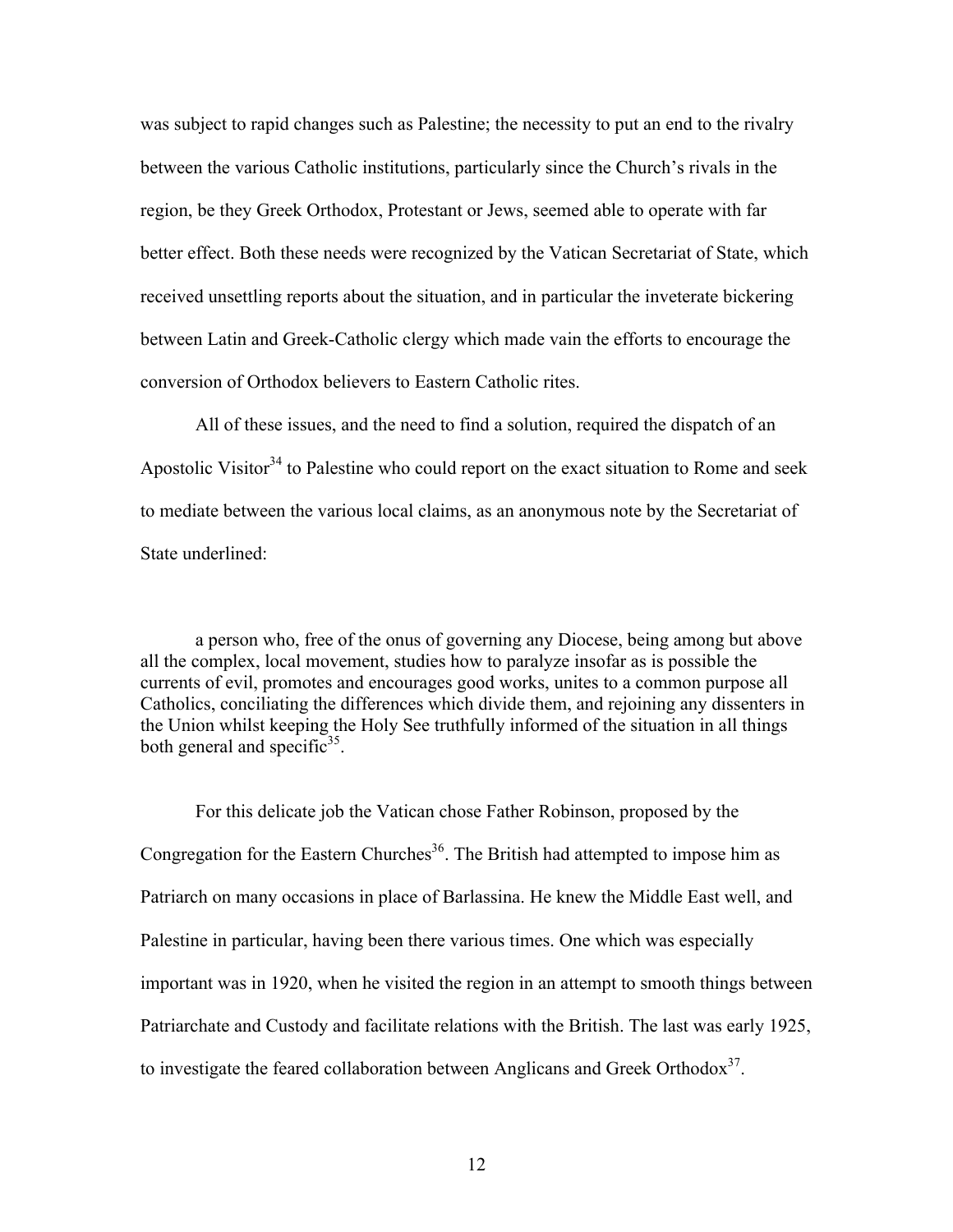Fortified by the new mandate from the Holy See, Robinson reached Palestine in October 1925 to be warmly welcomed by the British, who expected his arrival to coincide with a drastic reduction in Barlassina's prerogatives. It was not lost on the British that behind the Franciscan's visit was a desire in the Vatican to institute an autonomous representation of the Papacy in Palestine, one which could separate the interests of the Holy See from the squabbling amongst the local Catholic institutions<sup>38</sup>.

Between October 1925 and May 1926, Father Robinson investigated the situation of the Eastern Catholic communities and their relations with the Latin clergy. His efforts were cautiously supported by the brotherhood of the Custody and the clergy and episcopate of the Melkites. Unsurprisingly, Barlassina disapproved of the visit from the start. The Patriarch, in a terse letter to Van Rossum dated November 1925, complained about the Franciscan's mission. He underlined how Robinson was just a passive pawn in the hands of the Greek-Catholics, and in particular those of the Bishop of St John of Acre, Gregorio Hajjar: they were using his presence to continue their anti-European, anti-Latin and anti-Patriarchal agitation which had begun some years back<sup>39</sup>. Although in public meetings and contacts with figures outside the Catholic world Robinson tended to defend the doings of the Patriarch, explaining his bad relations with the British and his anti-Zionist obsessions as questions of character and poor diplomatic qualities, he was fully aware of Barlassina's hostility<sup>40</sup>. Along with this, as his visit progressed, Robinson became more aware that in order to reinforce the Melkites and facilitate the "passage" of the Orthodox believers to Greek-Catholic rites a permanent Vatican representative was necessary: one able to contain the "Latinisation" policies prosecuted by the Patriarchal clergy.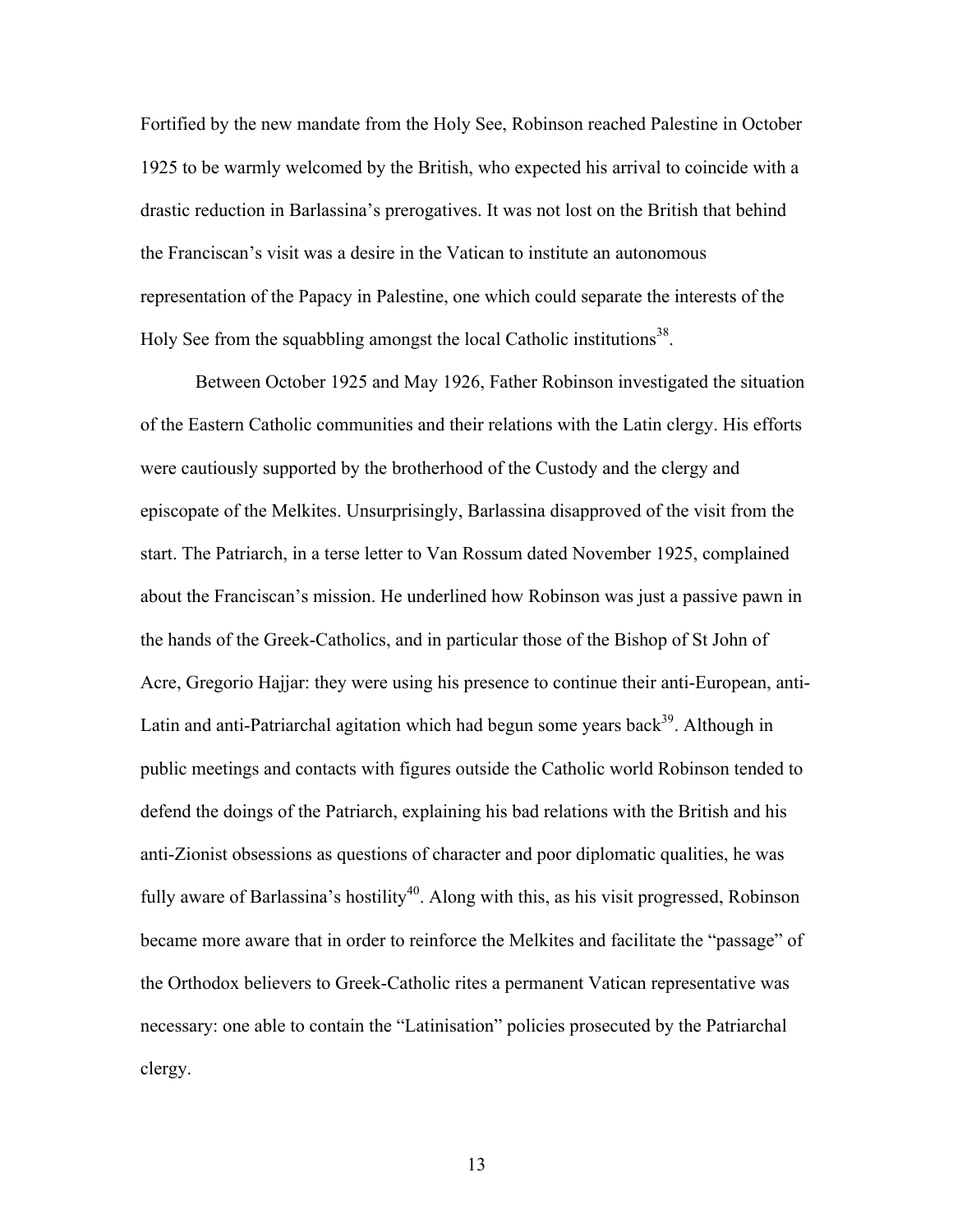The necessity of this solution emerged with even more urgency during 1926. In that year the Congregation for the Eastern Churches, involved by the Secretary of State over the arguments between Barlassina and Giannini, communicated its opinion in favor of the Delegate in Syria. The Congregation underlined how the documentation examined, whilst not showing the Patriarch could be regarded as "representative of the Holy See in Palestine", supported the claim that the Apostolic Delegate in Syria should be considered also the Delegate "for all the Bishops of all ranks in Palestine, with no exception being made for the Latin Patriarch"<sup>41</sup>.

This opinion expressed by the Secretary of State was communicated in February 1926 to Giannini. The following month, whilst Barlassina was in Rome, Robinson passed the news on to the Deputy of the Latin Patriarchate, Mgr. Kean, and to the Deputies of the Eastern Catholic Patriarchates present in Jerusalem. The Secretary of State's decision did not, however, lead to a resolution of the dispute. Barlassina returned to Jerusalem after he had been told the news and immediately adopted a very argumentative attitude towards Robinson and the way the news had been spread. Moreover, he protested repeatedly both to Cardinal Gasparri and to Cardinal Van Rossum, to whom he sent a memorandum in order to demonstrate that the conclusions of the Congregation for the Eastern Churches were groundless and that never had the Apostolic Delegates in Syria had jurisdiction over the Latin Patriarch<sup>42</sup>. Over and above the juridical aspects of the dispute, what is worth underlining is the fact that Barlassina had no intention whatsoever of placing himself under the jurisdiction of Giannini. This was for one reason in particular: the Delegate in Syria was a Franciscan and, therefore, strengthening his role in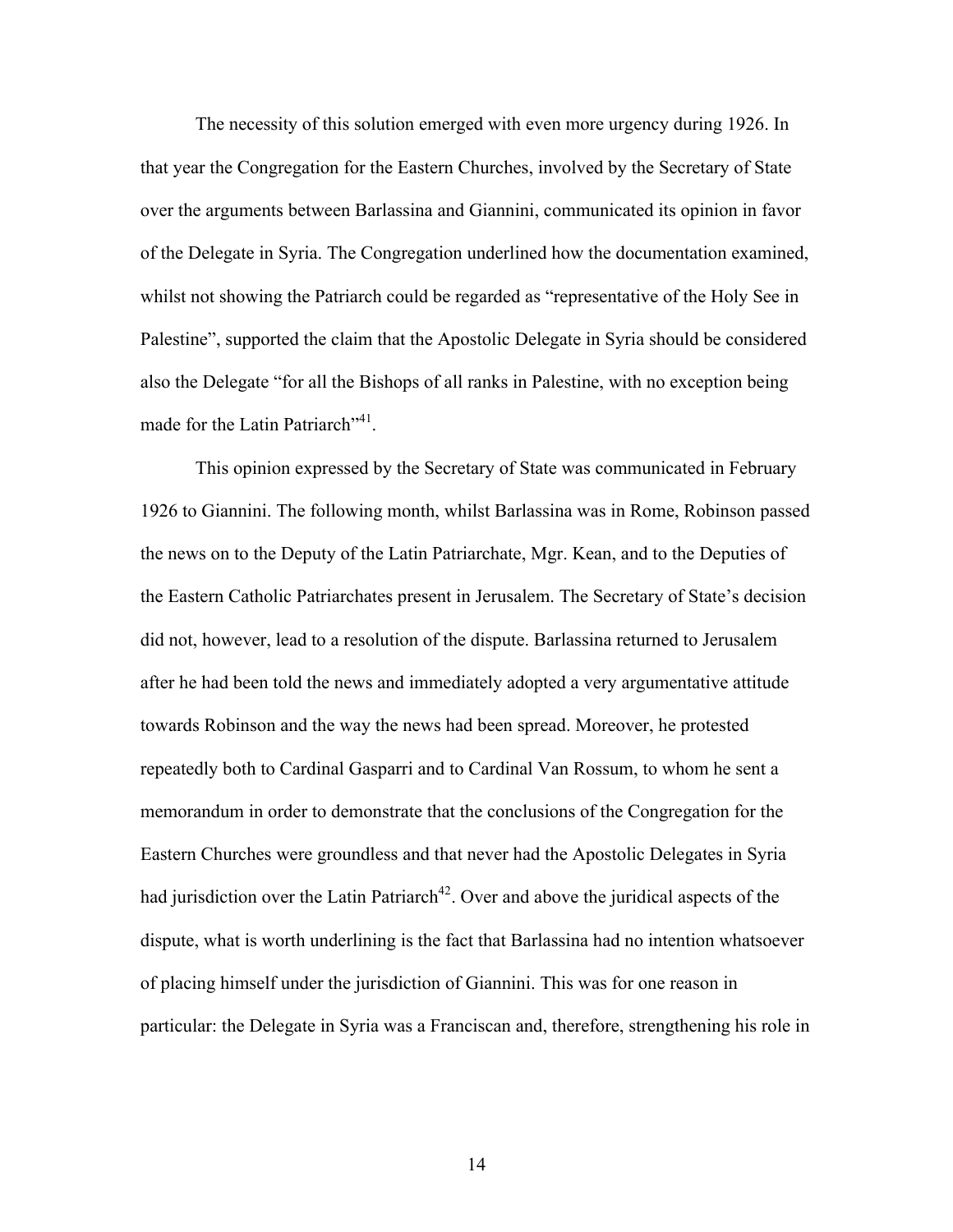Palestine would have translated into growth of the Custody's prerogatives with regard to the other Catholic institutions and a miserable sidelining of the Patriarchate<sup>43</sup>.

Barlassina's opposition and the Vatican's desire not to humiliate the Patriarch, whose work in the purely spiritual sphere continued to be appreciated, played an important role in subsequent decisions. However, some objective factors were of even greater importance. In a report sent in November 1926 to Cardinal Luigi Sincero, Deputy Secretary of the Congregation for the Eastern Churches, Robinson put forward a series of points that led him to suggest setting up an autonomous Papal representation in Jerusalem and abandoning the idea that protection of Catholic interests could be left to the far-off Delegation in Beirut<sup>44</sup>. The first reason was political in nature. At the time of the Ottoman Empire Syria and Palestine had been both part of the same state administration. Now, on the contrary, Syria was administered by the French whereas Palestine and Transjordan were ruled by the British: this made it difficult for the Delegate in Beirut, who had to deal with governments that had opposite opinions and interests. Furthermore, the physical distance between Beirut and Palestine, and the many duties the Delegate had in Syria, a region with many Eastern Catholic Patriarchs, made his influence in Jerusalem slight and practically non-existent in Transjordan. The consequence was that the Eastern Catholics in Palestine and Transjordan found themselves without any direct protection on the part of the Holy See. This situation was made worse by Barlassina's attitude who, unlike his predecessor Camassei, had no empathy for the Eastern rites and did not tone down in the slightest the claims for "Latinisation" made by the clergy of the Latin Patriarchate. The presence of an Apostolic Delegate with fixed residence in Jerusalem would have reinforced the position of the Eastern Catholics, in line with a policy of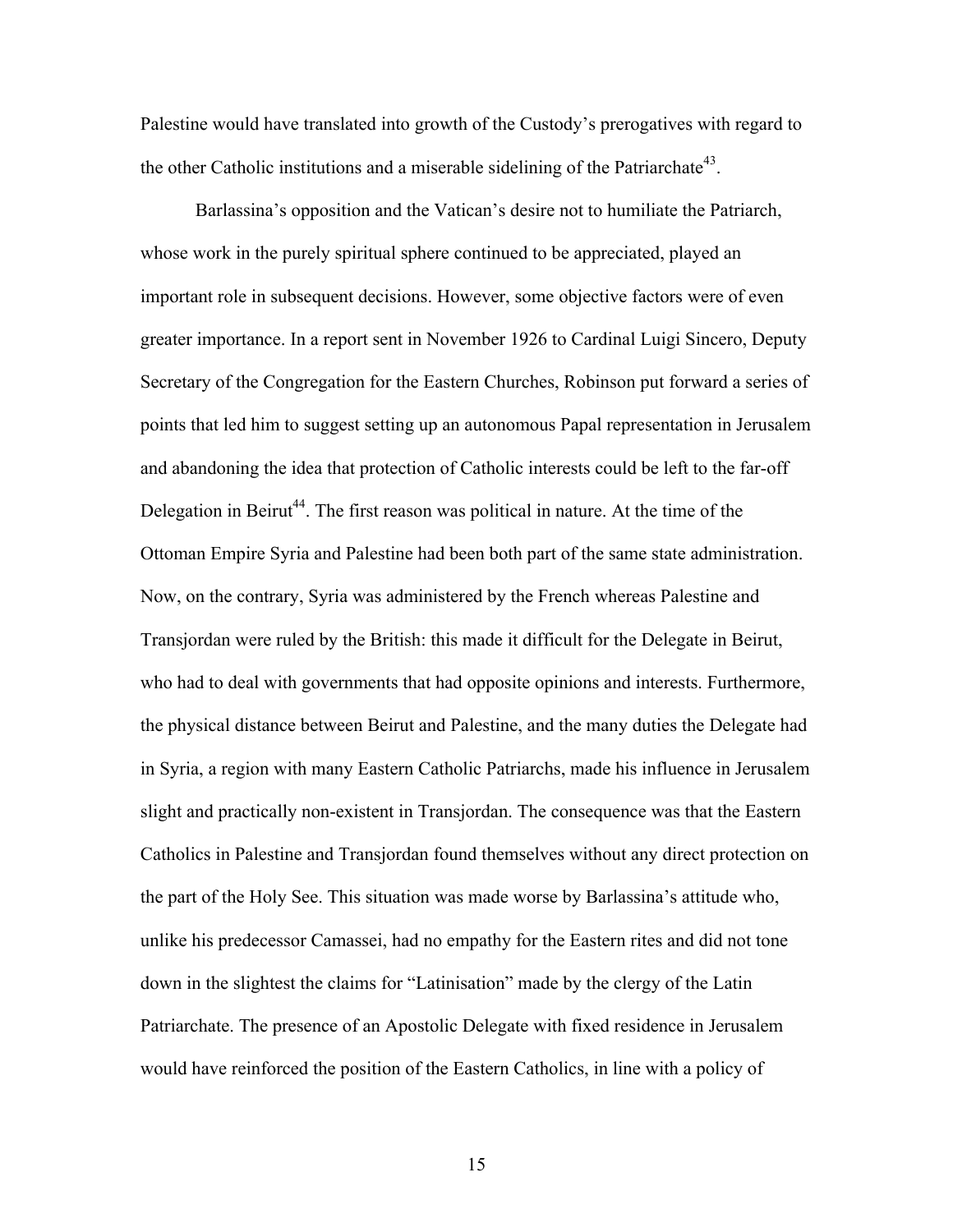openness towards the Eastern Catholic rites which the Holy See had adopted since the papacy of Leo XIII; moreover, this would have served as a call to the Greek-Orthodox believers, who should have been drawn to Catholicism following the favorable treatment of the Eastern Catholic Churches. This policy gave another advantage from Robinson's standpoint: it would have helped to "Arabise" the Catholic Church in Palestine even more, making it more a local institution than a foreign mission<sup>45</sup>.

If these were the reasons pushing the Apostolic Visitor to view favorably the institution of a Delegation guaranteeing the Eastern rites, other reasons seem to suggest the possibility that the future Delegation would become responsible for all Catholics, whatever rites they observed, in Palestine, Transjordan and Cyprus. Thus, all believers would be included from the Diocese of the Latin Patriarch in its jurisdiction. A solution of this sort would have made contact easier with the Holy See and the Mandate administration and thus ending the dispute about Giannini's jurisdiction which Barlassina continued to oppose<sup>46</sup>.

In the subsequent years Robinson had the occasion to further deepen his understanding of the situation in Palestine. In December 1926 he returned to the region to complete the visit of the Eastern Catholic institutions<sup>47</sup>. Between August 1927 and April 1928, he was Apostolic Visitor to the Latin institutions in the region, entrusted by the Congregation of Propaganda Fide to smooth the differences between Patriarchate and Custody, which had re-emerged over a property dispute, as well as those between the various religious orders<sup>48</sup>. It was a mission which, whilst being crowned with a certain measure of success in resolving the controversies, placed him in direct opposition to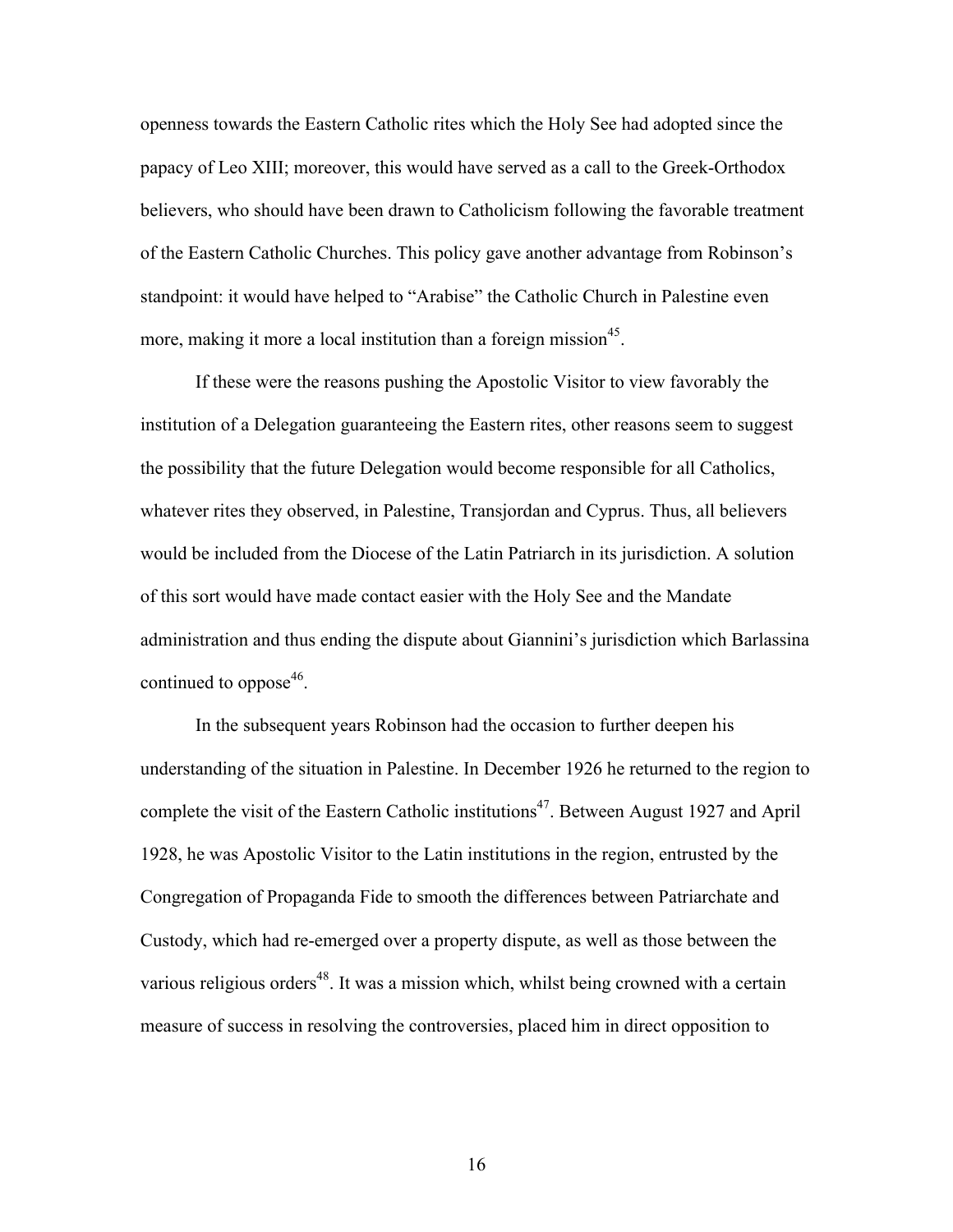Barlassina: the Patriarch regarded Robinson's new appointment as a further demonstration of the Holy See's reduced faith in himself and the Latin Patriarchate<sup>49</sup>.

After nearly three years in Palestine the conclusions reached by the Apostolic Visitor were not flattering to the Catholic institutions. In a summary report sent to Rome in 1928, Robinson highlighted the disunity and rivalry existing between the Latin and Eastern rites. This conflict was regarded as more serious because it made conversion from the Orthodox Church more difficult than they would have been otherwise. The repercussions of such a state of affairs were especially grave in Transjordan, where the open conflict between the Patriarchal and Greek-Catholic missions caused numerous difficulties and made vain most of the sizeable movement toward conversion from Orthodoxy<sup>50</sup>.

Relations within the Latin institutions were no better, dominated as they were by the long-standing dispute between Patriarchate and Custody. A controversy, Robinson went on, which had started up again in the early years following the war due to the contrary positions of Diotallevi and Barlassina, was now kept alive almost exclusively by the aggressive attitude of the latter. The consequences of this state of affairs were regarded as very grave, given that the rivalry between Patriarchate and Custody seemed to favor the Greek and Armenian Orthodox Churches and undermine the Latin rights to the sanctuaries. Both the main Latin Catholic institutions in the Holy Land were judged to be responsible for this situation. The Custody appeared to be tied to an antiquated *modus operandi*, unable to meet the challenges of the socio-economic developments in Palestine, starting from the need for modern schools that could stand comparison with the Protestant ones. However, there is no doubt that in Robinson's analysis it was the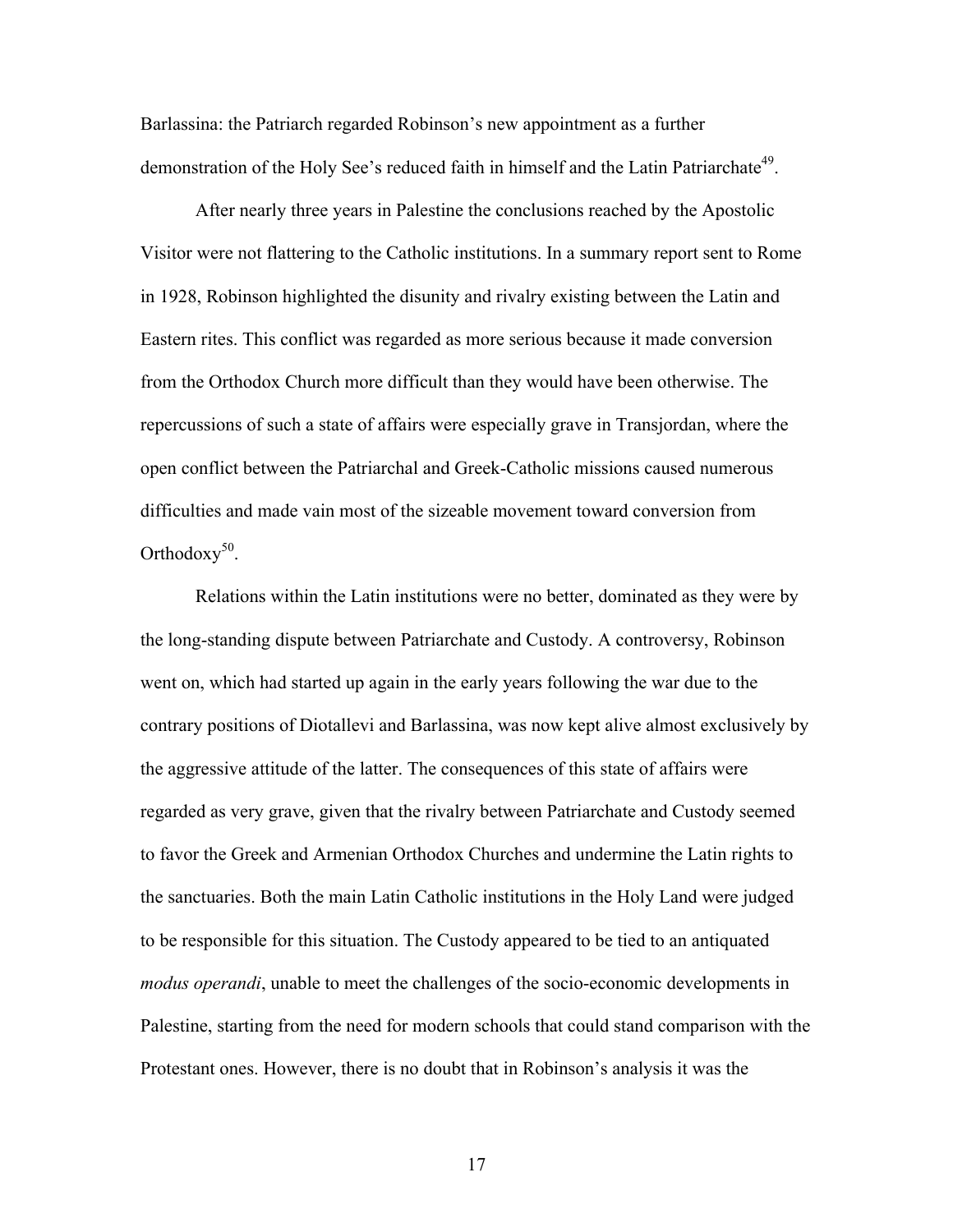Patriarch who was considered mainly to blame for the situation, to the extent that his resignation was openly wished for $5<sup>1</sup>$ .

That Robinson took a very negative view of Barlassina appears confirmed in writing to Gasparri in February 1929, when he comments on the latest protest raised by the Patriarch with the British authorities about an unimportant question of procedure:

The inconvenience of reopening this question at the present time is obvious to anyone except evidently Mgr. Barlassina who, because of his overly litigious nature, is always looking for an argument, creating disputes and divergences which could easily be avoided. I am most reluctant to criticize the attitude and behaviour of Mgr. Barlassina in any way, given that he is an excellent priest, full of zeal, self-sacrifice and force of will, and also a man of uncommon ability, initiative and courage. But even the Latin Patriarch's most ardent supporters and closest friends will admit to and complain about his quarrelsome nature and his awkward dealings with people. He has always placed himself in opposition to the Palestine Government – which will never be friendly towards him – and he has alienated not just the Muslims, the Jews and the Protestants, but also the *Uniati*: that he has alienated all the religious congregations and exhausted and exasperated all the Latin faithful of good sense who would wish to help him […]. In fact, speaking from 20 years of personally knowing the Latin Patriarch of Jerusalem, I distinctly doubt that his prestige or influence have ever been lower than they are at present<sup>52</sup>.

Despite this damning judgement of Barlassina's responsibility, Robinson did not want the Latin Patriarchate to be completely reformed or, as many Greek Catholics hoped, suppressed and replaced by a Melkite Patriarchate<sup>53</sup>.

His moderate attitude, oriented towards containing Barlassina's excesses without compromising the prestige of the Patriarchate, clearly emerges in the question of the institution of the Apostolic Delegation. In 1926 he declared himself in favor of setting up an autonomous Delegation that would be able to give help to the Eastern Catholics in Palestine and co-ordinate all Catholic activities in the region. During 1928, however, after repeated consultations with the Delegate in Syria, Giannini, Robinson revised his position. In a memo sent directly to the Pope he confirmed the need for the action of a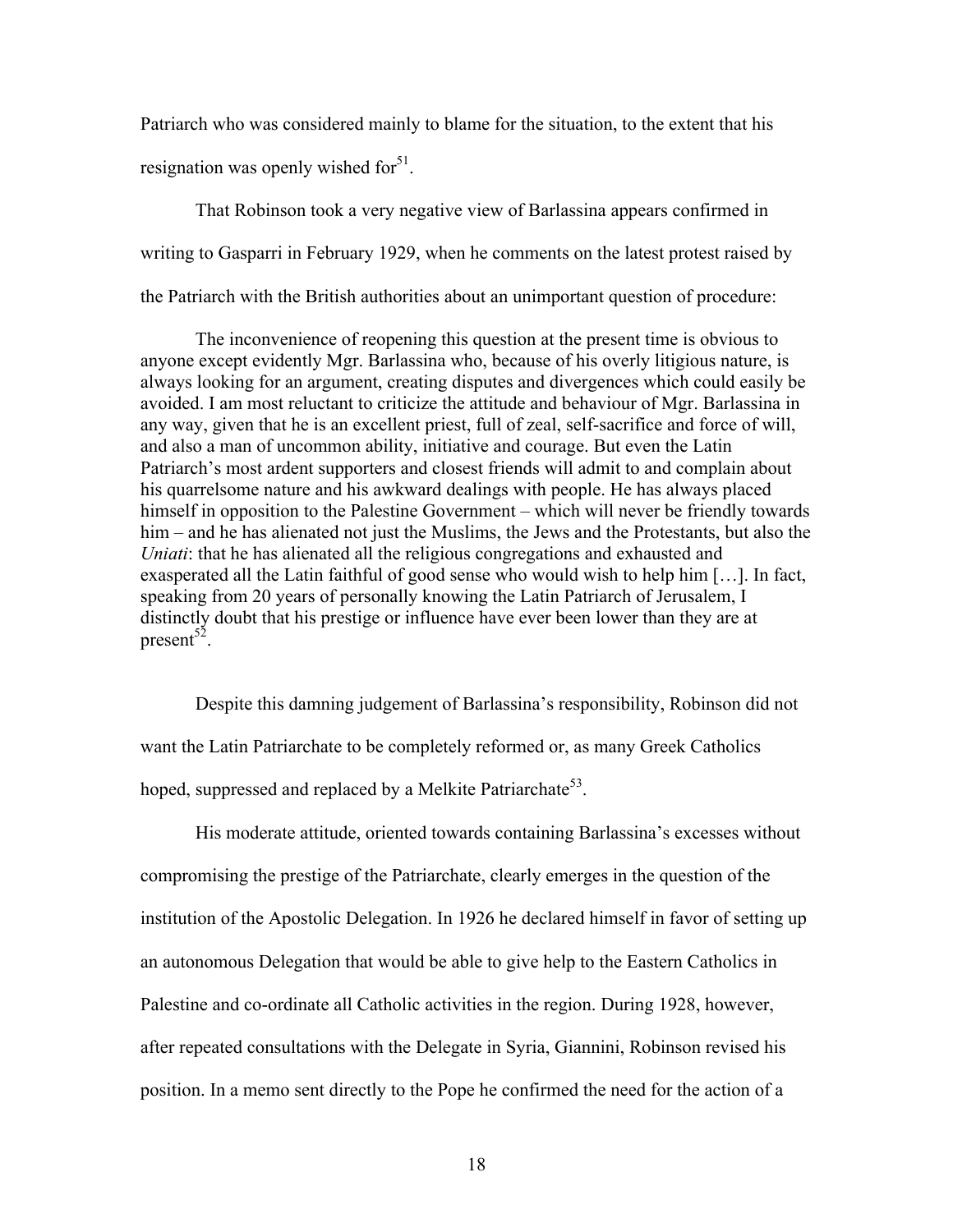Delegation in the territory, because Giannini's jurisdiction over Palestine continued to be just nominal. However, he also suggested that they should not create an independent Apostolic Delegation, but instead to incorporate Palestine, Transjordan and Cyprus into the Delegation to Egypt. There were three reasons behind this: a permanent delegate to Jerusalem would have risked months of inactivity, due to the reduced amount of business to deal with; his continued presence would have diminished too much the role of the Latin Patriarch; the requirements of Egypt and Palestine, both under British rule, could easily be harmonized, thus avoiding the ambiguity that had built up around the Delegation to Beirut. In addition, contrary to the Delegate in Syria, who had to deal with a Catholic presence that was splintered but sizeable, the Vatican's representative in Egypt had a much smaller task with the limited number of Catholics there, be they Latin or Eastern $54$ .

### *IV. The Institution of the Apostolic Delegation in Jerusalem and the political and religious consequences*

At the beginning of 1929 Father Robinson's suggestions became reality. The preceding November, having obtained a favorable opinion for the institution of the Apostolic Delegate from the Greek-Catholic Patriarch, Cyril IX, the heads of the Congregation for the Eastern Churches and Pius XI himself decided to move rapidly on to the operational phase, with a view to avoiding uncontrollable rumors regarding Vatican decisions and the forthcoming new appointments from spreading<sup>55</sup>. Therefore, in February 1929 the Apostolic Delegation to Palestine, Transjordan and Cyprus was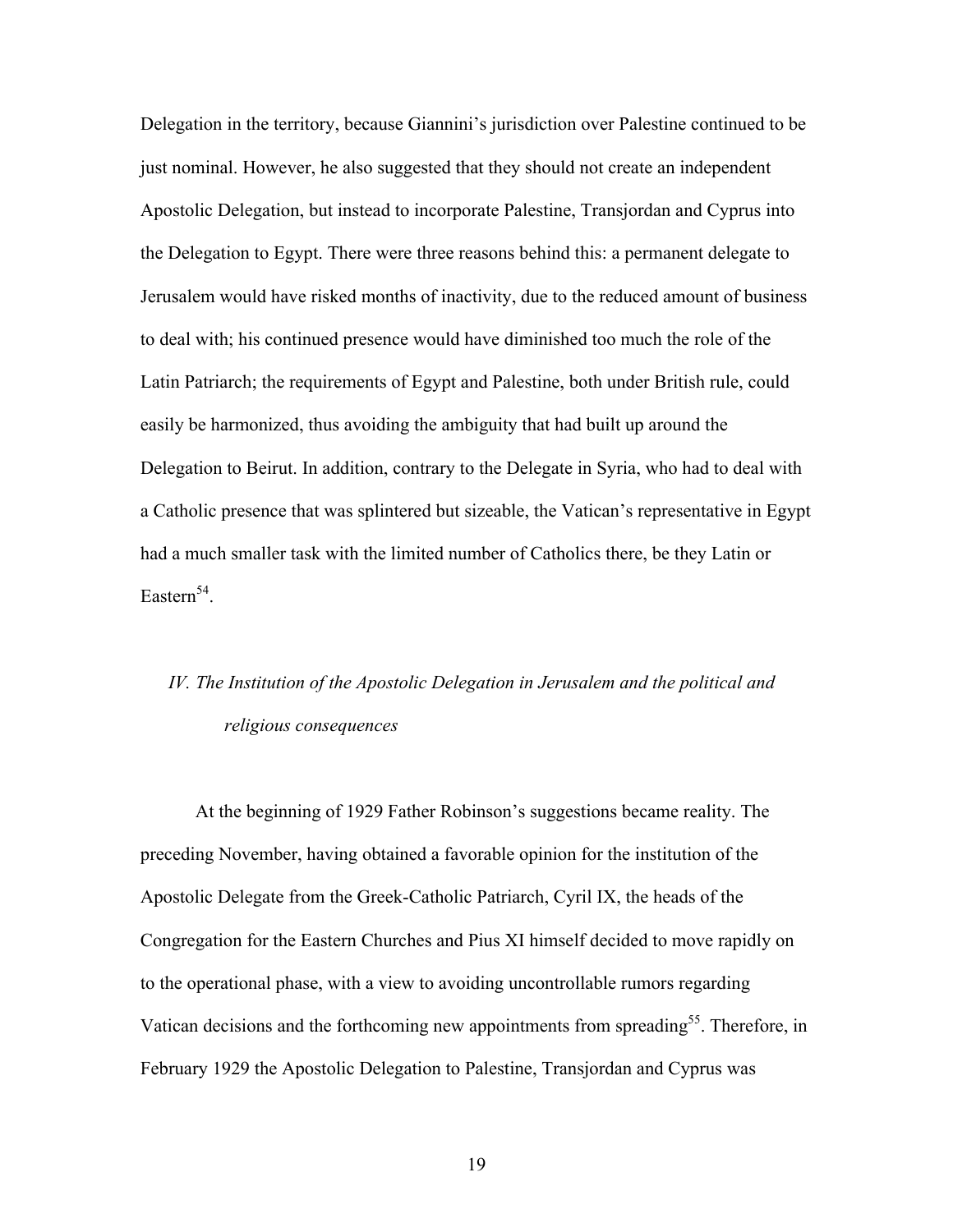formally constituted, headed by the Apostolic Delegate to Egypt, Mgr. Valerio Valeri, who was committed to live part of the year in Jerusalem<sup>56</sup>. He had two tasks in his new job. From a strictly ecclesiastical standpoint Valeri would have to play the role of referee in all the controversies between the various institutions and different Catholic rites. For this reason he would have to harmonize the sensibilities of Custody and Patriarchate; smooth the differences between Patriarchate and the Jerusalem seminary of Saint Anne, led by the French White Fathers, where the Greek Catholic clergy were trained; improve the situation in Transjordan, putting an end to the counter-productive competitiveness between the Latin and Melkite missions; check the administrative situation of the Melkite diocese of St John of Acre, which seemed opaque; solve the problem of the Maronite faithful in Cyprus, who declared themselves overlooked by their own bishop; and verify the feasibility of restoring the Greek Catholic Patriarchate in Jerusalem (a request put forward by some lay and religious Melkites, behind which the Holy See believed there were political maneuvers designed to reinforce Arab-Palestinian nationalism). Regarding relations with the civil authorities, Valeri would have to take on himself the responsibility for all dealings with the British, becoming the sole interlocutor with the Mandate authorities. For this very reason, the Delegate was instructed to pay particular attention to the Catholic schools, which appeared to be threatened by some legislative changes proposed by the British<sup>57</sup>.

Backed with these instructions, and preceded by an article in *L'Osservatore Romano*, the unofficial Vatican daily newspaper, which clarified the extension and nature of his jurisdiction, Valeri reached Jerusalem in April and was met by the civil and religious authorities of the city<sup>58</sup>. The solemnity of the welcome accorded the Delegate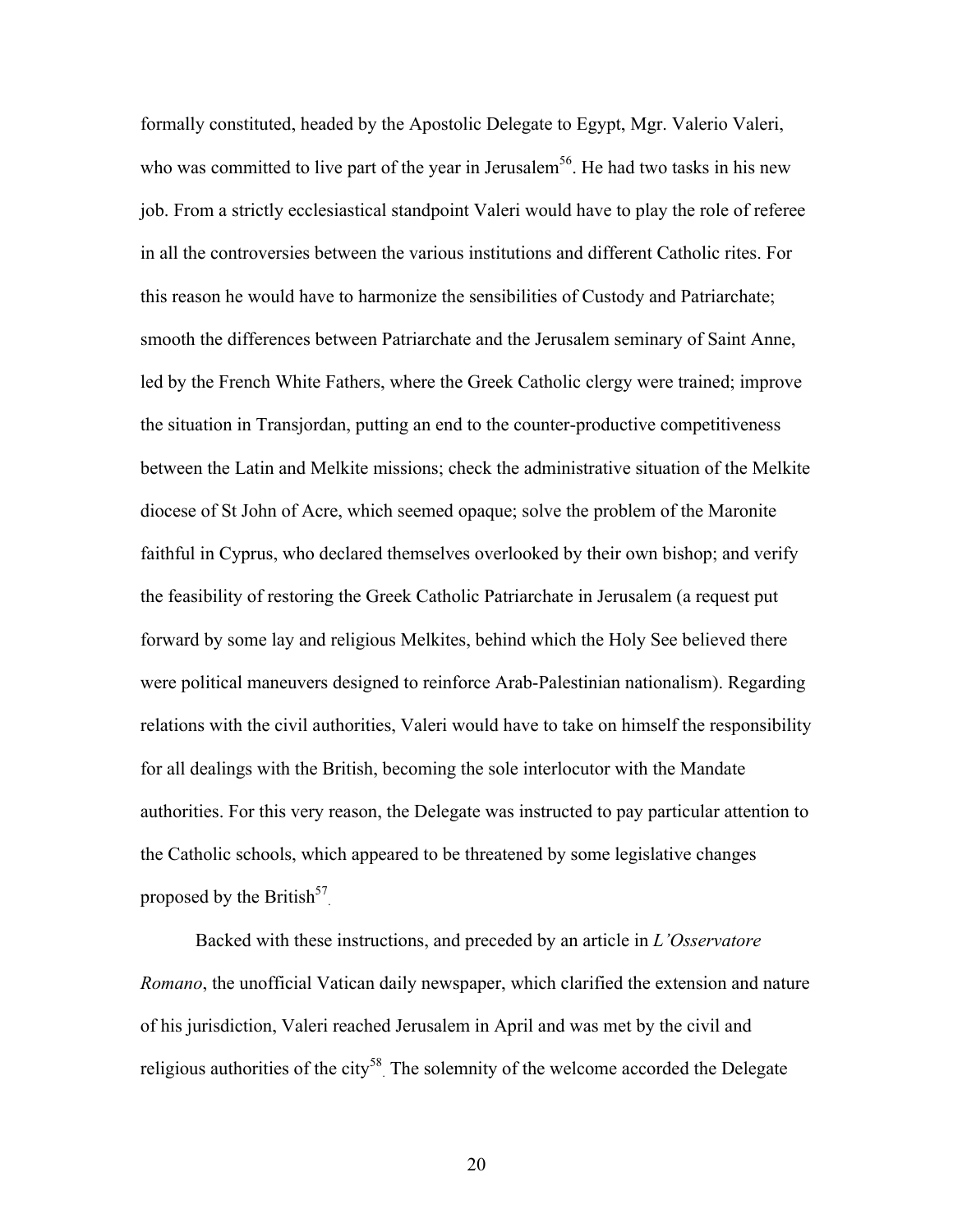did not suggest, however, that the main players were unaware that his appointment profoundly changed the existing balance between Catholic institutions in Palestine and their relations with the political context. In communicating the institution of the Delegation to the Catholic heads in the Holy Land, the Secretary of State, Cardinal Gasparri, had underlined how, from then on, all relations with the British High Commission and all civil authorities would now need to be through the Delegate<sup>59</sup>: news which must have been particularly galling to Barlassina who, up to then, had continued to act as a sort of semi-official Papal representative, notwithstanding all the contradictions, denials and corrections $^{60}$ .

Nor would it seem incidental that in the Custody the nomination of Valeri was perceived as a victory for the Franciscans in a context of more than ten years of opposition to the Patriarch<sup> $61$ </sup> At first glance, therefore, the institution of the Delegation seemed to be a defeat for the strategy of political activism and involvement of the Church in local issues as promoted by Barlassina, and a confirmation of the more traditional approach of the Franciscans, aimed at defending Catholic interests in the sanctuaries. In reality this element was just one of the many aspects involved in the change and probably not the most important; in the Vatican, the institution of the Delegation was also regarded as a way to better direct the actions of the Custody, which often seemed to be not up to the job of serving modern pastoral needs<sup>62</sup>.

Efforts to place a limit on the competition between Latin and Greek-Catholic initiatives were at the center of Valeri's activities in Palestine. The Delegate tried to limit as far as possible the number of the faithful who passed from Eastern Catholic rites to Latin ones: a phenomenon, often for family reasons or mere material interest, which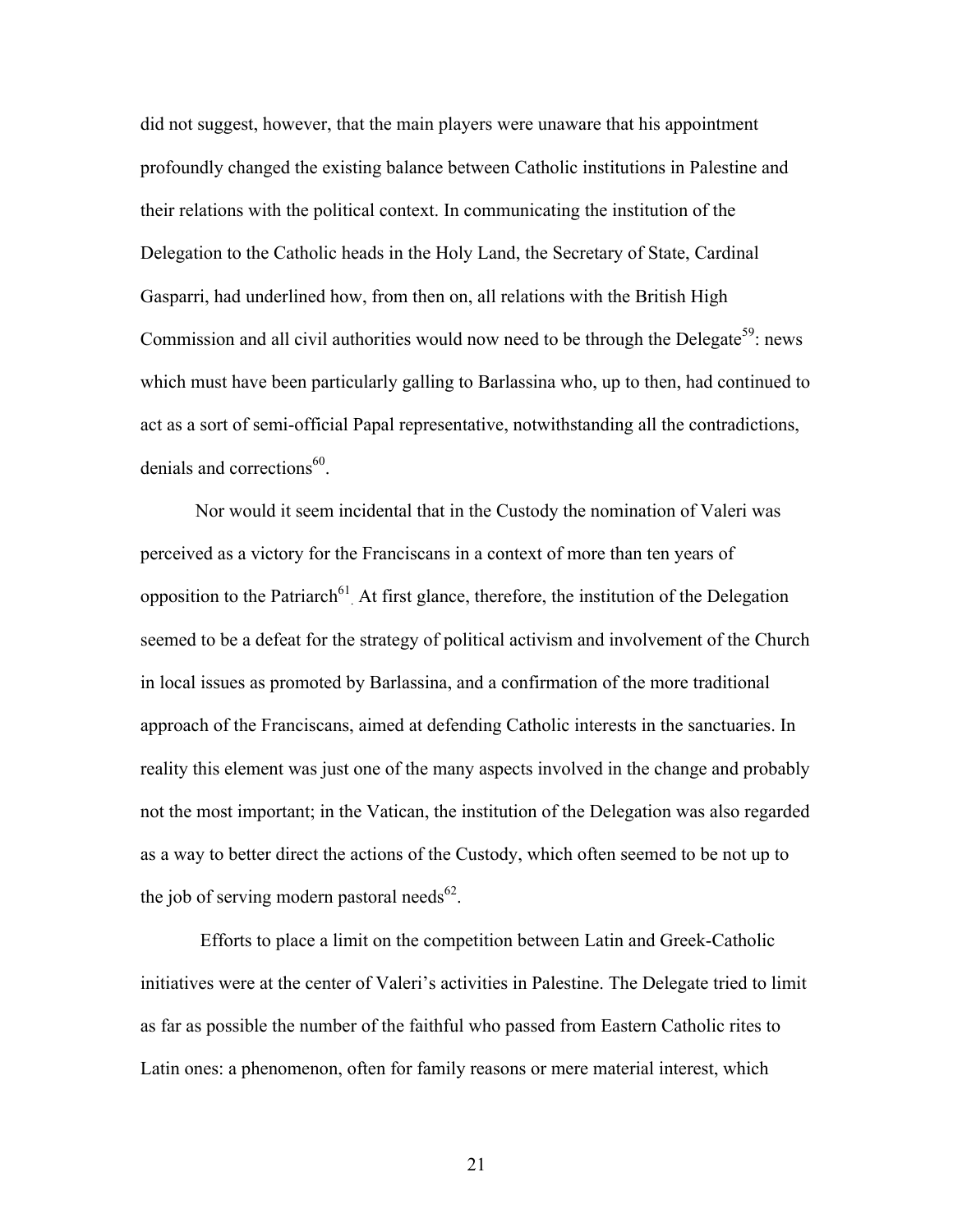contradicted openly the instructions of the Holy See, and in particular the 1894 Constitution *Orientalium dignitas ecclesiarum*, which held that converts from the Orthodox Churches should be welcomed in the corresponding Eastern rites and that the Eastern presence should be favored in the Levant<sup> $63$ </sup>. In this attempt to impede the process of "Latinisation" the Delegate clashed with the deaf opposition of the Latin institutions and, most of all, with the Patriarchate and Custody, who were for once united in their views. Nor were the protests destined to die down with the successors to Valeri, nominated in the spring of 1933 as Apostolic Nuncio in Romania. On the contrary, they were aggravated during the long years of Mgr. Gustavo Testa's Delegation, less sympathetic to the Easterners than his predecessor and very skeptical about the vitality of all the Palestine Catholic communities $^{64}$ .

A clear clue of this situation can be found in the fact that, still in the summer of 1937, the French Cardinal Eugène Tisserant, newly-appointed Secretary of the Congregation for the Eastern Churches, had to intervene with Barlassina deploring the rivalry between Greek Catholic and Patriarchal missions in Transjordan and reminding him of the Vatican's instructions favoring the Eastern rites in cases of conversion from Orthodoxy<sup>65</sup>. It was an intervention which, whilst proving the determination of the Congregation to resolve controversial cases in favor of the Melkites, appears generated by the persistence of the endemic competitiveness between the different rites in Transjordan, which flared up once again in 1935, despite the reorganization of the Geek-Catholic presence in the region with the creation of a single, autonomous eparchate<sup>66</sup>.

The difficulties which the Apostolic Delegates encountered in favoring the Melkites were caused by the resistance of the Latin clergy. They were the most numerous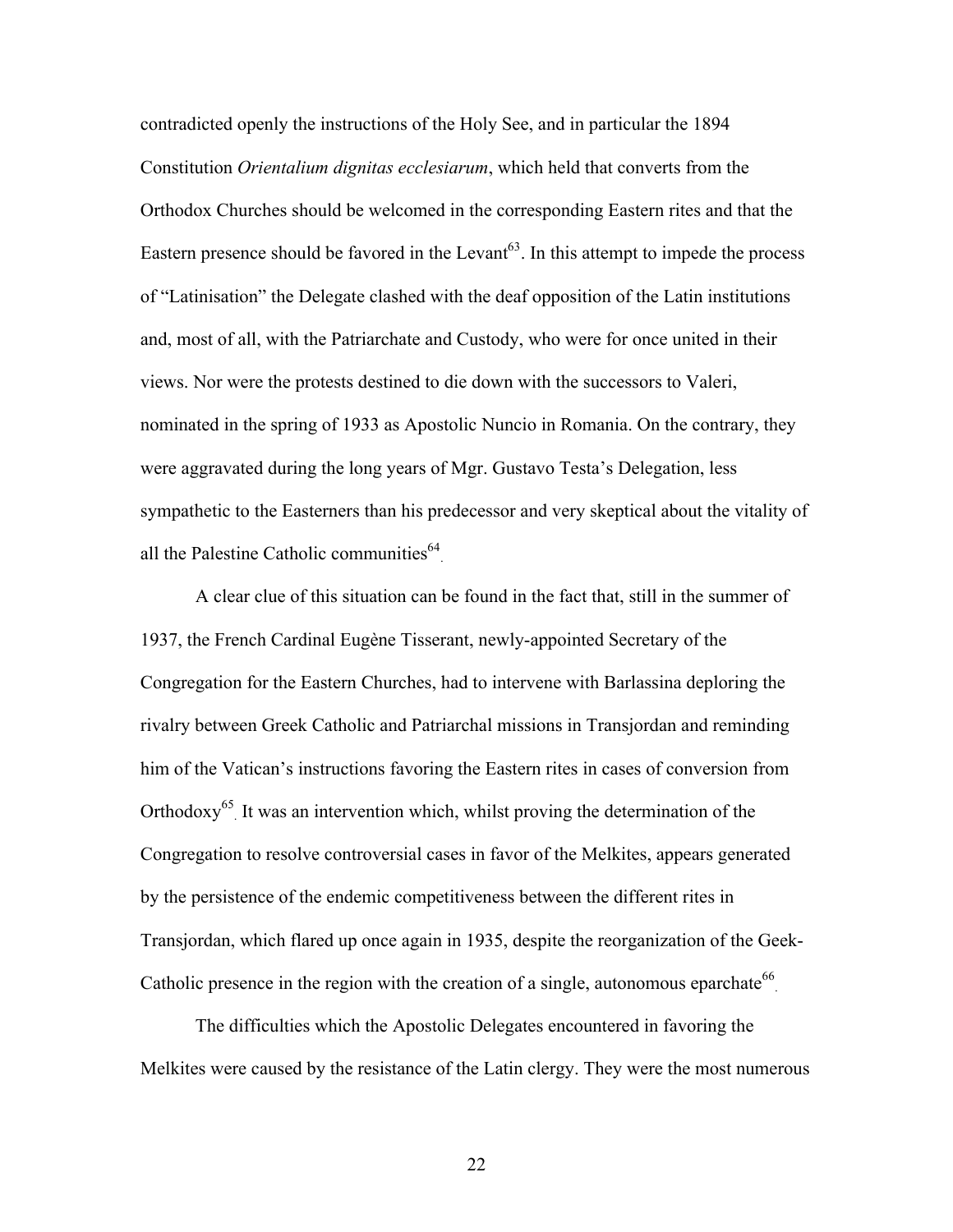in the region, and often the richest and most learned, frequently of European origin, who found it difficult to give up missionary attitudes even when resident for a long time in Palestine, speaking fluent Arabic and in many other respects identifying completely with the local Catholic population. The Patriarch Barlassina is a perfect example of this attitude. However, it should not be thought that the resistance of the Latin clerics constituted the only obstacle to moving the way the Holy See wished. Another significant problem consisted in the intrinsic limits of the Melkite community and its leaders, first and foremost Mgr. Hajjar. The poor theological and pastoral training of the Greek-Catholic clergy and a political activism that often crossed the line of open nationalism, united with numerous examples of venality, resulted in strengthening the hand of the supporters of "Latinisation"<sup>67</sup>. On this point it is worth underlining how the financial and administrative situation of the diocese of St John of Acre, the main Melkite center in Western Galilee, remained unviable for a long time, despite this being one of the problems to solve according to the instructions Valeri was given at the beginning of his mandate. Again, in the second half of the 1930s an inspection visit to assess the financial state of the diocese revealed the incorrect practices as well as misappropriations that continued to typify the administration there<sup>68</sup>.

The Apostolic Delegate's efforts to improve the vital relations with the British administration met with more success than in the intra-ecclesiastic issues he faced. From this standpoint the situation had been improving for some years already and the period of toughest opposition between Catholics and the British administration appeared to be over. With the creation of the Delegation in Jerusalem and the appointment of Valeri, however, for the first time the Mandate government found themselves facing a sole interlocutor,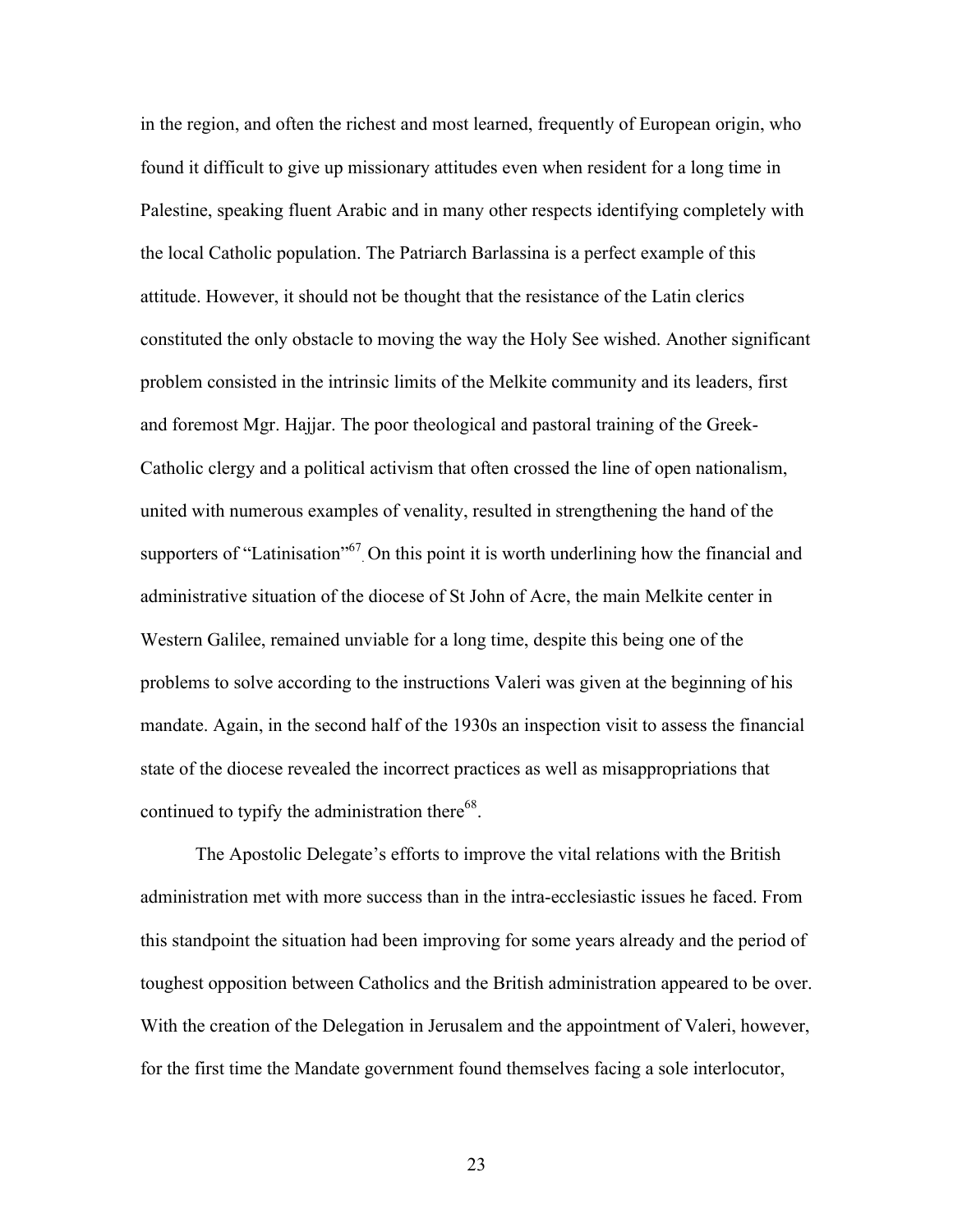clearly backed by the Vatican and accepted by all the local Catholic hierarchy. Moreover, Valeri was a tactful diplomat with a solid career behind him, as well as being a knowledgeable admirer of British culture. Qualities these which, alongside the good relations he enjoyed with the British in Cairo, where he had been Delegate since 1927, made the British observers believe that his appointment was the best name possible<sup>69</sup>. As Henry Chilton, British envoy to the Vatican, noted, Robinson's nomination as Delegate, which would have been the ideal choice for the Foreign Office, was rendered impossible by his belonging to the Franciscan Order, which would have made the whole operation look like a victory for the Custody and a humiliation for the Patriarchate<sup>70</sup>.

In relations with the British administration the changes brought about by the appointment of Valeri were evident from the outset and took concrete form in the successful attempt to develop cordial and direct contact with British functionaries<sup>71</sup>. At the same time it contributed to underline the independence of Vatican policy from the Italian one, in a moment when, due to the so called *Conciliazione*, the Italian political circles tried to use the protection of Catholic rights and interest in Palestine to spread Italian influence in the Middle East<sup>72</sup>.

The good relations established between the Delegation and the British administrations did not weaken under Valeri's successors. In particular, Mgr. Riccardo Bartoloni established very positive relations with the British in his brief stint as Apostolic Delegate, which concluded dramatically in Jerusalem in October 1933<sup>73</sup>. The brief relationship with the British enjoyed by Mgr. Torquato Dini – before his sudden death in Cairo on March 26, 1934, only a few weeks after his appointment – was also inspired by a spirit of trust and friendship when he took over from Bartoloni<sup>74</sup>.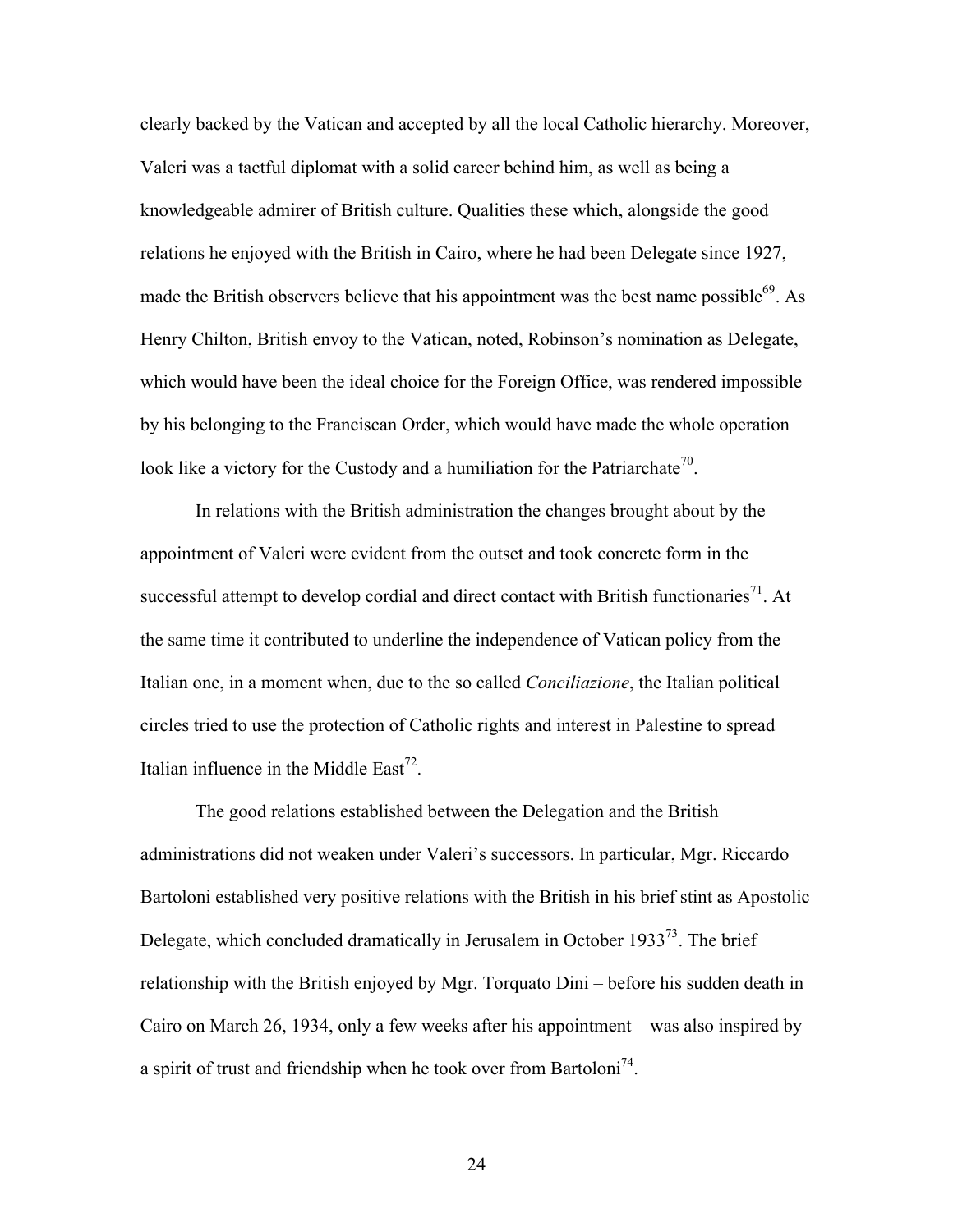The sudden deaths of the two Apostolic Delegates and the worry that Barlassina would succeed in obtaining the nomination of a replacement more to his liking, caused the resurgence in some British diplomatic circles the desire to be able to count on a British national as representative of the Holy See in Palestine. In this design, the Delegation in Palestine, Cyprus and Transjordan would have had to be detached from that of Egypt and entrusted to a British cleric<sup>75</sup>. Once again, such hopes were groundless and the Apostolic Delegation in Egypt and Palestine stayed as it was under the new leadership of Mgr. Gustavo Testa: a career diplomat who, whilst having served his most significant role in the Saar region in Germany, nevertheless gave solid guarantees of a positive attitude towards the British government<sup>76</sup>. In line with this, and despite the reserved attitude of Testa about political questions and his sympathy for the Fascist regime, it would seem that under his management the relations of the Apostolic Delegation with the British administration continued to be excellent, following the direction established since 192977.

It is more difficult to understand whether this continued improvement was due to the actions of the Apostolic Delegates as they made their way to Jerusalem or was rather the natural outcome of an international political situation which seemed to induce the Vatican to abandon its long-standing diffidence towards British policy around the mid-1930s78. In a Europe and a world that was ever more turbulent, with many openly anti-Christian governments, the British Empire, nominally Anglican but *de facto* liberal, must have seemed to the Vatican one of the few guarantees of Catholic interests in the Middle East. Whatever the deeper reasons were, the fact is that starting from the institution of the Apostolic Delegation in 1929, the relations between Catholic authorities in Palestine and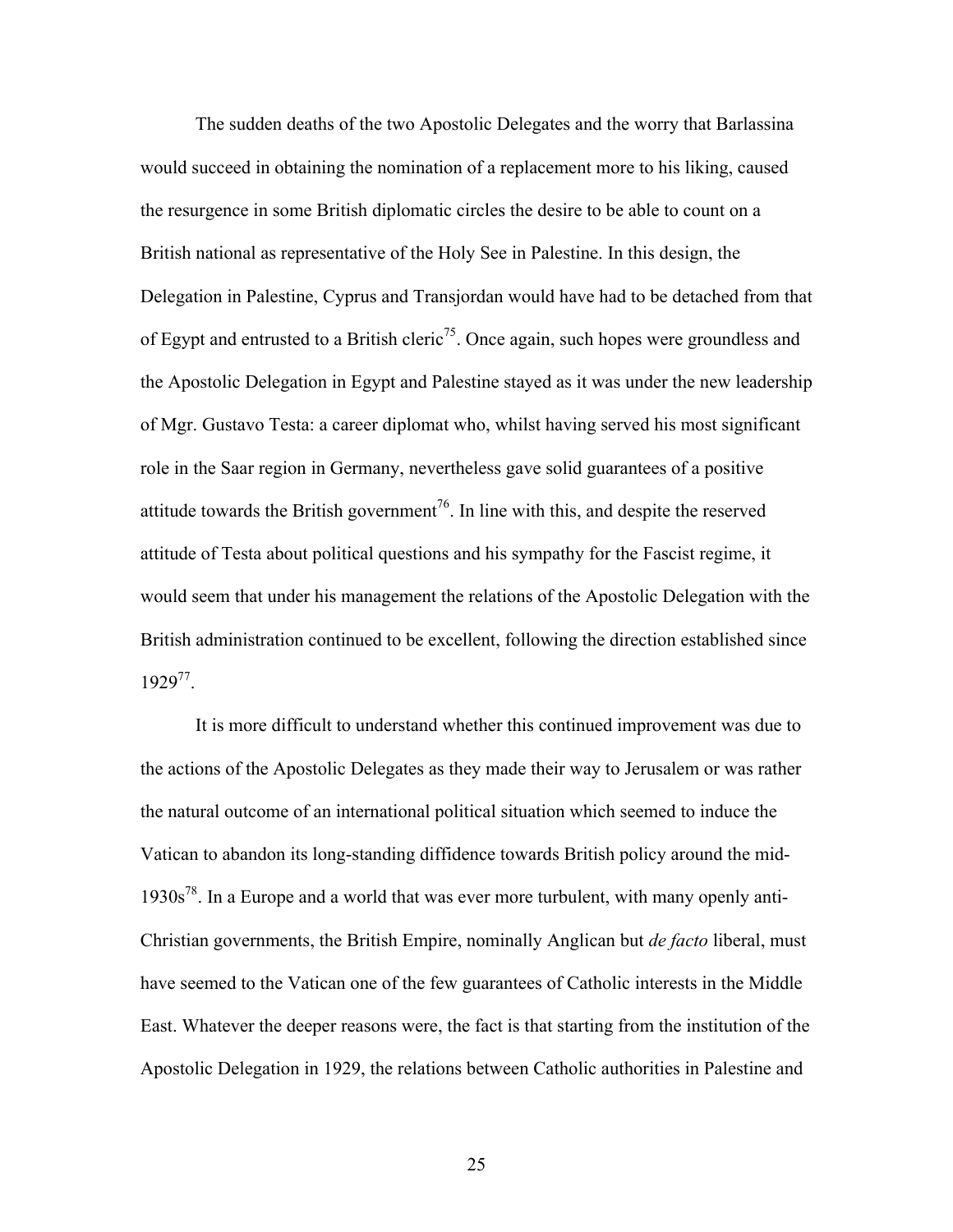the Mandatory administration improved constantly, despite some recurrent tensions over the *status quo* of the sanctuaries, Protestant proselytism and the incautious activism of Barlassina.

In comparison with the changes that took place in relations with the British and those between the various Catholic institutions, the creation of the Jerusalem Delegation had less impact on the Arab-Zionist conflict, with regard to which it limited itself to accelerating some processes that were already underway. On this point, it is worth observing how opinion changed in Catholic circles regarding the Arab nationalist movement. From 1929 onward, the Vatican view was increasingly cold towards Palestinian nationalism. This derived from the horror felt after the August massacres and became felt more and more over the subsequent years as one incident after another occurred, seeming to threaten the cooperation or even the coexistence of the Muslim majority with the Christian minority in the Arab population. These events gave Catholic observers the impression that the Arab nationalist movement was taking on a more Islamic character, one that was potentially dangerous for Catholic interests<sup>79</sup>.

In this new situation, only the Melkite community continued to side with the nationalists, despite the interdenominational incidents which took place in Haifa at the beginning of the  $1930s^{80}$ . Its leader Hajjar never missed a chance to show his firm support for anti-Zionist initiatives. The involvement of the Latin prelates was less committed, however. These had always attributed a mainly tactical function to the Arab nationalist movement, aimed at joining the Palestinian community, be it Christian or Muslim, in a common objective. With respect to these positions, Valeri was decidedly a moderating influence, trying to avoid Catholic involvement in the political dynamics and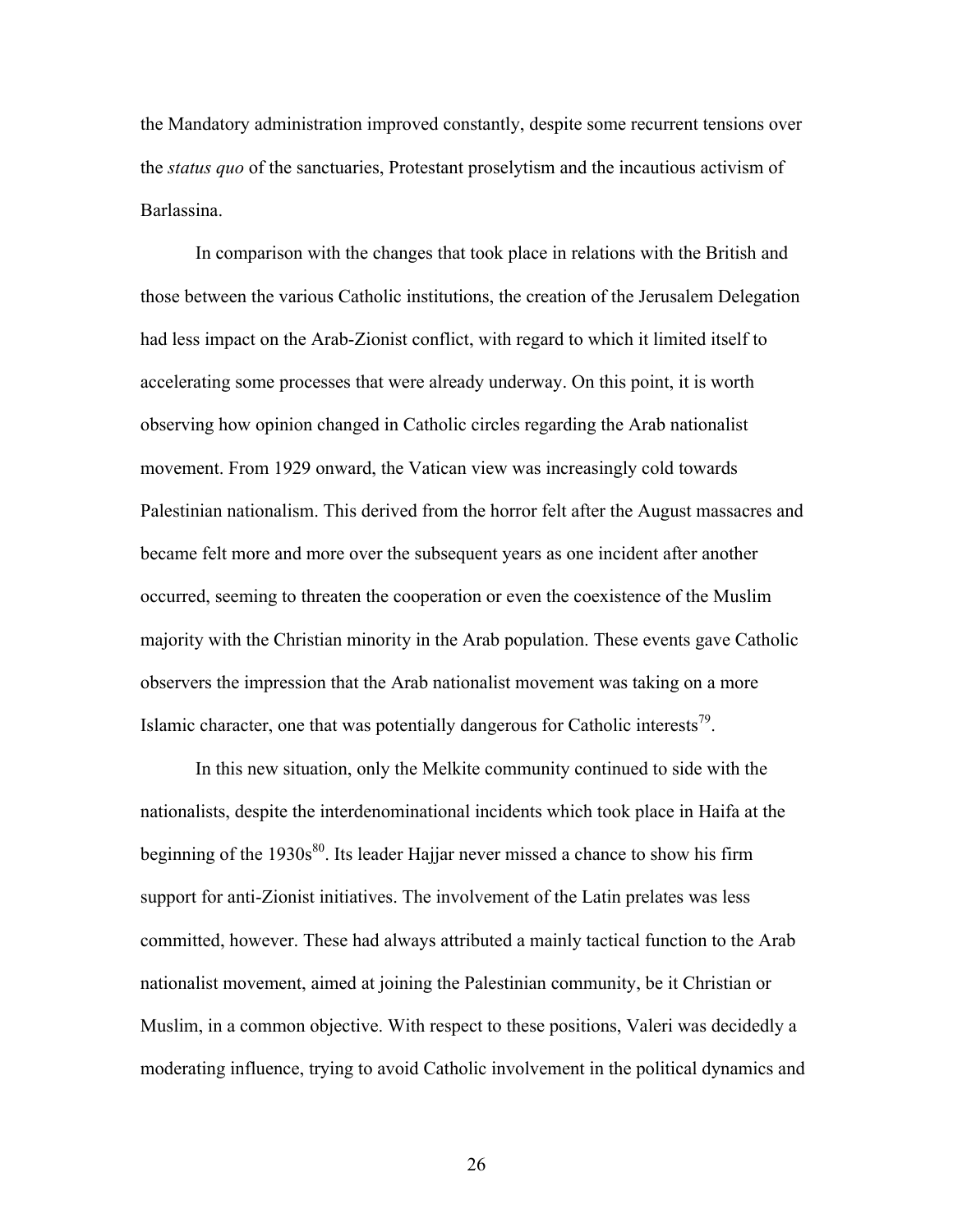keeping the episcopate, clergy and faithful at a distance from the more radical positions<sup>81</sup>. This policy was imitated, with more or less success, by his successors, beginning with Testa, who always expressed his distaste for the excessive involvement of the Arab clergy in politics $^{82}$ .

In the light of the above, it would seem reasonable to assert that since 1929 the presence in Palestine of Apostolic Delegates played an important role in the detachment of the Catholic institutions and clergy from open contiguity with Arab nationalism. The basis of this attitude was the more general evolving of events and the potentially dangerous nature that Arab nationalism had taken on as far as Christian interests were concerned over the course of the decade. There is no doubt, however, that the possibility of being able to make use of local representatives who directly answered to the Secretary of State gave the Holy See the chance to act independently of the moods and feeling of the local Catholic hierarchy in the progressive distancing of itself from Arab-Palestinian nationalism.

It is more difficult to know how the attitude of Latin laity change during the decade as our sources are very fragmented. There were many different positions toward the Palestinian-Arab movement, and these became even more diverse during the second half of the Thirties, during the Great Revolt. The only aspect that can be brought to light is that the Latin laity was more involved in nationalistic activities than the clergy, but at the same time they were the less nationalistic group among the main Christian Palestinian communities.

Starting from 1929 there was a diminution in sympathy for Arab-Palestinian nationalism amongst Catholics in the Holy Land. However, this development was not the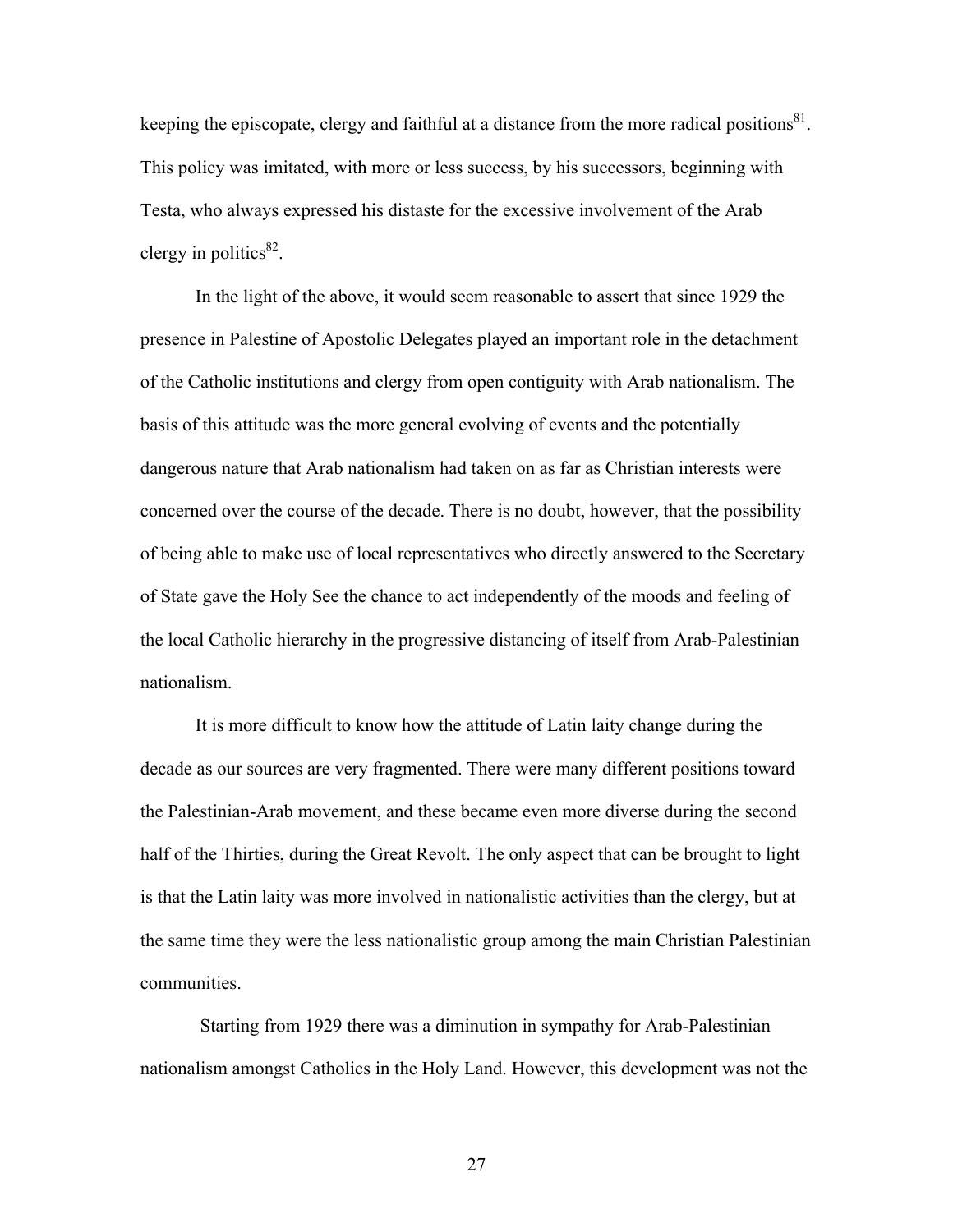prelude to some decisive shift in the view of Zionism. Although from the mid-1920s the Catholic polemic against Zionism became less intense compared to previously, the reasons lying behind it remained alive and these were behind a hostility that was at once theological, political and customary. From this standpoint, the institution of the Apostolic Delegation in Jerusalem could not change matters significantly. Some cautious approaches were sometimes shown by Valeri, who was certainly the Apostolic Delegate which showed the most interest in the internal dynamics of the Zionist movement. In fact, he showed signs of sympathy and understanding for the more moderate parts of the Jewish nationalist movement, gathered around the Rector of the University of Jerusalem, Judah Magnes, and committed to the search for *modus vivendi* with the Arabs in view of a future independent, binational and federal Palestine<sup>83</sup>. Apart from this interesting appreciation, Valeri too shared the basic view that Zionist and Catholic interests were antithetical. Such a view remained unwaveringly firm during the Delegation of Gustavo Testa, who was less interested in the inner workings of *Yishuv* and certainly less sympathetic to the Jewish cause. Rather, it should be underlined how, during the last phase of Pius XI's Papacy, characterized by a growing fear of Communism on a global level, Zionism went back to being considered as the main vehicle for carrying Marxist ideology and materialistic lifestyles in the Middle East: a region that was otherwise regarded as immune from Bolshevik contamination<sup>84</sup>.

#### *Conclusions*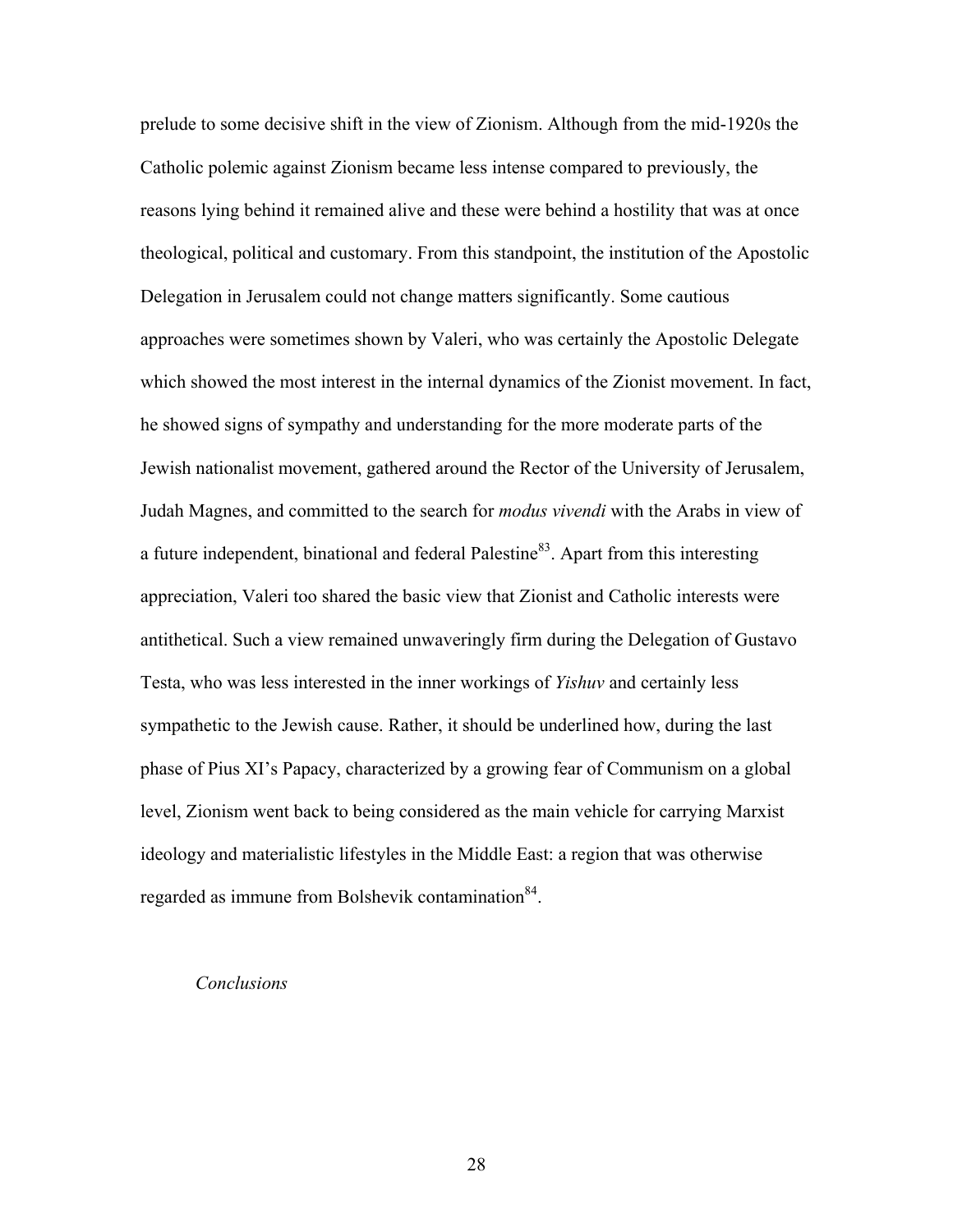After having reconstructed how the Apostolic Delegates who took their place in Jerusalem between 1929 and the second half of the 1930s dealt with the unfolding of the political and ecclesiastical situation, trying to translate the Holy See's wishes into concrete policy, it would seem possible to attempt to answer the questions this paper addresses.

The first point concerns the timetable for setting up the Apostolic Delegation for Palestine, Cyprus and Transjordan. This was the Vatican's response to the change that had redrawn the map of the Levant following the First World War. Because this did not happen until 1929 it shows the slowness and difficulty of the Vatican in responding to political changes after the collapse of the Ottoman Empire and its indecision among the different options of ecclesiastical policy on the ground. The result of this uncertainty was that, for more than a decade, the management of the Catholic presence in Palestine had stuck to the same principles that were made obsolete by the changes produced by World War One.

At the same time, the choice of joining the Vatican representation in Palestine with that in Cairo shows how the Holy See intended to match the boundaries of Papal representation in the Middle East with those corresponding to European spheres of influence. This policy, whilst helping to improve relations with the British, shows the pervasiveness of a Eurocentric mentality in the Vatican Congregations and diplomacy: an attitude which seems to be in direct contrast with the effort to develop local, native clergy and episcopate, which was evident in many other initiatives led by the Vatican in the region.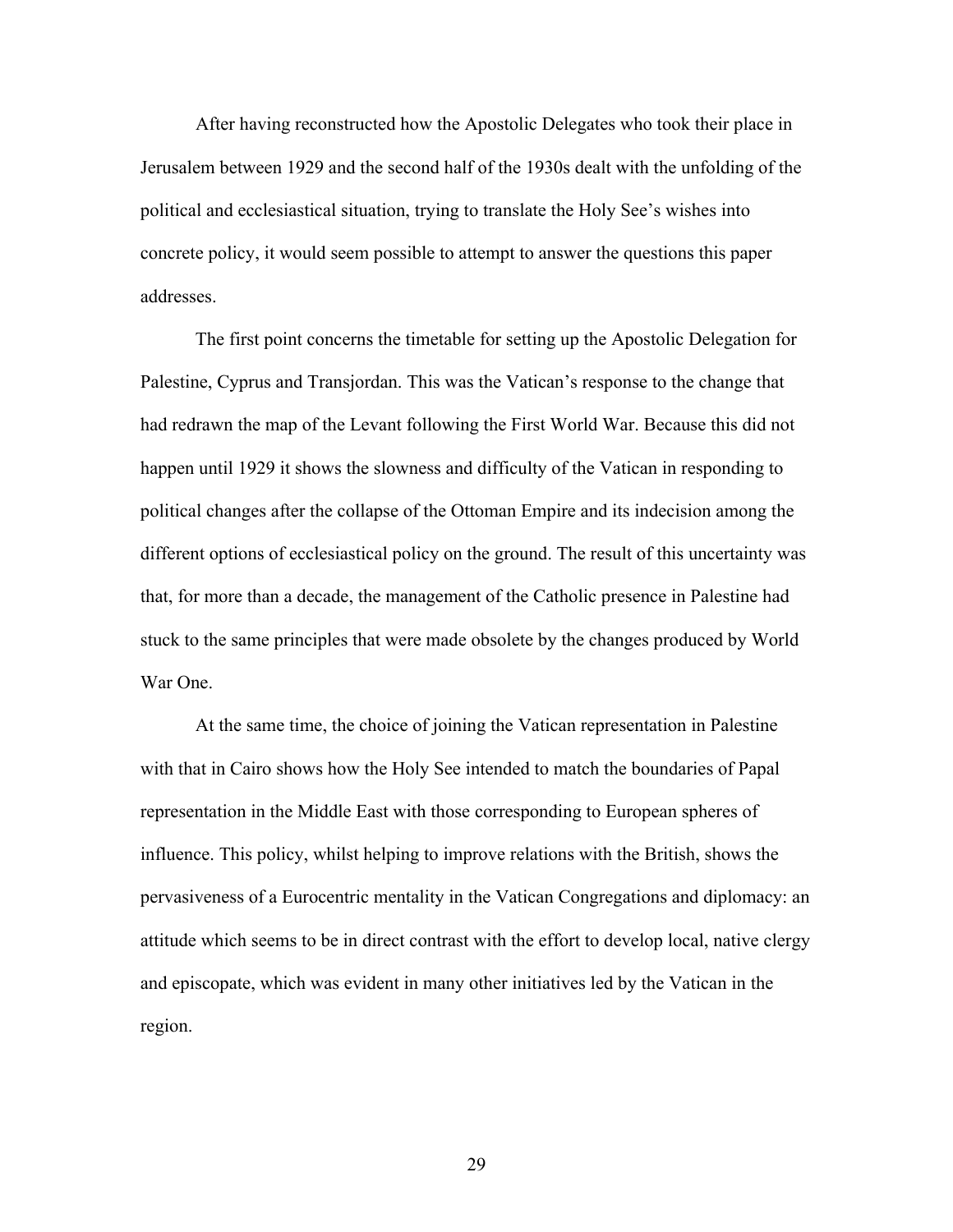Alongside these aspects, which would seem to collocate the constitution of the Apostolic Delegation in Jerusalem in a rather traditional dynamic, others emerge which give us the image of a Holy See readier to meet the new political situation. In that sense, the need to have a Papal representative in the Holy Land was born also from a desire to balance the prestige and influence of the Latin institutions with a strengthening of the Eastern Catholic rites. This was a long-term perspective that had its roots in the Papacy of Leo XIII and was re-launched by Benedict XV and Pius XI. From this standpoint, 1929 with its creation of the Apostolic Delegation, can be seen as the arrival point of a long process, and also as a further development in this direction, because the Delegates after 1929 often acted in defense of the prerogatives of the Eastern Catholic Churches.

On this point it seems significant to note that at the end of Pius XI's papacy in 1938, the entire "Easternization" process of the Catholic Church in the Levant found its arrival point in the decision to entrust the government of all Catholic institutions in those regions, be they Eastern or Latin, to the Congregation for the Eastern Churches<sup>85</sup>. It was a measure which put an end to the duality between the jurisdictions of the Congregation led by Tisserant and that of Propaganda Fide and which translated into a further sidelining of the Latin Patriarchate's role: an institution that, after having reached the peak of its influence in the early 1920s, had seen a continual scaling down of its prerogatives.

The significance and the consequences of setting up the Apostolic Delegation as far as political aspects are concerned would appear to be less clear. If improved relations with the British are overlooked, the outcomes of the Vatican's policy in Palestine in the 1930s seem contradictory. On the one hand, the presence of the Delegation and the action of the Delegates limited the participation of Catholics, and especially the clergy, in the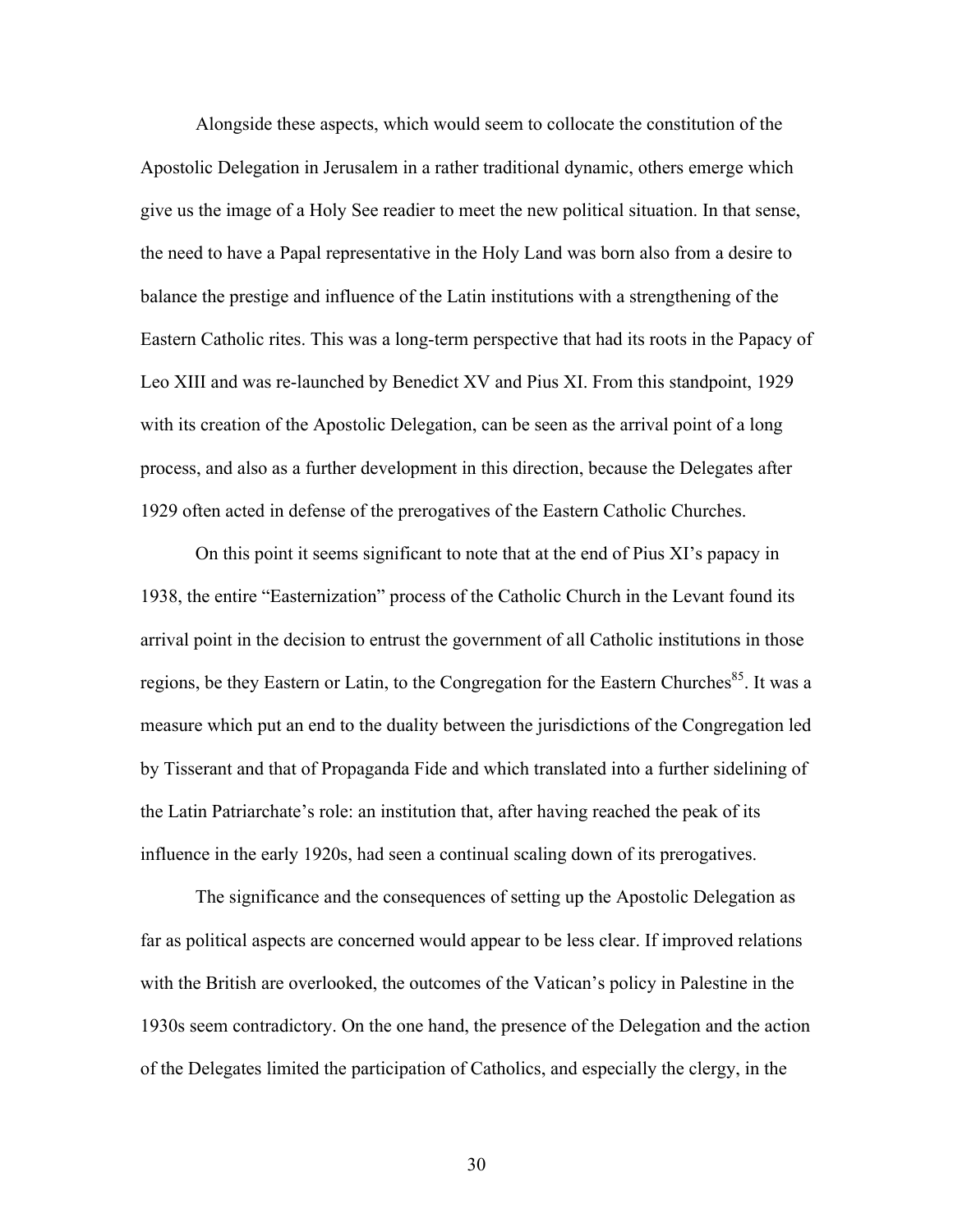Arab-Palestinian nationalist movement. On the other, however, the complete rejection of Zionism remained unchanged at all levels. It was also the continued favoring of the Melkites that made impossible any change in direction there, because they were the Catholic component more closely connected with the Arab national movement: so their promotion contributed to maintain the contacts and overlaps with Arab nationalism which would otherwise have been intentionally superseded.

The constitution of the Apostolic Delegation thus appears at once the consequence of the Holy See's new Middle Eastern policy after the mid-1920s, and the cause of the stronger trends which appeared in the subsequent decade. However, even this did not succeed in giving a more unitary character to Vatican policy, which pursued two partially conflicting aims: "Arabizing" the Church in Palestine, emphasizing its local nature and the role of the Greek-Catholics, and, at the same time, promoting greater detachment from Arab nationalism. A contradiction which, after the Second World War, would emerge dramatically with the proclamation of Israel and the first Arab-Israeli war.

The result of these complex dynamics was that, on the eve of the Second World War, despite having centered many sectorial objectives, the Vatican policy in Holy Land continued to be ineffective regarding its main goal: the capacity to influence the future settlement of the region and to avoid that such an important territory from the Catholic standpoint would finish under non-Christian rule. There is no doubt that the Middle Eastern policy of the Holy See during the inter-war period was a complete failure. It is more difficult to know if, with a more coordinated and less conflictual approach among the different Catholic actors in the region and in Rome, the Vatican could have achieved more substantial results.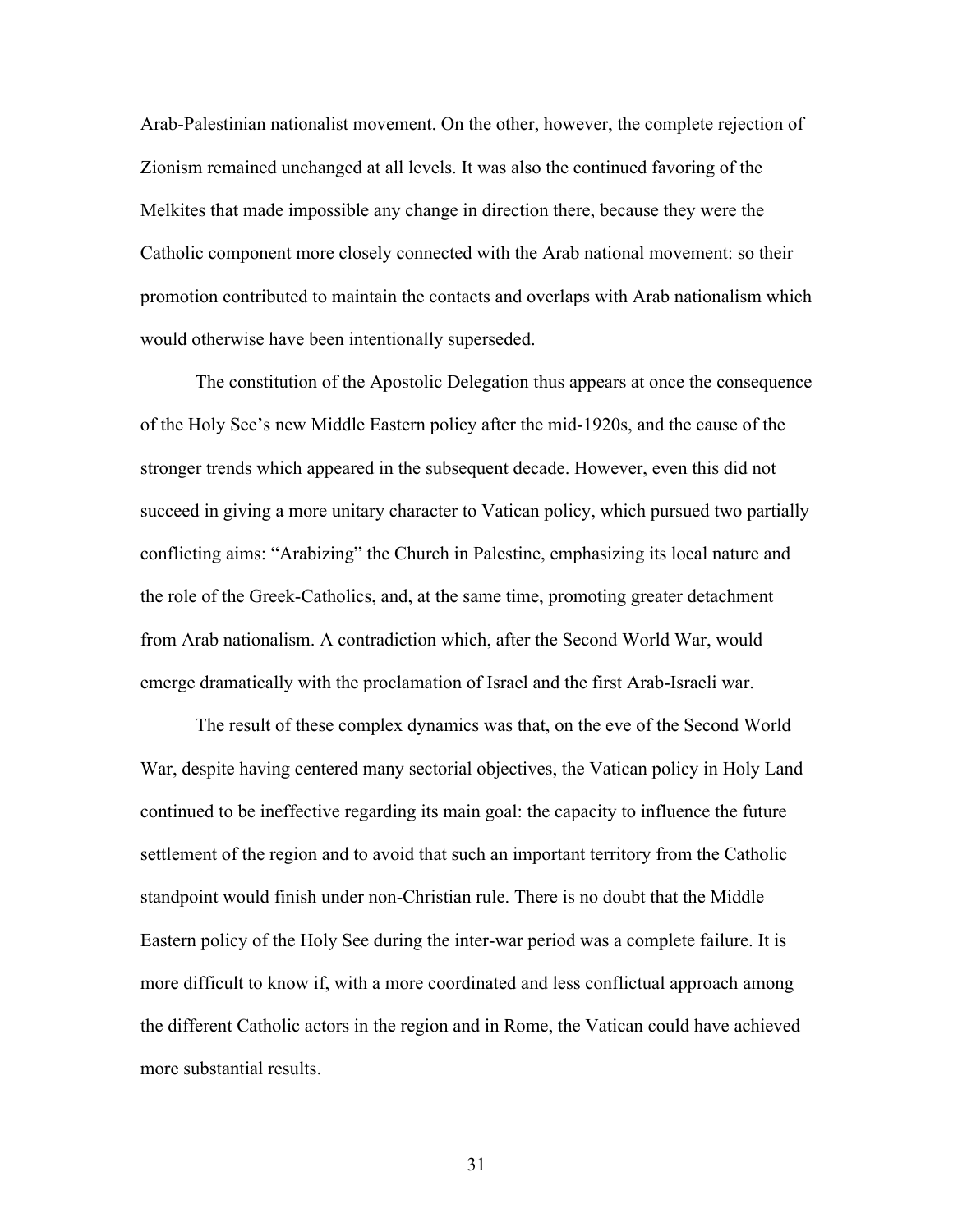1 On this Vatican perception see: Historical Archive of the Vatican Secretariat of State, Archives for Extraordinary Ecclesiastical Affairs, Turkey 4<sup>th</sup> period (hereafter AAEESS, T. IV), pos. 105, fasc. 101, f. 30r, note, January 12, 1932.

1

2 See Bernard Wasserstein, *The British in Palestine: The Mandatory Government and the Arab Jewish Conflict 1917-1929* (London: Royal Historical Society, 1978), 235; Charles Townshend, "Going to the Wall: The Failure of British Rule in Palestine, 1928- 31," *The Journal of Imperial and Commonwealth History* 30, no. 2 (2002): 25-52 at p. 27; Hillel Cohen, *Year Zero of the Arab-Israeli Conflict 1929* (Waltham, Massachusetts: Brandeis University Press, 2015).

3 Paolo Zanini, "Italia e Santa Sede di fronte ai disordini del 1929 in Palestina," *Italia Contemporanea* 63, no. 264 (2011): 406-424 at p. 413.

4 Notwithstanding the importance of the change, historical studies, which have been conducted into the main Catholic institutions in Palestine in the Twentieth Century, have not yet been devoted to the investigation of the creation of the Apostolic Delegation. On the Custody of the Holy Land during the Twentieth Century see Andrea Giovannelli*, La Santa Sede e la Palestina. La Custodia di Terra santa tra la fine dell'impero ottomano e la guerra dei sei giorni* (Rome: Studium, 2000). On the Patriarchate see Paolo Pieraccini, "Il patriarcato latino di Gerusalemme (1918-1940). Ritratto di un patriarca scomodo: mons. Luigi Barlassina," *Il Politico* 63, no. 2 and 4 (1998): 207-256, 591-639.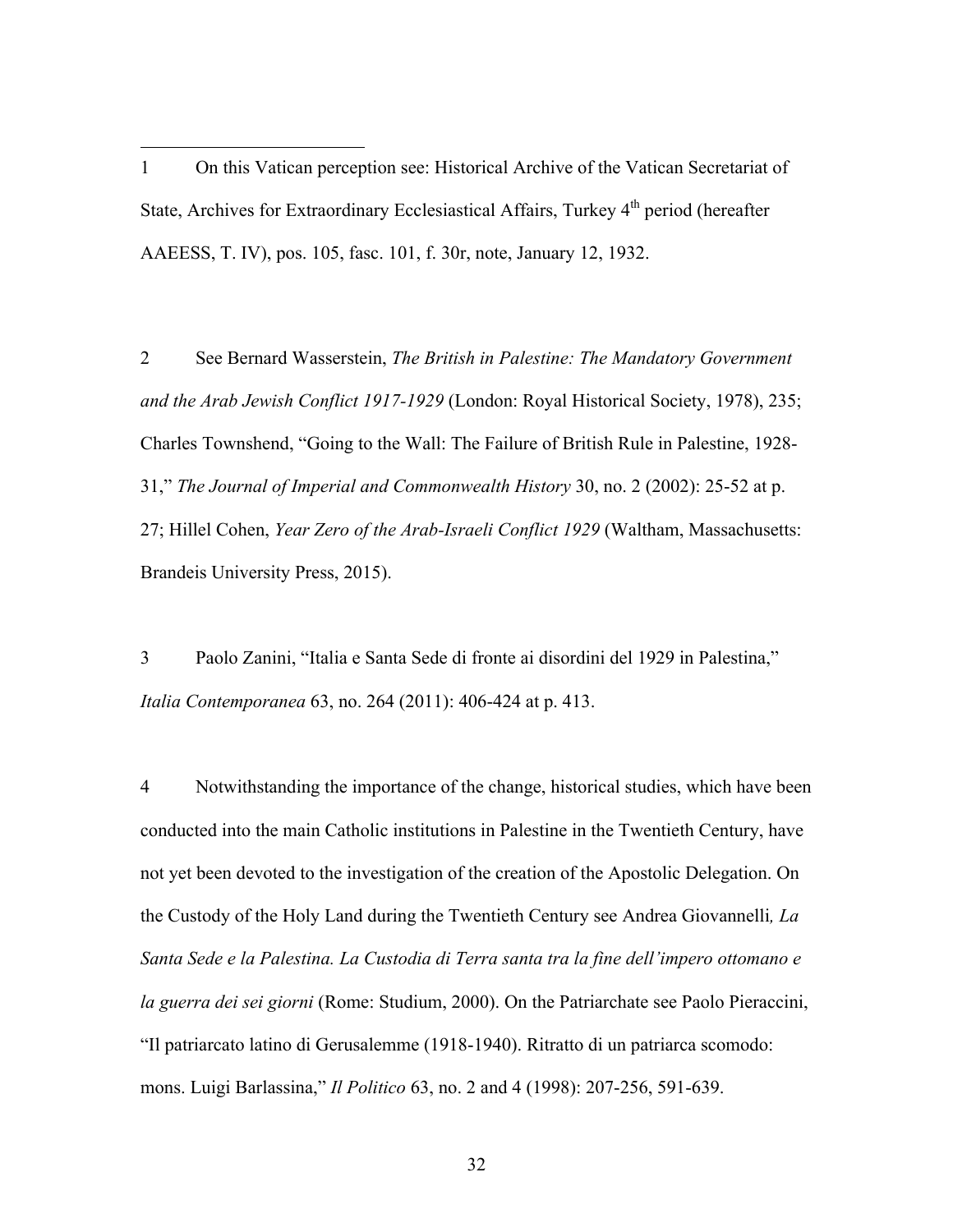5 On this change see Yehoshua Porath, *The Emergence of the Palestinian-Arab National Movement 1918-1919* (London: Cass, 1974), 293-303; Yehoshua Porath, *The Palestinian-Arab National Movement from Riots to Rebellion 1929-1939* (London: Cass, 1977), 269-271; Daphne Tsimhoni, "The Arab Christians and the Palestinian Arab National Movement during the Formative Stage," in Gabriel Ben-Dor (ed.), *The Palestinians and the Middle East Conflict* (Ramat Gan: Turtledove, 1978), 73-98; Laura Robson, *Colonialism and Christianity in Mandate Palestine* (Austen: University of Texas Press, 2011), 36-43, 158-161; Noah Haiduc-Dale, *Arab Christians in British Mandate Palestine. Communalism and Nationalism, 1917-1948* (Edinburgh: Edinburgh University Press, 2013), pp. 88-90, 138-144, 152-156.

<u>.</u>

6 See Paolo Zanini, "Italia e Santa Sede di fronte al piano Peel di spartizione della Palestina: il tramonto della *carta cattolica*," *Studi Storici* 54, no. 1 (2013): 51-77 at 71- 77.

7 Andrej Kreutz, *Vatican Policy on the Palestinian-Israeli Conflict. The Struggle for the Holy Land* (New York-Westport-London: Greenwood Press, 1990), 36; Sergio I. Minerbi, *The Vatican and Zionism. Conflict in the Holy Land, 1895-1925* (New York-Oxford: Oxford University Press, 1990), 18. For the reactions of the Italian and French episcopates see: Luigi Bruti Liberati, *Il clero italiano nella grande guerra* (Roma: Editori Riuniti, 1982), 106-109; Agathe Mayeres-Rebernik, *Le Saint-Siège face à la «Question de Palestine». De la Déclaration Balfour à la création de l'État d'Israël* (Paris: Honoré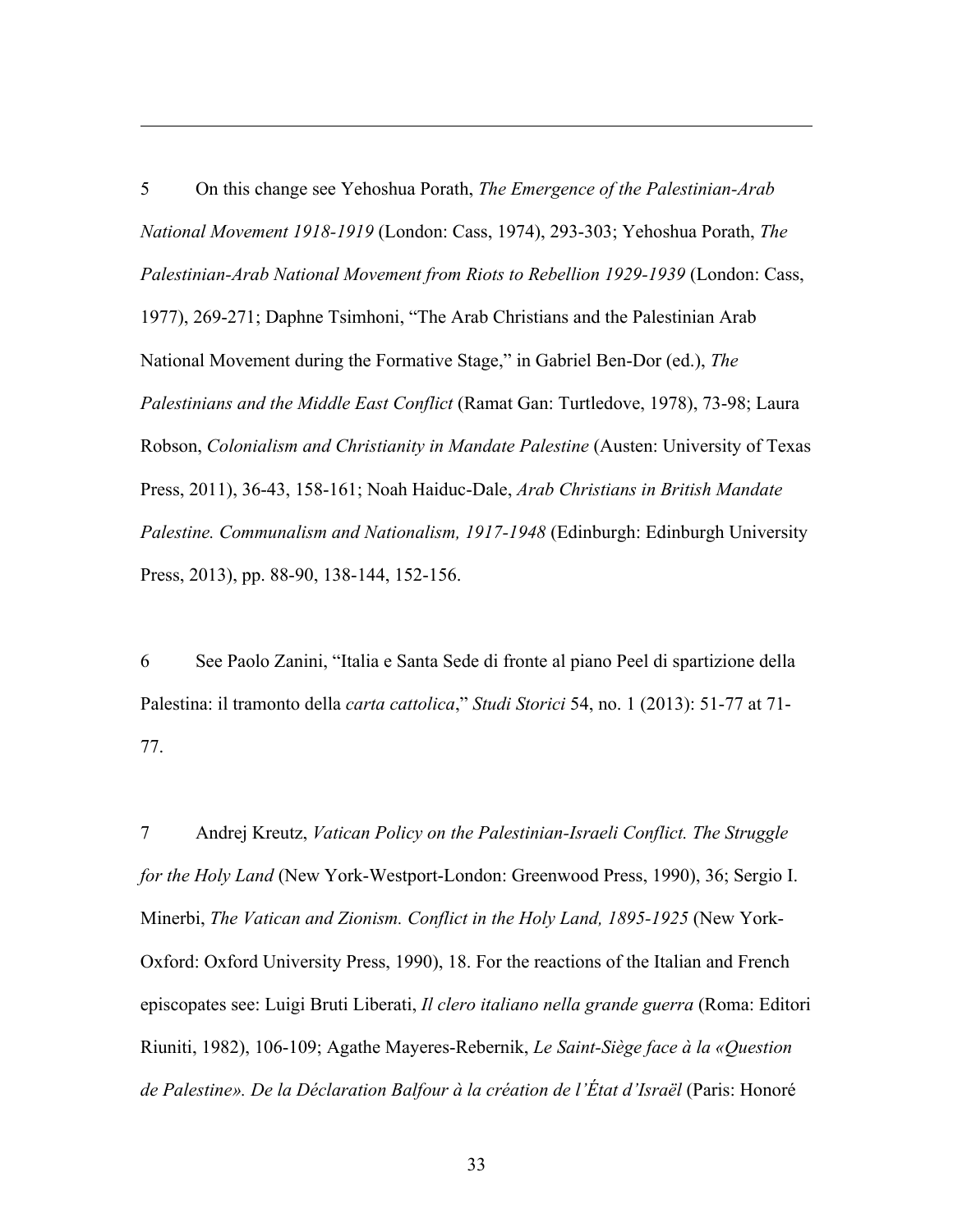Champion, 2015), 100-101.

<u>.</u>

8 On the condition of the Christian institutions during the war see Roberto Mazza*, Jerusalem from the Ottomans to the British* (London-New York: I.B. Tauris, 2009), 58- 68. On the feeling of freedom, after the entrance of general Allenby into the city, see: Historical Archive of the Custody of the Holy Land (hereafter ACTS), Curia custodiale, Cronache, Cronache generali, 35, *Cronaca di Terra Santa 1906-1931*, 277-279.

9 Daniela Fabrizio, *La questione dei Luoghi santi e l'assetto della Palestina, 1914- 1922* (Milan: Franco Angeli, 2000) 158-159; Paolo Pieraccini, "Il custodiato di Ferdinando Diotallevi (1918-1924) e la nascita della rivista La Terra Santa (15 gennaio 1921)," in *Una voce per la Terra Santa* (Milan: Terra Santa, 2012), 25-84 at p. 34.

10 On the organization and presence of the Eastern Catholic Churches in the Middle East see Joseph Hajjar, *Les Chrétiens Uniates du Proche-Orient* (Paris: Editions du Seuil, 1962); Agathe Mayeres-Rebernik, *La Saint-Siège face à la question de Palestine*, 269- 424.

11 Pieraccini, "Il patriarcato," 211-212; Pieraccini, "Il custodiato," 30-31. Ferdinando Diotallevi (1869-1958) entered the Franciscan order in 1884. 1n 1910 he was sent to Istanbul as father superior of the Franciscan mission. He was elected *Custos* of the Holy Land in December 1917, just a month after the conquest of Jerusalem by Allenby, remaining in this position until August 1924. During his tenure he restored the Custody's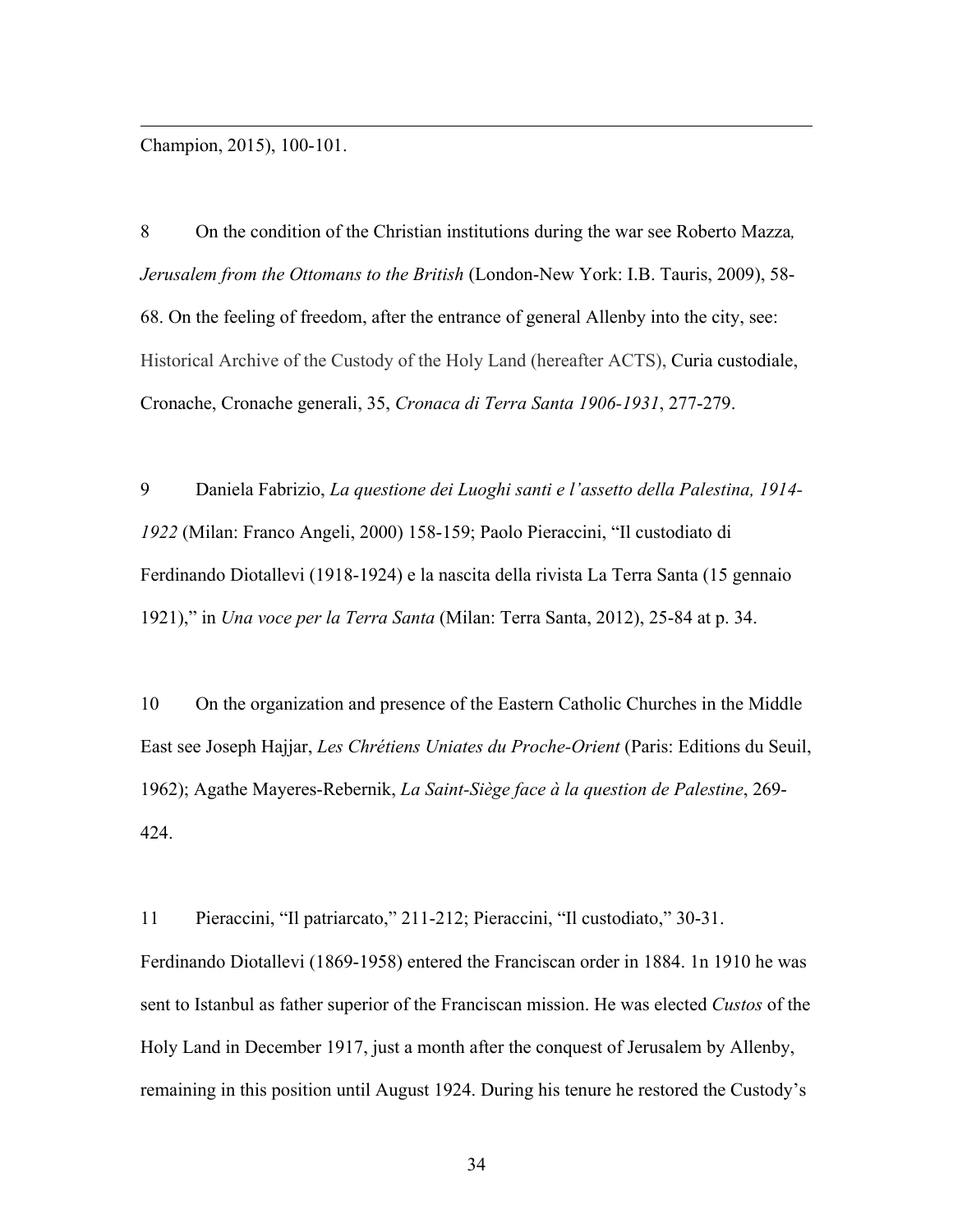proprieties, affected by the war, and was able to defend the Franciscans' prerogatives in the shrines. After 1924 he was once again in Jerusalem, as president of the Franciscan *Studium Biblicum* between 1927 and 1929. Luigi Barlassina (1872-1947) from Turin became a priest in 1894. In November 1911 he was appointed spiritual director of the Collegio Urbaniano, in Rome. He arrived in Jerusalem during October 1918, sent by the Congregation of Propaganda Fide as deputy of Patriarch Camassei. He became Latin Patriarch himself on March 8, 1920, remaining in this post until his death in September 1947. He remained Patriarch during the entire mandatory period, trying to rebuild the Patriarchate's structures and to modernize the Latin Catholic presence in Palestine and finding himself in conflict with the British administration. On them see Paolo Pieraccini, *Padre Girolamo Golubovich (1865-1941). L'attività scientifica, il* Diario *e altri documenti inediti tratti dall'archivio personale (1898-1941)* (Milan: Terra Santa, 2016) 538-540, 566-569.

<u>.</u>

12 Paolo Pieraccini, *Il ristabilimento del Patriarcato latino di Gerusalemme e la Custodia di Terra Santa. La dialettica istituzionale al tempo del primo patriarca Mons. Giuseppe Valerga (1847-1872)* (Cairo-Jerusalem: Franciscan Printing Press, 2006).

13 Daniela Fabrizio, *Identità nazionali e identità religiose. Diplomazia internazionale, istituzioni ecclesiastiche e comunità cristiane di Terra Santa tra Otto e Novecento* (Rome: Studium, 2004), 142-143.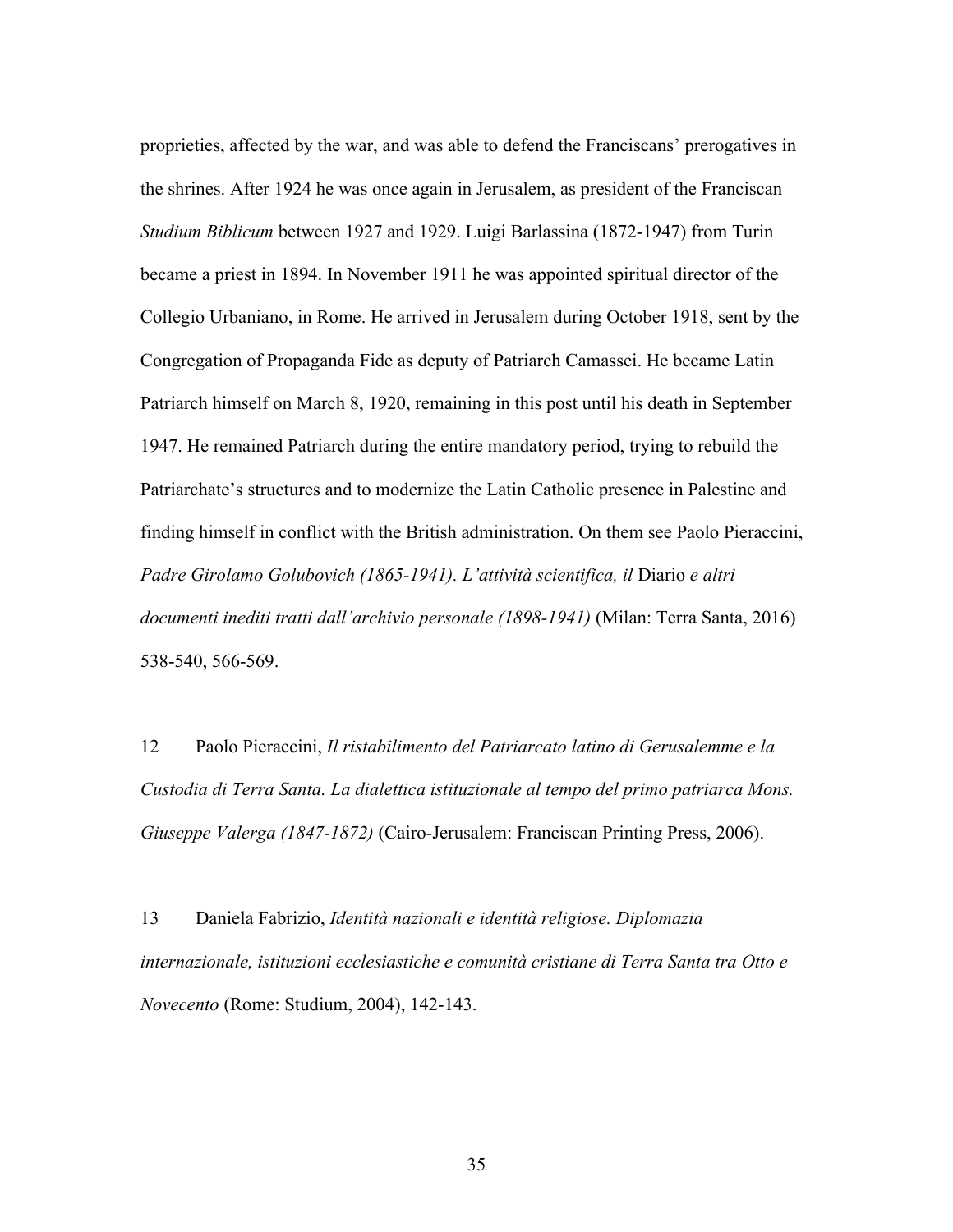14 See Pierre Médebielle, *La diocesi del Patriarcato latino di Gerusalemme* (Jerusalem: Tipografia del Patriarcato, 1963), 27.

<u>.</u>

15 Silvio Ferrari, "Pio XI, la Palestina e i Luoghi santi," in *Achille Ratti Pape Pie XI* (Rome: École française de Rome, 1996), 909-924 at 910-912. On the relations between the Catholic Church and the Zionist movement see Minerbi, *The Vatican*; Andrej Kreutz, *Vatican Policy*; Michael Perko, "Toward a 'sound and lasting basis': relations between the Holy See, the Zionist movement and Israel, 1886-1996," *Israel Studies* 2, no. 1 (1998): 1-26; Mayeres-Rebernik, *La Saint-Siège*, 111-136; Agnes de Dreuzy, *The Holy See and the Emergence of Modern Middle East. Benedict XV's Diplomacy in Greater Syria (1914-1922)* (Washington D.C.: The Catholic University of America Press, 2016), 222-253. For the specific attitude of American Catholics toward Zionism see Adriano E. Ciani, "The Vatican, American Catholics and the Struggle for Palestine, 1917-1958: A Study of Cold War Roman Catholic Transnationalism," unpublished PhD. Dissertation (London Ontario: Western University, 2011).

16 Paolo Pieraccini, "La Custodia di Terra Santa, il sionismo e lo Stato d'Israele (1897-1951)," *Studi francescani* 110, no. 3-4 (2013), 367-428 at 380-381. On the skepticism of Barlassina toward the Arab national movement see Haiduc-Dale, *Arab Christians*, 31.

17 Archive of the Latin Patriarchate of Jerusalem (hereafter APLJ), b. Propaganda Fide 1921-1929, Barlassina to Van Rossum, August 27, 1922. On the formation of the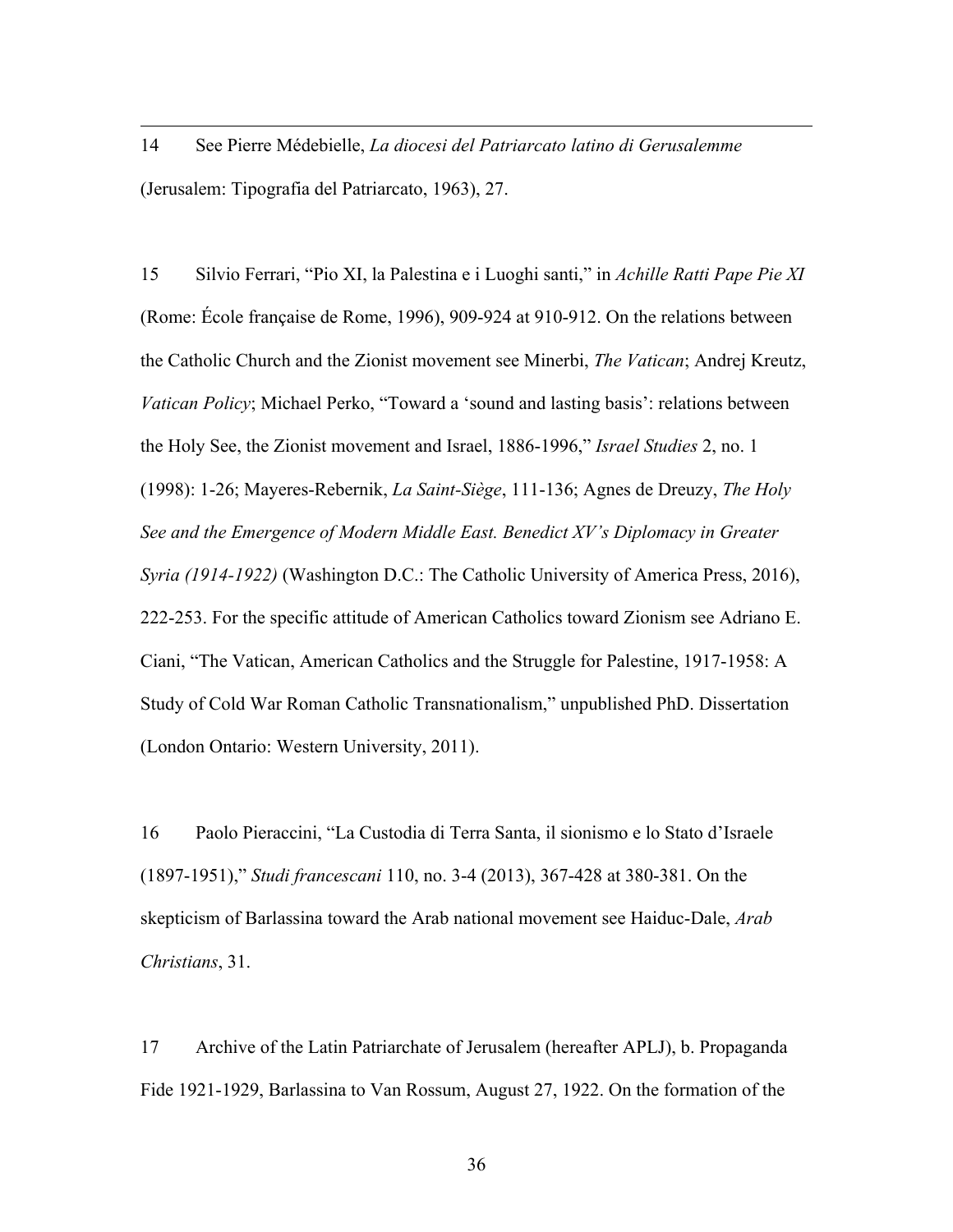Islamic-Christian associations see Porath, *The Emergence,* 31-34; Minerbi, *The Vatican*, 124-126; Muhammad Muslih, *The Origins of Palestinian Nationalism* (New York: Columbia University Press, 1988), 158-163; May Seikaly, *Haifa: The Transformation of a Palestinian Arab Society 1918-1939* (London: I.B. Tauris, 1995), 166-183; Haiduc-Dale, *Arab Christians*, 38-51.

<u>.</u>

18 See APLJ, b. Propaganda Fide 1921-1929, Barlassina to Van Rossum, April 22, 1921; May 14, 1921; July 2, 1921. On the strong transnational character of the Catholic institutions in Palestine see K.M.J. Sanchez Summerer, "Preserving the Catholics of the Holy Land or Integrating Them into the Palestine Nation (1920–1950)?," in Sasha Goldstein-Sabbah and Heleen Murre-van den Berg, eds., *Modernity, Minority, and the Public Sphere: Jews and Christians in the Middle East* (Leiden-Boston: Brill, 2016), 121-152.

19 Daniela Fabrizio, "Premessa," in Ferdinando Diotallevi, *Diario di Terrasanta* (Milan: Biblioteca francescana, 2002), 1-33 at 28; Pieraccini, "La Custodia," 375-377, 381-383. On the relations between the Custody and the European powers see ACTS, Curia Custodiale, Copialettere 1, Segreteria di Stato Vaticana, 384-394.

20 Cfr. Josef Metzler, "La Santa Sede e le missioni," in Josef Metzler, ed., *Dalle missioni alle Chiese locali*, vol. XXIV *Storia della Chiesa* (Cinisello Balsamo: San Paolo, 1990), 20-119 at 83-87; Agostino Giovagnoli, "Pio XII e la decolonizzazione," in Andrea Riccardi, ed., *Pio XII* (Rome-Bari: Laterza, 1985), 179-209 at 181-184.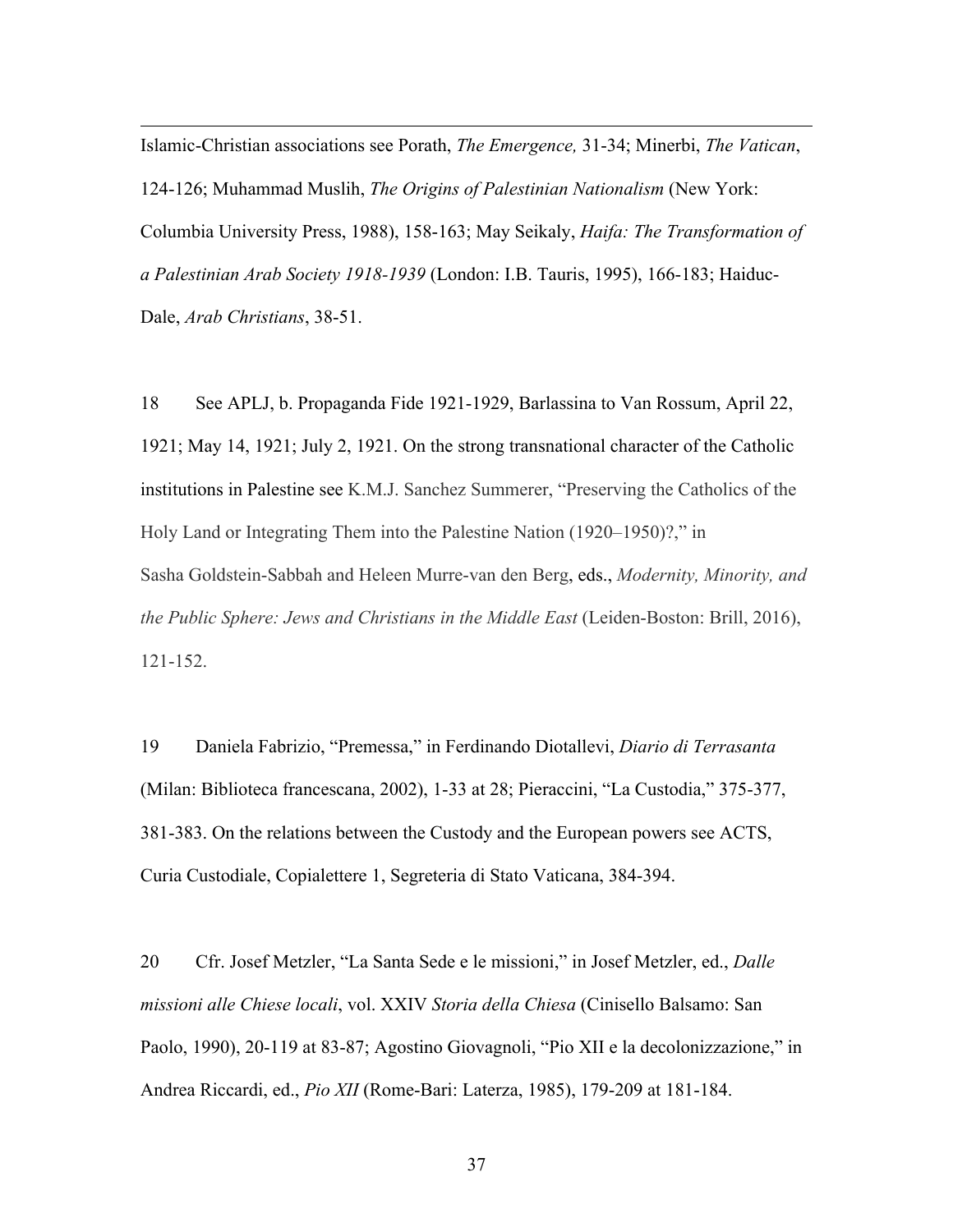21 Silvio Ferrari, *Vaticano e Israele dal secondo conflitto mondiale alla guerra del Golfo* (Florence: Sansoni, 1991), 23-24; Haiduc-Dale, *Arab Christians*, 12; Mayeres-Rebernik, *La Saint-Siège*, 273-289.

22 Fabrizio, "Premessa," 28-31. On the action of Cardinal Van Rossum as head of the Congregation de Propaganda Fide see Claude Prudhomme, "Le Cardinal Van Rossum et la politique missionnaire du Saint-Siège sous Benoît XV e Pie XI, 1918-1932," in Vefie Poeles, Theo Salemink and Hans de Valk, eds., *Life with a Mission: Cardinal Willem Marinus Van Rossum CSsR, 1854-1932* (Gent: Redactie Trajecta, 2011), 123-141.

23 See Fabrizio, *Identità nazionali*, 156-165; Giovannelli, *La Santa Sede*, 89-94.

24 Pieraccini, "Il patriarcato," 604.

<u>.</u>

25 Pieraccini, "La Custodia," 385-386.

26 Minerbi, *The Vatican and Zionism*, 67-69.

27 Central Zionist Archives (hereafter CZA), S25\736\9, Lattes to Zionist Executive, January 27, 1926. It is also of interest to note that in the Weizmann Letters and Papers where, until 1924, notes regarding Vatican opposition were frequent after 1925 any kind of reference linked with the Palestinian policy of the Holy See disappeared.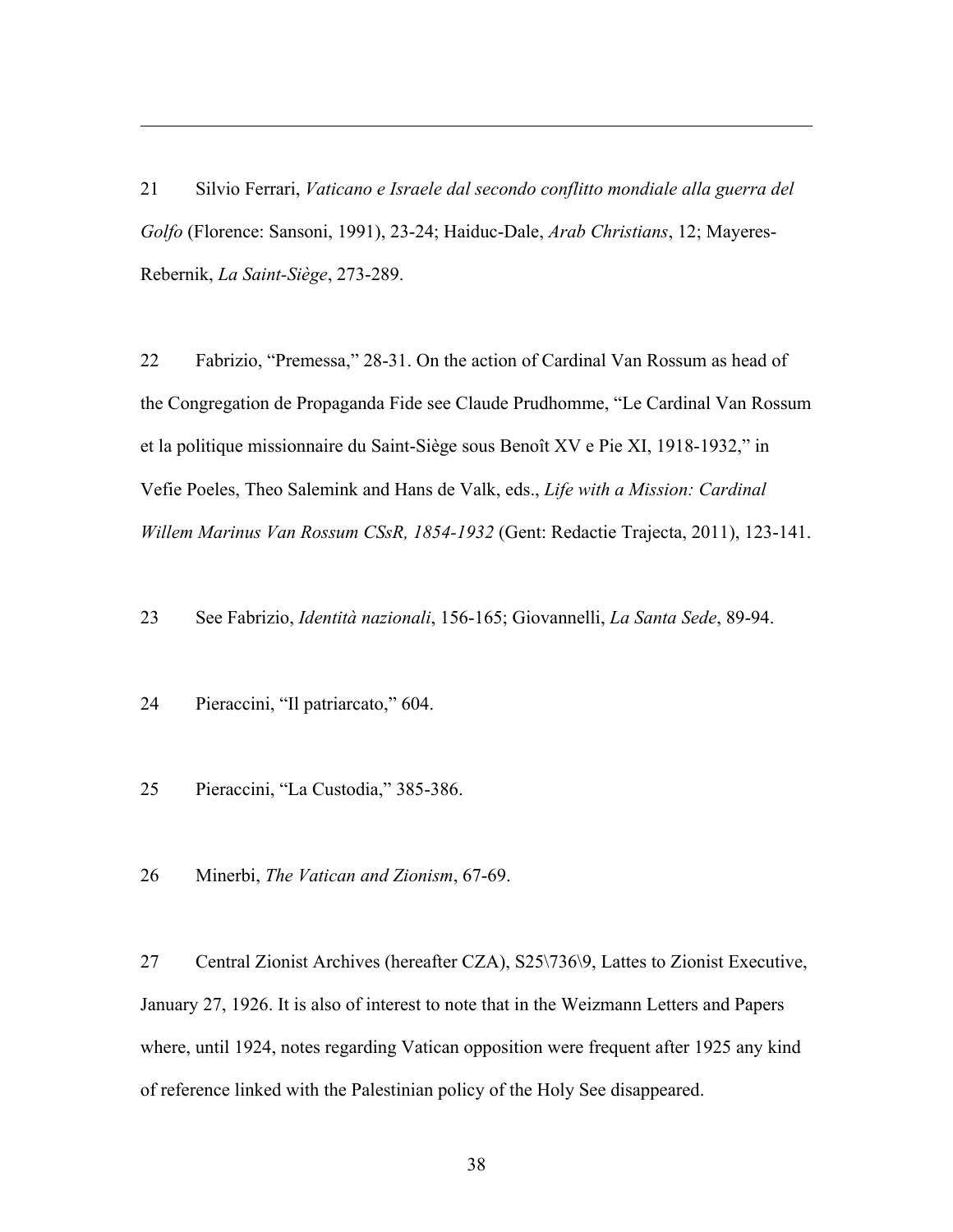28 On the mistrust of the British administration towards Barlassina's initiatives and action at the beginning of the Twenties, see Thomas E. Hachey, ed., *Anglo-Vatican Relations, 1914-1939. Confidential Annual Reports of the British Ministers to the Holy See* (Boston: G.K. Hall, 1972), 44.

29 Pieraccini, "Il custodiato," 67-68.

<u>.</u>

30 Pieraccini, "Il Patriarcato," 591-596. See also *Anglo-Vatican Relations*, 61.

31 Paschal Robinson (1870-1948) was an Irish born Franciscan who grew up in the United States, where he moved with his family when he was a child. He worked as journalist, before entering the Franciscan order. After making this commitment, he taught Medieval History at the Catholic University of America in Washington DC. During 1919 he was in Versailles at the peace conference, with the *Custos* of the Holy Land Diotallevi, trying to defend Catholic rights to the Holy Land's sanctuaries. Between 1920 and 1928 he was in Palestine several times as Apostolic Visitor, envoy of he Vatican Secretariat of State. In 1929 he was appointed Apostolic Delegate to Malta and the following year, Apostolic Nuncio to Dublin, where he remained until his death, exercising great political influence. On him see Pierraccini, *Padre Girolamo Golubovich*, 620-621.

32 APLJ, b. Propaganda Fide 1921-1929, Barlassina to Van Rossum, July 1, 1923.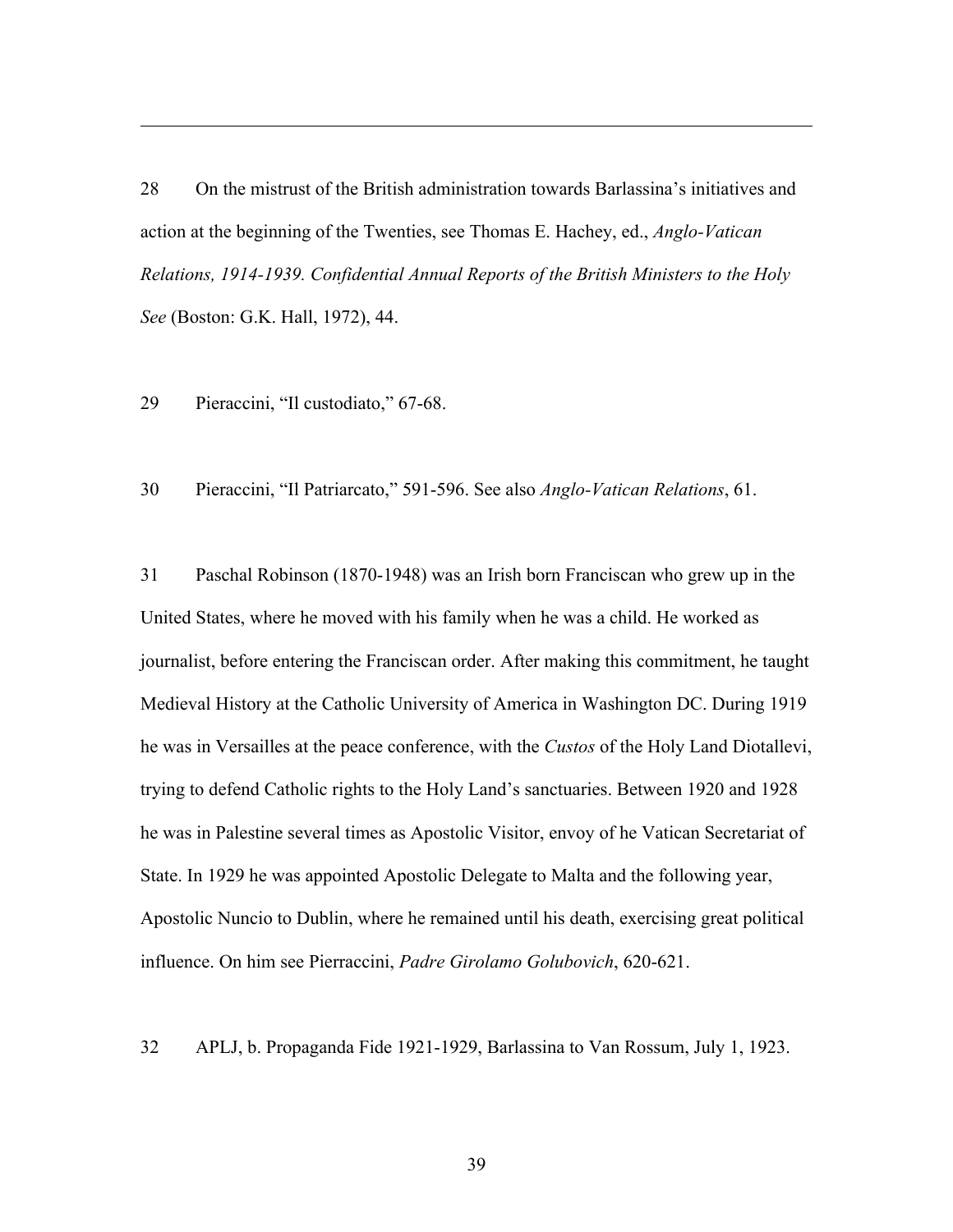33 APLJ, b. Propaganda Fide 1921-1929, Giannini to Respighi, May 30, 1924; Barlassina to Van Rossum, June 18, 1924. On this episode see also Pieraccini, "Il patriarcato," 599-600.

<u>.</u>

34 In the Catholic hierarchy, the Apostolic Visitor is a Vatican envoy with a temporary mission to perform an enquiry, called a "canonical visitation". The Visitor is charged to investigate one or more specific issues in a diocese or country and to report to the Holy See, suggesting solutions and actions.

35 AAEESS, T. IV, pos. 61, fasc. 64, ff. 3-4. On the role and targets of the Apostolic Visitor see also: Archive of the Congregation for the Eastern Churches (hereafter ACO), Oriente, Rappresentanza pontificia in Gerusalemme e Palestina, pos. 930/28, ff. 1-7, "Istruzioni della S.C. per la Chiesa orientale per il visitatore apostolic della Palestina"; f. 49, note "Per l'udienza del Santo Padre". Unless otherwise noted, all translations are my own.

36 ACO, Oriente, Rappresentanza pontificia in Gerusalemme e Palestina, pos. 932/28, ff. 14-15 and ff. 35-36, draft and letter to Pius XI, June 3, 1925.

37 See Minerbi, *The Vatican*, 56-58; Giovannelli, *La Santa Sede*, 91-93.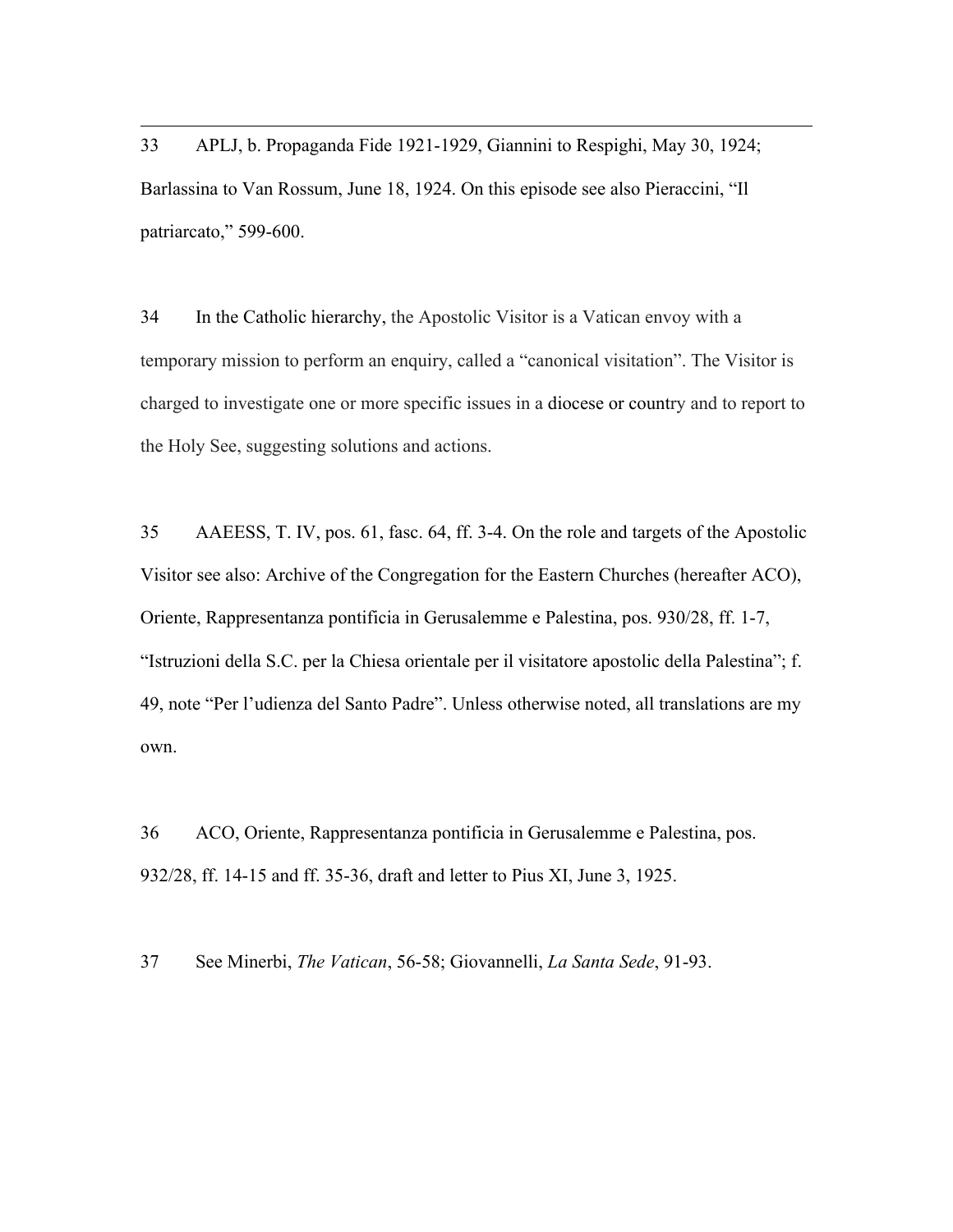38 On this issue see The National Archives, Foreign Office (hereafter TNA, FO) 141/667/6, Dormer to Chamberlain, July 17, 1925; Dormer to Chamberlain, July 29, 1925; Russel to Chamberlain, October 5, 1925.

<u>.</u>

39 APLJ, b. Propaganda Fide, 1921-1929, Barlassina to Van Rossum, November 24, 1925.

40 This attitude emerges clearly in CZA, S25/736/9, Palestine Zionist Executive to Political Secretary of Zionist Organization, February 19, 1926.

41 ACTS, Carteggio, Santa Sede, fasc. Segreteria di Stato, s.f. 10, Gasparri to Giannini, February 25, 1926.

42 On this complicated dispute see APLJ, b. Delegati apostolici, s.f. Vertenza, Robinson to Kean, March 16, 1926; Kean to Barlassina, February 14, 1926; Barlassina to Robinson, May 8 and 10, 1926; Barlassina to Van Rossum, May 17, 1926, and its attachments; Barlassina to Gasparri, May 17, 1926.

43 APLJ, b. Delegati apostolici, s.f. Vertenza, Barlassina to Van Rossum, October 25, 1926.

44 ACO, Oriente, Rappresentanza pontificia in Gerusalemme e Palestina, pos. 930/28, ff. 24-31, Robinson to Sincero, November 22, 1926.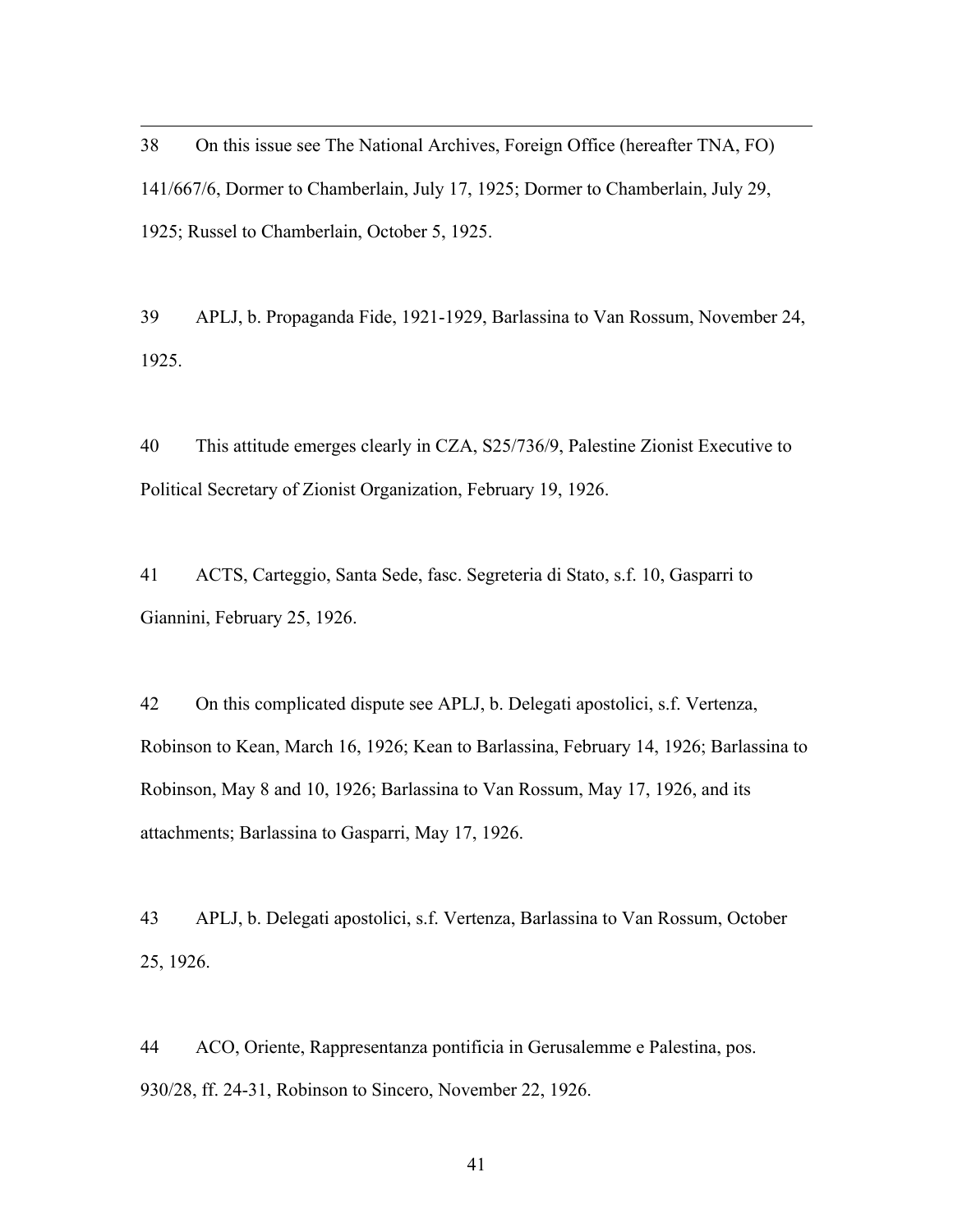45 Ibid.

<u>.</u>

46 Ibid. It is of interest to note how, during 1927, Giannini took a position in favour of the passing of the whole territories within the borders of the diocese of the Latin Patriarchate to the forthcoming Delegation. On it see ACO, Oriente, Rappresentanza pontificia in Gerusalemme e Palestina, pos. 930/28, f. 43, Giannini to Sincero, July 5, 1927.

47 On the last part of his mission see ACO Oriente, Rappresentanza pontificia in Gerusalemme e Palestina, pos. 932/28, ff. 74-75, Robinson to Sincero, March 22, 1927; f. 80, Robinson to Sincero, May 3, 1928.

48 ACO, Latini, Palestina, pos. 429/Prop, Robinson to Van Rossum, February 28, 1928, and April 19, 1928.

49 ACO, Latini, Palestina, pos. 429/Prop, Barlassina to Van Rossum, December 1, 1926.

50 Vatican Secret Archive, Archive of the Apostolic Delegation to Jerusalem and Palestine, Archive Testa (hereafter ADAGP) b. 3, fasc. 13, ff. 1r-30r, "Relazione della Visita Apostolica sulla situazione dei Latini del Patriarcato di Gerusalemme". On the situation in Transjordan see also ACO, Oriente, Rappresentanza pontificia in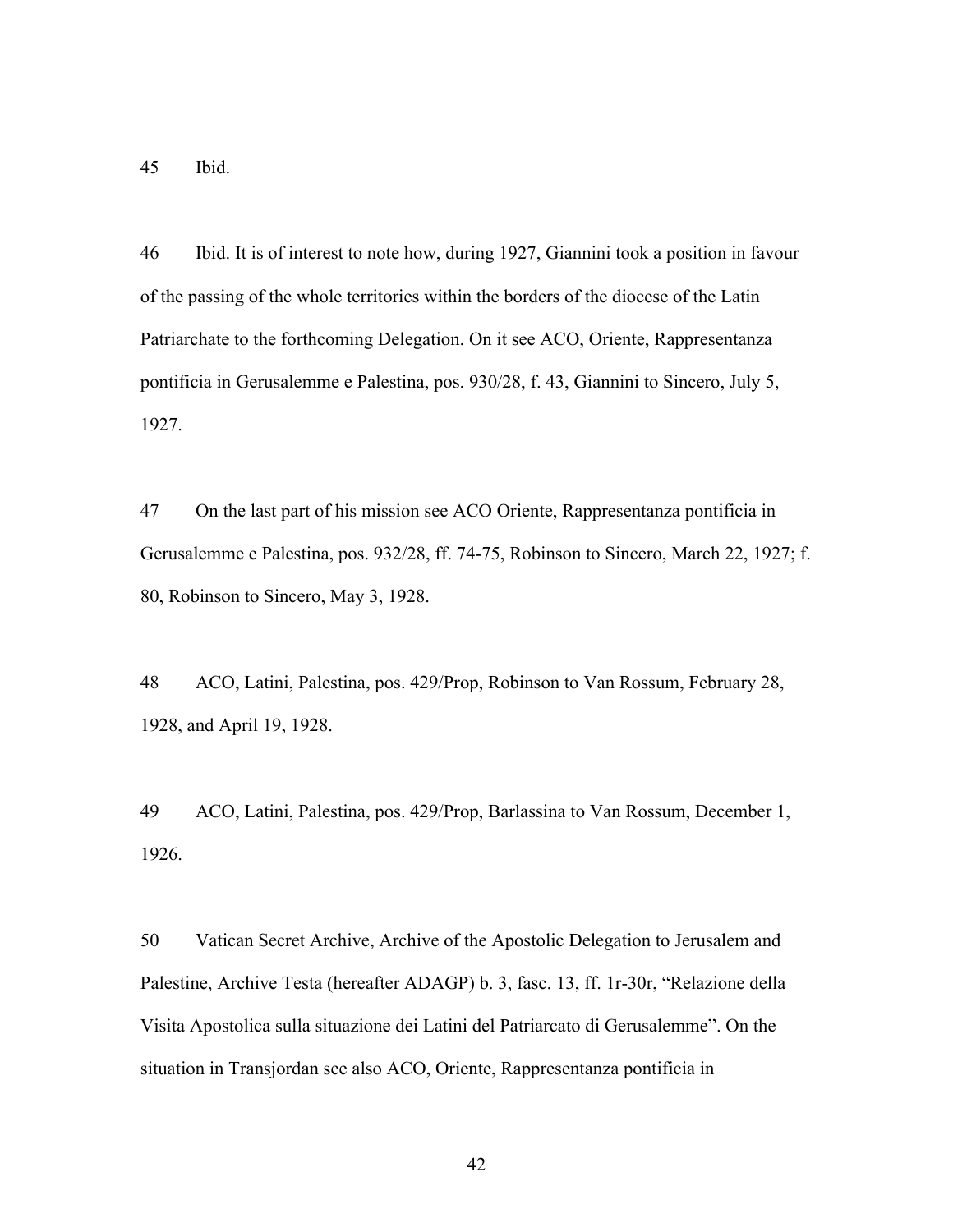Gerusalemme e Palestina, pos. 932/28, ff. 87-94, "Relazione sulla situazione religiosa della Transgiordania", memorandum sent by Robinson to Sincero, January 27, 1926; ACO, Latini, Patriarcato di Gerusalemme, pos. 335/37, "Relazione sui rapporti tra il Patriarcato latino di Gerusalemme ed il clero greco cattolico della Palestina e della Transgiordania".

51 ADAGP, b. 3, fasc. 13, ff. 1r-30r.

<u>.</u>

52 AAEESS, T. IV, pos. 102, fasc. 99, ff. 55-56, Robinson to Gasparri, January 24, 1929.

53 On these hopes see ADAGP, b. 3, fasc. 13, ff. 13-14.

54 See ACO, Oriente, Rappresentanza pontificia in Gerusalemme e Palestina, pos. 930/28, ff. 45-48, memorandum by Robinson, June 6, 1928; ff. 56-57, Giannini to Cicognani, August 22, 1928; f. 58, note, September 6, 1928; ff. 61-64, Giannini to Sincero, September 25, 1928; ff. 75-76, Robinson to Sincero, December 4, 1928.

55 ACO, Oriente, Rappresentanza pontificia in Gerusalemme e Palestina, pos. 930/28, ff. 70-71, Mogabgab to Sincero, November 19, 1928; f. 73, note *Per l'udienza del Santo Padre*, November 1928.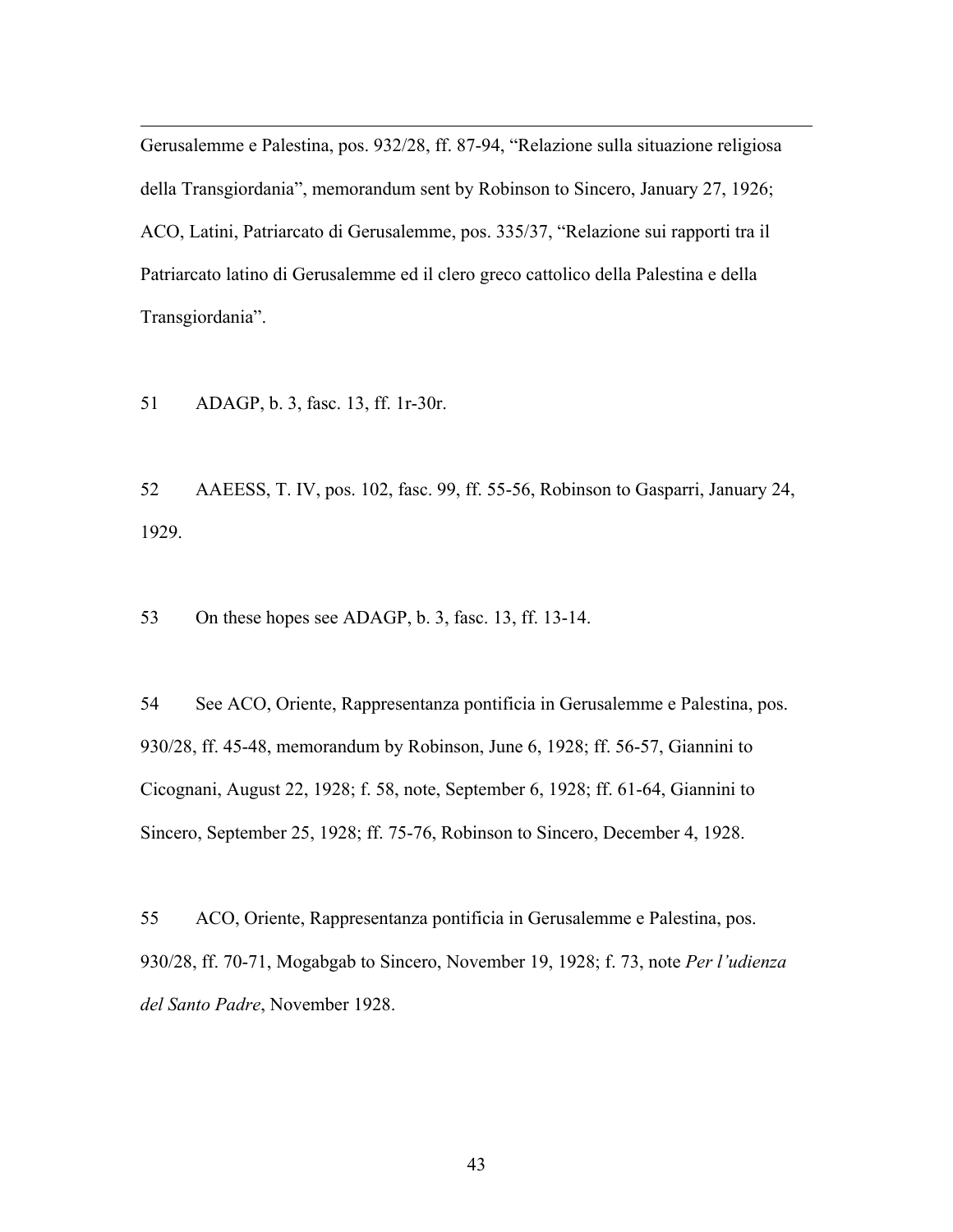<u>.</u> 56 Valerio Valeri (1883-1963) became a priest in 1907. In 1920, he entered the service of the Secretariat of State, being sent as auditor of the French Nunciature between 1921 and 1927. In that year he was appointed Apostolic Delegate to Egypt and two years later also joined the Delegation to Jerusalem. In 1933 he was appointed Apostolic Nuncio to Bucharest and in 1936 to Paris. He remained Nuncio to France until 1944, serving during the highly dramatic period of the Nazi occupation and the puppet regime of Vichy. In 1944, at the insistence of De Gaulle's government, he was replaced by Angelo Roncalli, the future Pope John XXIII, and returned to the Roman Curia. In 1953, he was elevated to cardinal by Pius XII.

57 On these instructions see AAEESS, T. IV, pos. 78, fasc. 85, ff. 44-45, "Istruzioni a Mons. Valeri"; ACO, Oriente, Rappresentanza pontificia in Gerusalemme e Palestina, pos. 930/28, f. 84, note, February 27, 1929; ff. 112-117 *Istruzione a Mons. Valeri quale Delegato Ap. della Transgiordania, Palestina e Cipro*.

58 On the arrival of Valeri at Jerusalem see AAEESS, T. IV, pos. 78, fasc. 85, ff. 66- 67, Valeri to Gasparri, April 12, 1929; ACO, Oriente, Rappresentanza pontificia in Gerusalemme e Palestina, pos. 930/28, ff. 125-126, Valeri to Sincero, April 12, 1929. See also: *L'Osservatore Romano*, March 9, 1929; Fidelis, "L'arrivo del Delegato Apostolico", *L'Osservatore Romano*, March 23, 1929.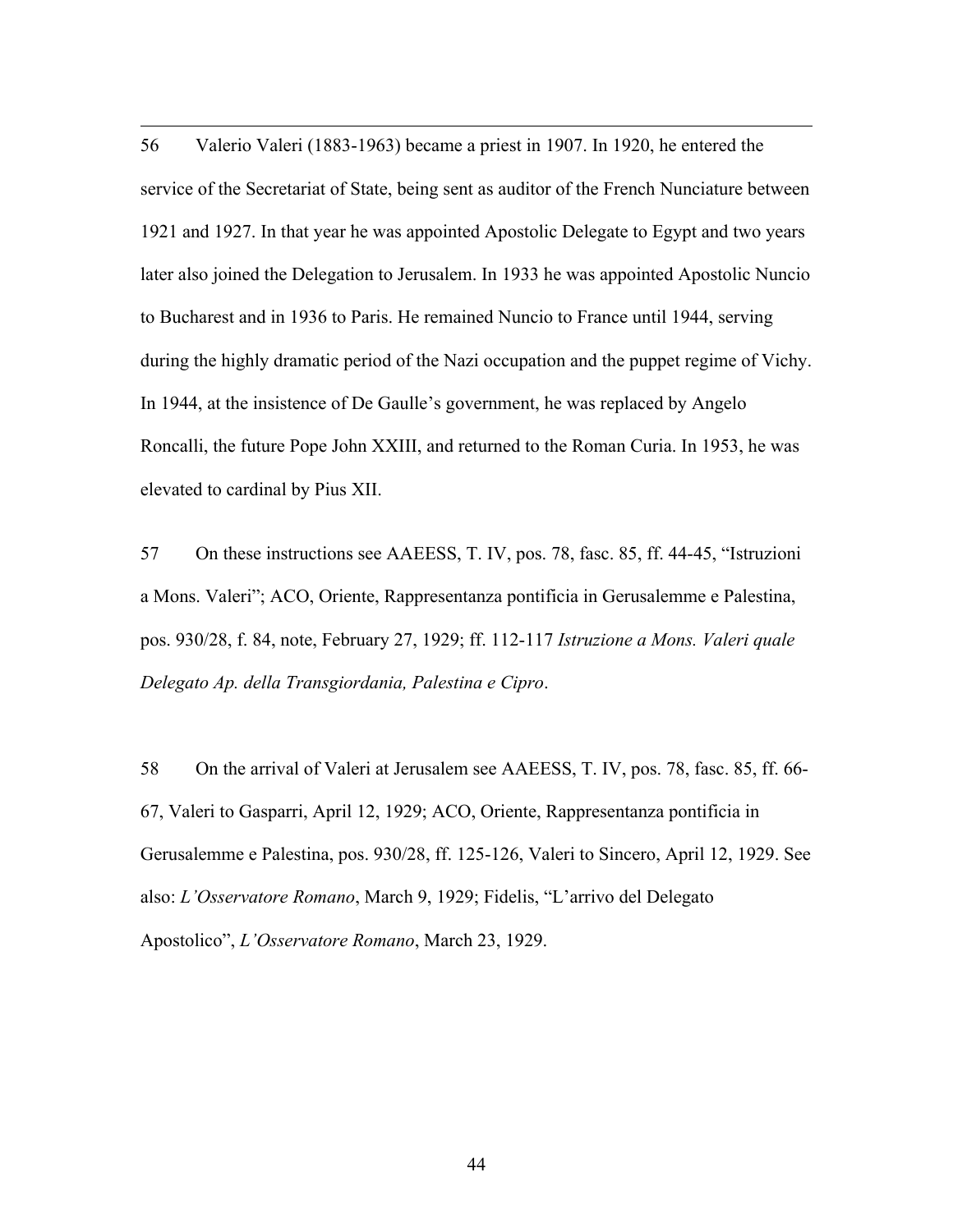59 APLJ, b. Delegati Apostolici, Gasparri to Barlassina, February 23, 1929; ACTS, Carteggio, Santa Sede, fasc. Segreteria di Stato, s.f. 10, Gasparri to Marotta, February 23, 1929.

<u>.</u>

60 Regarding the reaction of Barlassina see APLJ, b. Delegati Apostolici, Barlassina to Valeri, March 25, 1929.

61 ACTS, Curia Custodiale, Cronache, Cronache generali, 35 Cronaca di Terra Santa, Cronaca 1906-1931, 723-727. On the different attitudes of the Patriarchate and the Custody towards the appointment and arrival of Valeri see ACTS, Curia Custodiale, Cronache, Cronache dei Custodi, 17 Giornale del custode Marotta, March 8, 10-11 and 14, 1929; APLJ, b. Delegati Apostolici, Barlassina's note dated "S. Giuseppe 1929".

62 On this issue see ACO, Oriente, Rappresentanza pontificia in Gerusalemme e Palestina, pos. 930/28, f. 51, note, August 27, 1928.

63 ADAGP, b. 6, fasc. 27, f. 106, Sincero to Salman, October 19, 1934. On the reasons underlying the conversions see ADAGP, b. 3, fasc. 13, f. 11; APLJ, b. Congregazione orientale, Barlassina to Sincero, December 8, 1934.

64 On this issue see ADAGP, b. 3, fasc. 13, ff. 52-53, draft by Testa, February 23, 1937.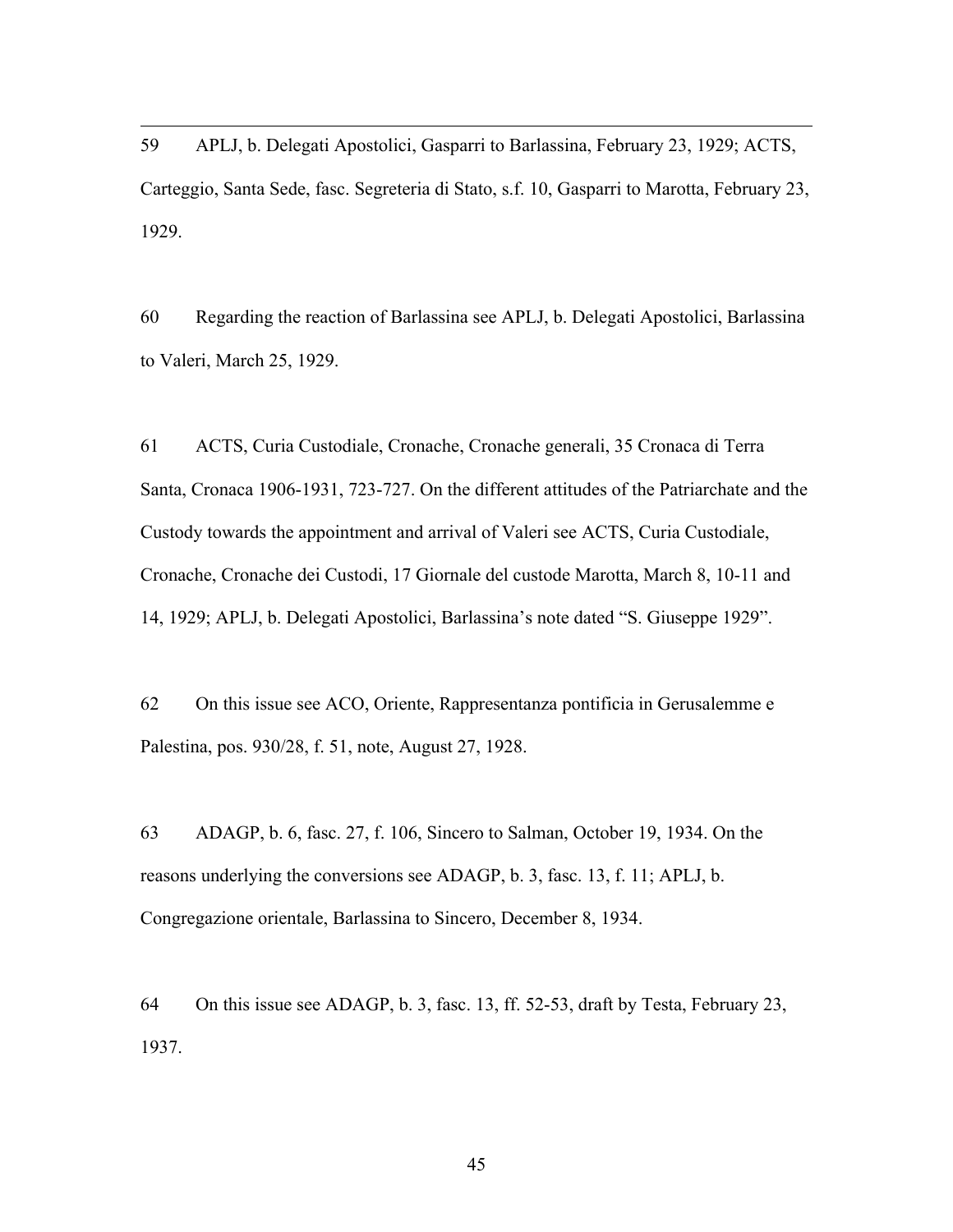65 APLJ, b. Congregazione Chiese orientali, Tisserant to Barlassina, July 29, 1937.

<u>.</u>

66 See ADAGP, b. 6, fasc. 27, ff. 107-109, Sincero to Testa, May 13, 1935. In the same archive folder, there are many other documents on the same quarrel.

67 On the nationalist actions and opinions of Mgr. Hajjar see G. Brunella, "Sulla posizione nazionalistica del vescovo melchita Grigurius al-Hajjar (1875-1940)," *Alifba* 4, no. 6-7 (1986): 57-78; Robson, *Colonialism*, 35-36. On the Latin claims and accusations against the Greek-Catholic clergy see AAEESS, T. IV, pos. 61, fasc. 64, ff. 26-61; ADAGP, b. 6, fasc. 27, ff. 121r-123r.

68 ADAGP, b. 5, fasc. 23, ff. 257-263, Testa to Tisserant, August 15, 1936; ff. 303r-306r, Testa to Tisserant, June 26, 1937; ff. 349r-357r, Tisserant to Hajjar, January 12, 1938.

69 See *Anglo-Vatican Relations*, 158; The National Archives, Colonial Office (hereafter TNA, CO) 732/40/7, Rendel to Chamberlin, September 9, 1927; Russel to Chamberlin, September 30, 1927 and November 7, 1927.

70 TNA CO 732/40/7, Chilton to Chamberlin, January 18, 1929.

71 On this issue see AAEESS, T. IV, pos. 78, fasc. 85, ff. 68-70, Valeri to Gasparri, April 18, 1929; pos. 105, fasc. 101, ff. 21-22, Valeri to Pacelli, December 19, 1931.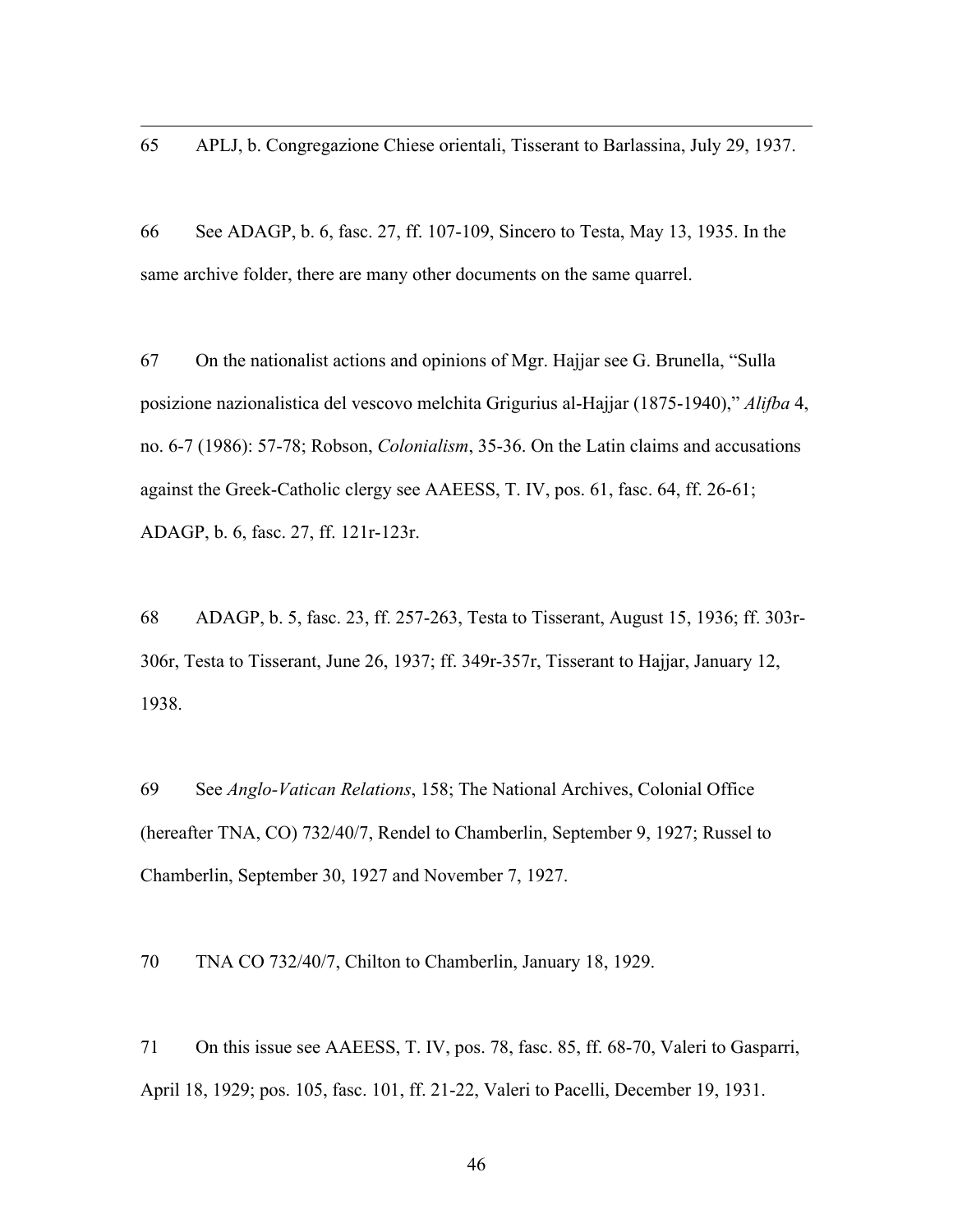72 On the situation created by the Lateran Pacts in February 1929 and their possible consequences in the Middle Eastern theatre see Paolo Zanini, "The Holy See, Italian Catholics and Palestine under the British Mandate: Two Turning Points," *Journal of Ecclesiastical History* 67, no. 4 (2016): 799-818 at 802-803.

73 On the positive evaluation of Bartoloni by British diplomats and officials, see TNA CO 733/262/1, Hall to Williams, October 6, 1934; *Anglo-Vatican Relations*, p. 246. Regarding the death of the Apostolic delegate and reactions to it, see ASV, Archive of the Apostolic Delegation to Egypt, b. 36, fasc. 296, ff. 50r-53r, Mazzoli to Sincero, October 18, 1935.

74 See *Anglo-Vatican Relations*, 272.

<u>.</u>

75 TNA CO 733/262/1, Rendel to Williams, May 9, 1934, and the attached note.

76 TNA CO 733/262/1, Wingfield to Simon, November 23, 1934; *Anglo-Vatican Relations*, 272. On the mission of Testa in Germany see Marie Levant, "Mgr Testa, envoyé spécial en pays rhénan (1923-1924)", in Laura Pettinaroli, ed., *Le gouvernement pontifical sous Pie XI: pratiques romaines et gestion de l'universel* (Rome: Ecole Française de Rome, 2013), 117-136.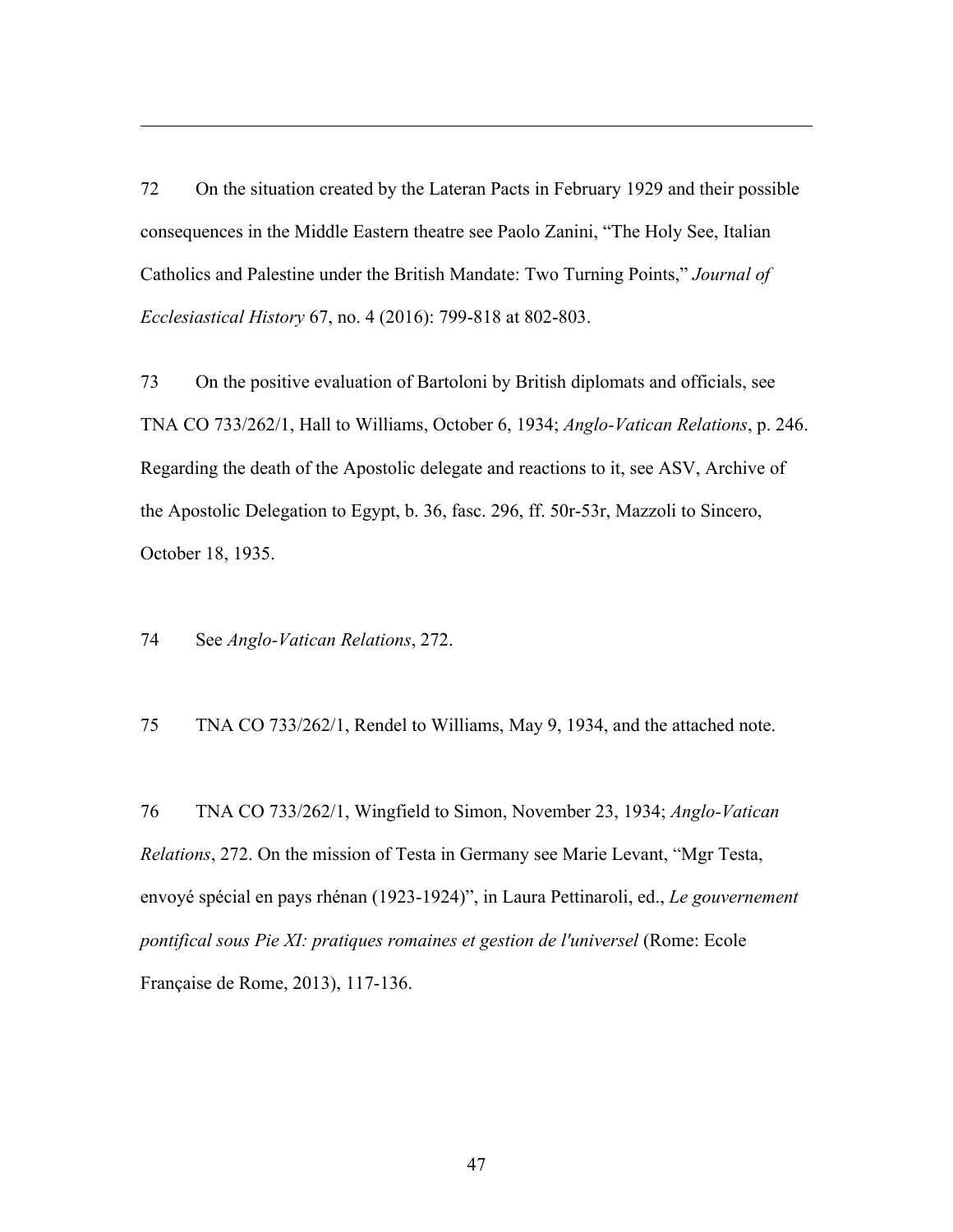77 On the entire issue of relations between the Apostolic delegation and the British see Pieraccini, "Il patriarcato," pp. 602-604, 631-634. On the pro-fascist attitude of Testa see Raymond Cohen, *Saving the Holy Sepulchre. How Rival Christians Came Together to Rescue Their Holiest Shrine* (Oxford-New York: Oxford University Press, 2008), 79- 80.

78 On the pro-British evolution of the Vatican's Middle-Eastern policy during the second half of the Twenties and the Thirties, see Kreutz, *Vatican Policy*, p. 45.

79 Zanini, "Italia e Santa Sede di fronte ai disordini," 421-423.

<u>.</u>

80 On these Muslim-Christian tensions see Haiduc-Dale, *Arab Christians*, 103-109.

81 AAEESS, T. IV, pos. 108, fasc. 102, ff. 52-56, Valeri to Gasparri, September 18, 1929; fasc. 103, ff. 3-6, Valeri to Gasparri, December 22, 1929.

82 Among many possible examples, see ADAGP, b. 2, fasc. 8, f. 116, archive note, July 14, 1937.

83 These kinds of suggestions, quite common in Valeri's reports, were particularly stressed in AAEESS, T. IV, pos. 108, fasc. 102, ff. 90-92, Valeri to Gasparri, December 29, 1929.